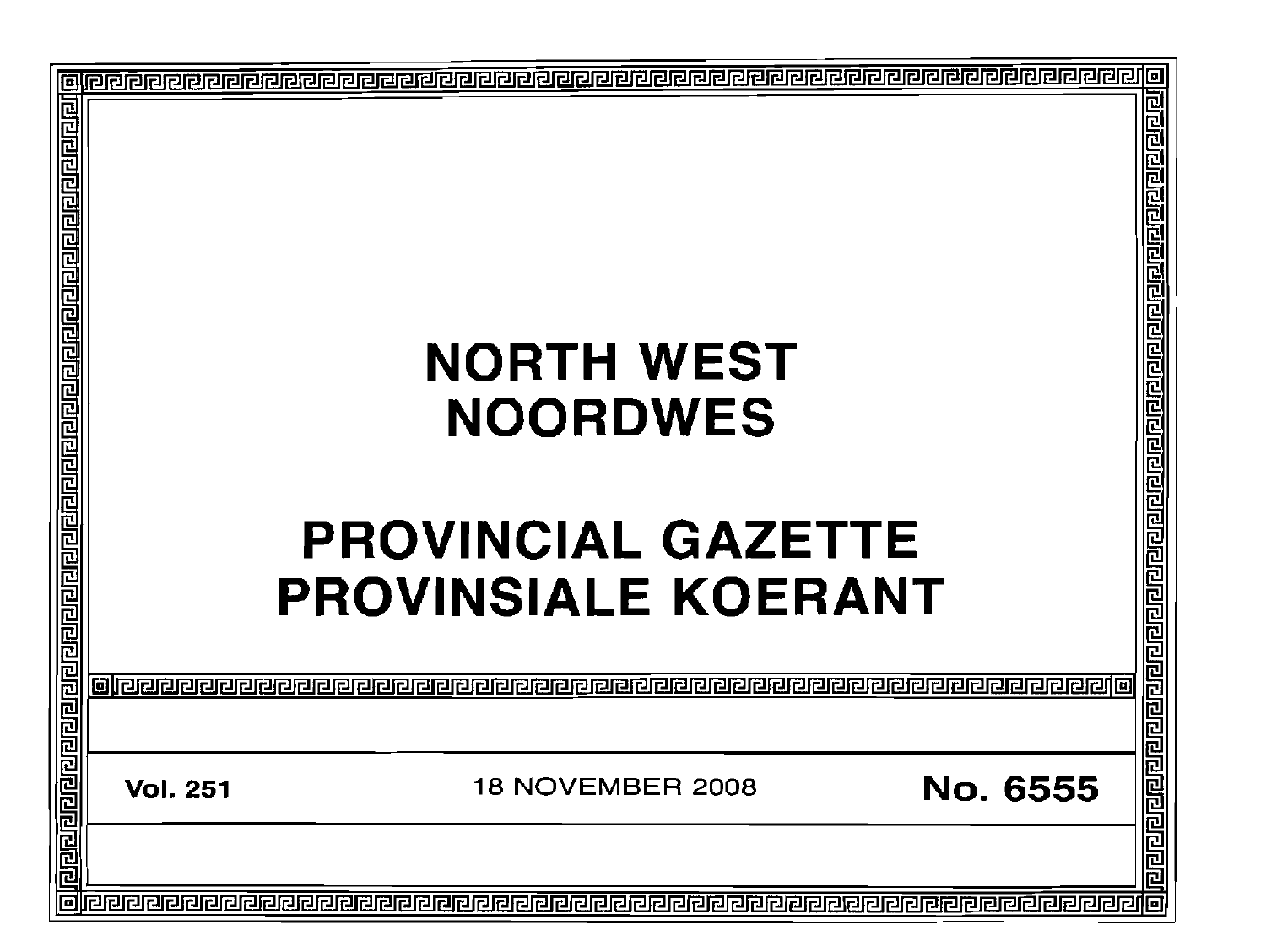## **CONTENTS INHOUD**

#### No. Page Gazette **GENERAL NOTICES** 620 Town-planning and Townships Ordinance (15/1986): Establishment of township: Marikana Extension 5 .. 621 do.: do.: Blaauwbank .. 622 do.: do.: Mooinooi Extension 8 ...............<br>623 do.: Swartruggens Amendment Scheme do.: Swartruggens Amendment Scheme 51 . 624 do.: Potchefstroom Amendment Scheme 1576 . 625 do.: Potchefstroom Amendment Scheme 1577 . 626 Development Facilitation Act (67/1995): Establishment of a land development area: Remaining Extent of the farm Ifafi 457 JQ . 630 Town-planning and Townships Ordinance (15/1986): Establishment of township: Marikana Extension 6.................... 631 do..: Peri-Urban Areas Amendment Scheme 2116 .. 632 do.: Rustenburg Amendment Scheme 538 . 633 do.: Ventersdorp Amendment Scheme 11 . 634 do.: Schweizer-Reneke Amendment Scheme 11 .. 635 do.: Schweizer-Reneke Amendment Scheme 12 .. 636 do.: Rustenburg Amendment Scheme 531 .. 637 do.: Rustenburg Amendment Scheme 545 .. 638 do.: Rustenburg Amendment Scheme 546 . 639 do.: Rustenburg Amendment Scheme 549 . 640 do.: Amendment of the Rustenburg Land Use Management Town-planning Scheme, 2005............................... 641 do.: Lethlabile Amendment Scheme 1/538 . 642 Development Facilitation Act, 1995: Establishment of a land development area: Portions 275, 280, 281 and 298, farm Town and Townlands Potchefstroom 435 IQ . 643 North West Development Tribunal: Corrective Notice .. **LOCAL AUTHORITY NOTICES** 488 Town-planning and Townships Ordinance (15/1986): City of Matlosana: Amendment of town-planning scheme.... 489 do.: do.: Rezoning: Portion 616, farm Elandsheuvel 402 IP ............................... 490 do.: do.: do.: Erf 29, Wilkoppies..............<br>491 do.: do.: do.: Portion 67, farm Townlands 491 do.: do.: do.: Portion 67, farm Townlands 424IP .. 492 do.: do.: do.: Erf 3259, Orkney Extension 2 .. 493 do.: do.: do.: Portion 6 of Erf 301, Flamwood............................ 494 do.: Rustenburg Local Municipality: Rustenburg Amendment Scheme 485.... 495 do.: do.: Rustenburg Amendment Scheme 492 . 496 do.: do.: Rustenburg Amendment Scheme 493 .. 497 do.: City of Matlosana: Declaration as an approved township: Tigane Extension 5... 498 do.: Local Municipality of Madibeng: Declaration as an approved township: Brits Extension 104 . 499 do.: do.: Brits Amendment Scheme 1/541 9 10 11 12 12 13 14 15 16 16 17 18 18 19 20 20 21 22 22 23 24  $24$ 25 26 26 27 28 28 29 30 30 36 39 6555 6555 6555 6555 6555 6555 6555 6555 6555 6555 6555 6555 6555 6555 6555 6555 6555 6555 6555 6555 6555 6555 6555 6555 6555 6555 6555 6555 6555 6555 6555 6555 6555

#### No. No. No. Bladsy Koerant No. No.

#### **ALGEMENE KENNISGEWINGS**

| 620 | Ordonnansie op Dorpsbeplanning en         |    |      |
|-----|-------------------------------------------|----|------|
|     | Dorpe (15/1986): Stigting van dorp:       |    |      |
|     | Marikana-uitbreiding 5                    | 9  | 6553 |
| 621 | do.: do.: Blaauwbank                      | 10 | 6553 |
| 622 | do.: do.: Mooinooi-uitbreiding 8          | 11 | 6553 |
| 623 | do.: Swartruggens-wysigingskema 51        | 12 | 6553 |
| 624 | do.: Potchefstroom-wysigingskema 1576     | 13 | 6553 |
| 625 | do.: Potchefstroom-wysigingskema 1577     | 13 | 6553 |
| 626 | Wet<br>Ontwikkelingsfasilitering<br>op    |    |      |
|     | (67/1995): Vestiging van 'n grondont-     |    |      |
|     | wikkelingsgebied: Resterende Gedeelte     |    |      |
|     | van die plaas Ifafi 457 JQ                | 14 | 6553 |
| 630 | Ordonnansie op Dorpsbeplanning en         |    |      |
|     | Dorpe (15/1986): Stigting van dorp:       |    |      |
|     | Marikana-uitbreiding 6                    | 15 | 6555 |
| 631 | Buitestedelike Gebiede-wysi-<br>do:       |    |      |
|     |                                           | 16 | 6555 |
| 632 | do.: Rustenburg-wysigingskema 538         | 17 | 6555 |
| 633 | do.: Ventersdorp-wysigingskema 11         | 17 | 6555 |
| 634 | do.: Schweizer-Reneke-wysigingskema       |    |      |
|     |                                           | 18 | 6555 |
| 635 | do.: Schweizer-Reneke-wysigingskema       |    |      |
|     |                                           | 19 | 6555 |
| 636 |                                           |    |      |
|     | do.: Rustenburg-wysigingskema 531         | 19 | 6555 |
| 637 | do.: Rustenburg-wysigingskema 545         | 20 | 6555 |
| 638 | do.: Rustenburg-wysigingskema 546         | 21 | 6555 |
| 639 | do.: Rustenburg-wysigingskema 549         | 21 | 6555 |
| 640 | do.: Wysiging van die Rustenburg          |    |      |
|     | Grondgebruikbestuur-dorpsbeplanning-      |    |      |
|     |                                           | 22 | 6555 |
| 641 | Town-planning and Townships Ordi-         |    |      |
|     | nance (15/1986): Lethlabile Amendment     |    |      |
|     |                                           | 22 | 6555 |
| 642 | Wet op Ontwikkelingsfasilitering, 1995:   |    |      |
|     | Stigting van 'n grondontwikkelingsge-     |    |      |
|     | bied: Gedeeltes 275, 280, 281 en 298,     |    |      |
|     | plaas Town and Townlands Potchef-         |    |      |
|     |                                           | 23 | 6555 |
| 643 | West Development Tribunal:<br>North       |    |      |
|     |                                           | 24 | 6555 |
|     |                                           |    |      |
|     | <b>PLAASLIKE BESTUURSKENNISGEWINGS</b>    |    |      |
|     |                                           |    |      |
| 488 | Ordonnansie op Dorpsbeplanning en         |    |      |
|     | Dorpe (15/1986): Stad van Matiosana:      |    |      |
|     | Wysiging van dorpsbeplanningskema         | 24 | 6555 |
| 489 | do.: do.: Hersonering: Gedeelte 616,      |    |      |
|     | plaas Elandsheuvel 402 IP                 | 25 | 6555 |
| 490 | do.: do.: do.: Erf 29, Wilkoppies         | 26 | 6555 |
| 491 | do.: do.: do.: Gedeelte 67, plaas Town-   |    |      |
|     |                                           | 27 | 6555 |
| 492 | do.: do.: do.: Erf 3259, Orkney-uitbrei-  |    |      |
|     |                                           | 27 | 6555 |
| 493 | do.: do.: do.: Gedeelte 6 van Erf 301,    |    |      |
|     |                                           | 28 | 6555 |
| 494 | do.: Rustenburg Plaaslike Munisipaliteit: |    |      |
|     | Rustenburg-wysigingskema 485              | 29 | 6555 |
| 495 | do.: do.: Rustenburg-wysigingskema        |    |      |
|     |                                           | 29 | 6555 |
|     |                                           |    |      |
| 496 | do.:<br>Rustenburg Amendment<br>do.:      |    |      |
|     |                                           | 30 | 6555 |
| 497 | do.: Stad van Matlosana: Verklaring tot   |    |      |
|     | goedgekeurde dorp: Tigane-uitbreiding 5   | 32 | 6555 |
| 498 | Town-planning and Townships Ordi-         |    |      |
|     | nance: Local Municipality of Madibeng:    |    |      |
|     | Declaration as an approved township:      |    |      |
|     |                                           | 36 | 6555 |
| 499 | do.: do.: Brits Amendment Scheme 1/541    | 39 | 6555 |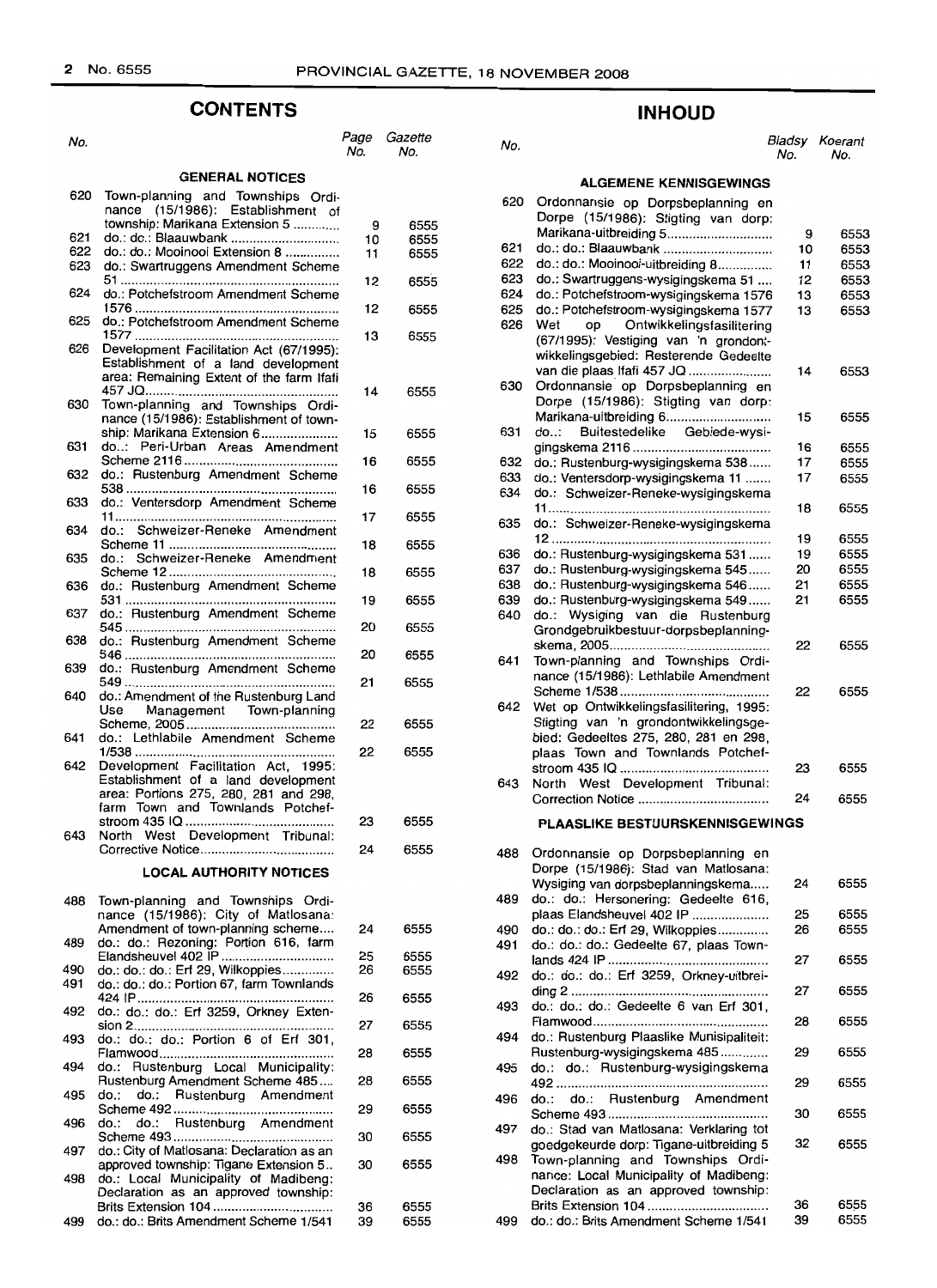| 500 Town-planning and Townships Ordi-<br>nance (15/1986): Local Municipality of<br>Madibeng: Hartbeespoort Amendment      |    |      | 500 Town-planning and Townships Ordi-<br>nance (15/1986): Local Municipality of<br>Madibeng: Hartbeespoort Amendment |     |      |
|---------------------------------------------------------------------------------------------------------------------------|----|------|----------------------------------------------------------------------------------------------------------------------|-----|------|
| 501 Local Government Ordinance (17/1939):<br>Mamusa Local Municipality: Closure:<br>Portion of Markson Street, Schweizer- |    | 6555 | 501 Ordonnansie op Plaaslike Bestuur<br>(17/1939): Mamusa Plaaslike Munisi-<br>paliteit: Sluiting: Gedeelte van      | -34 | 6555 |
| 502 Mafikeng Local Municipality: Rezoning:                                                                                | 35 | 6553 | Markonstraat, Schweizer-Reneke<br>502 Mafikeng Local Municipality: Rezoning:                                         | -35 | 6553 |
| Erf 796, Mafikeng Extension 8                                                                                             | 35 | 6553 | Erf 796, Mafikeng Extension 8                                                                                        | 35  | 6553 |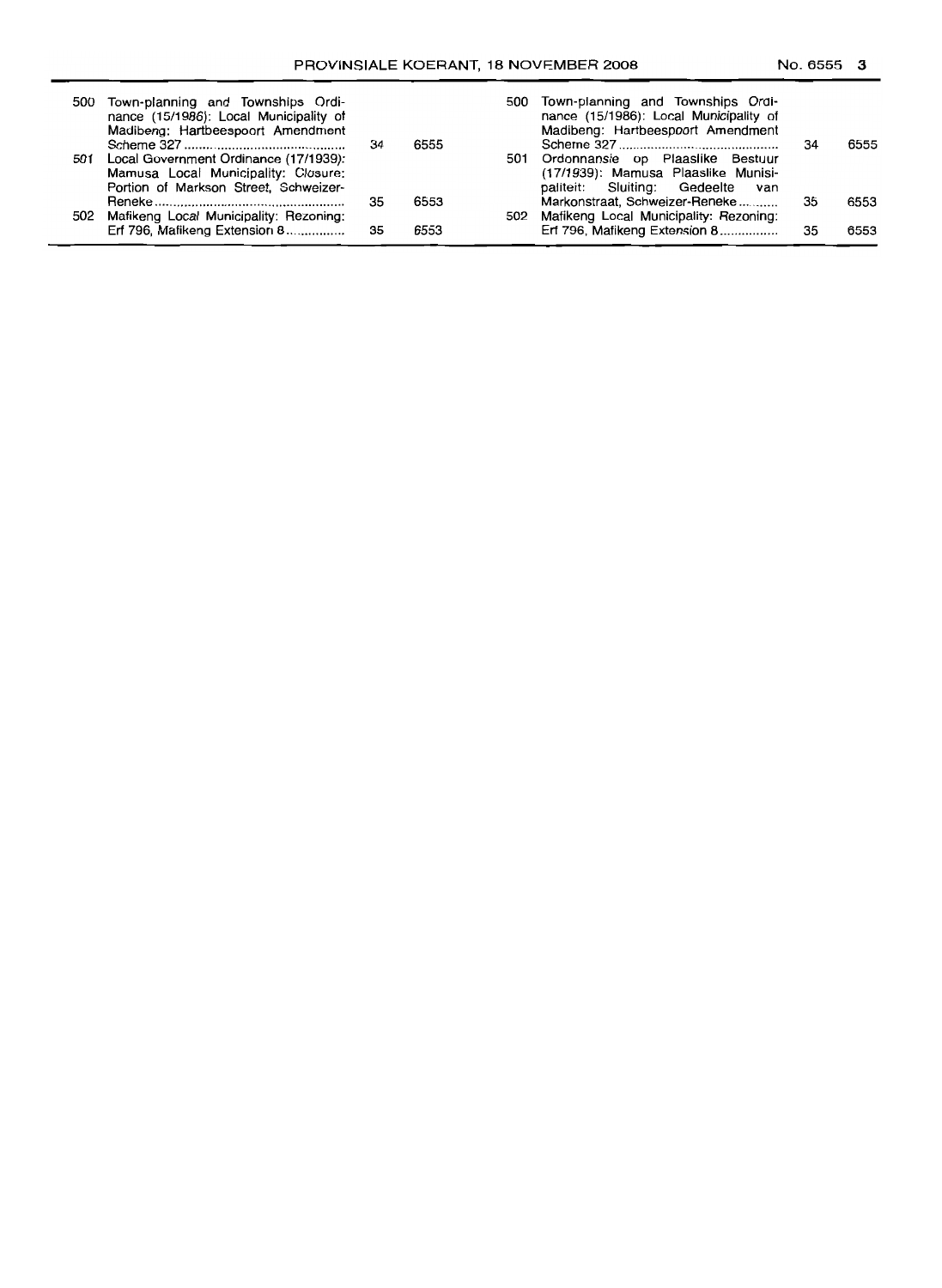

directly to the Government Printing Works, 7 days before publication date.

In future, adverts have to be paid in advance before being published in the Gazette.

AWIE VAN ZYL Advertising Manager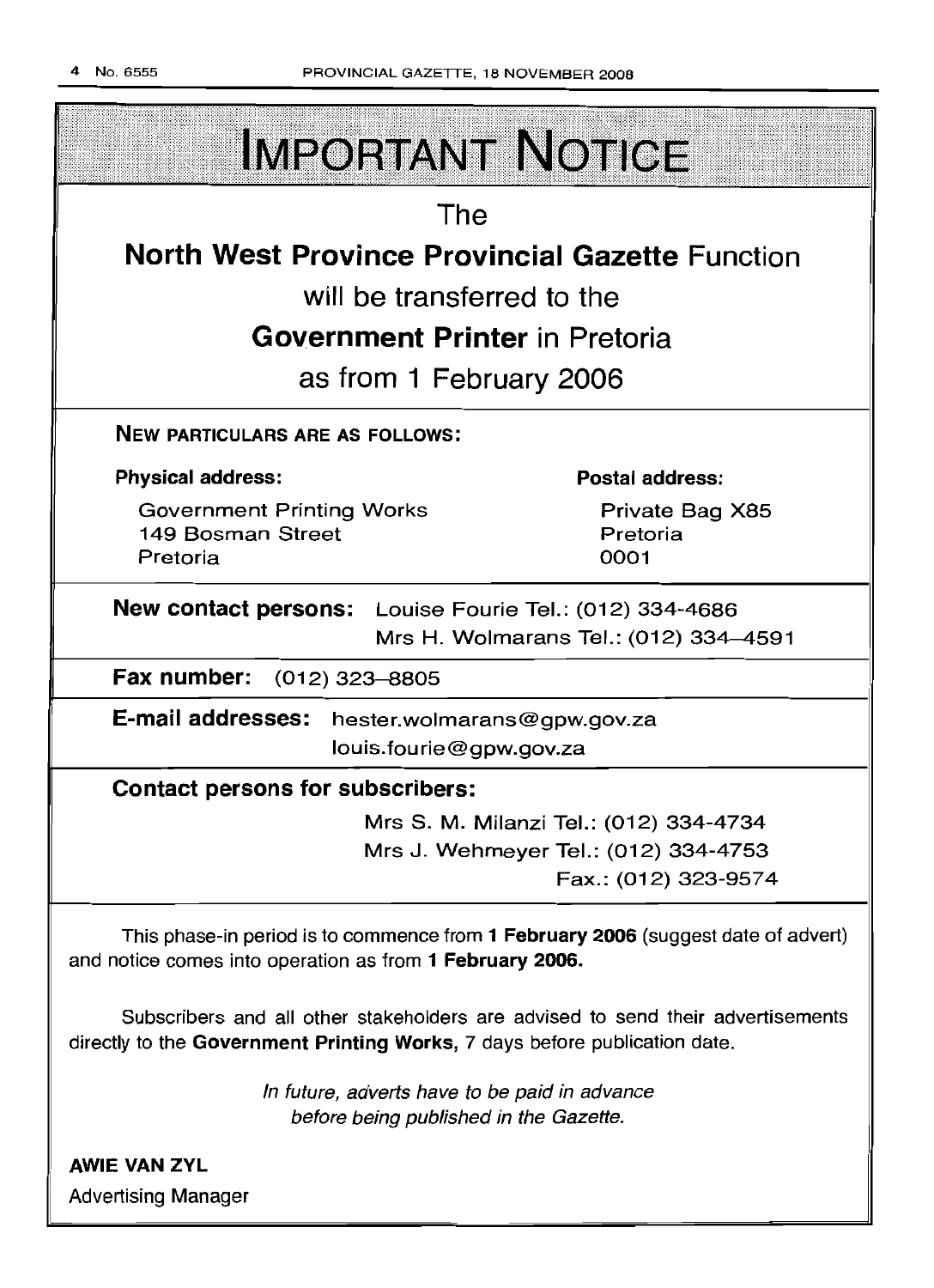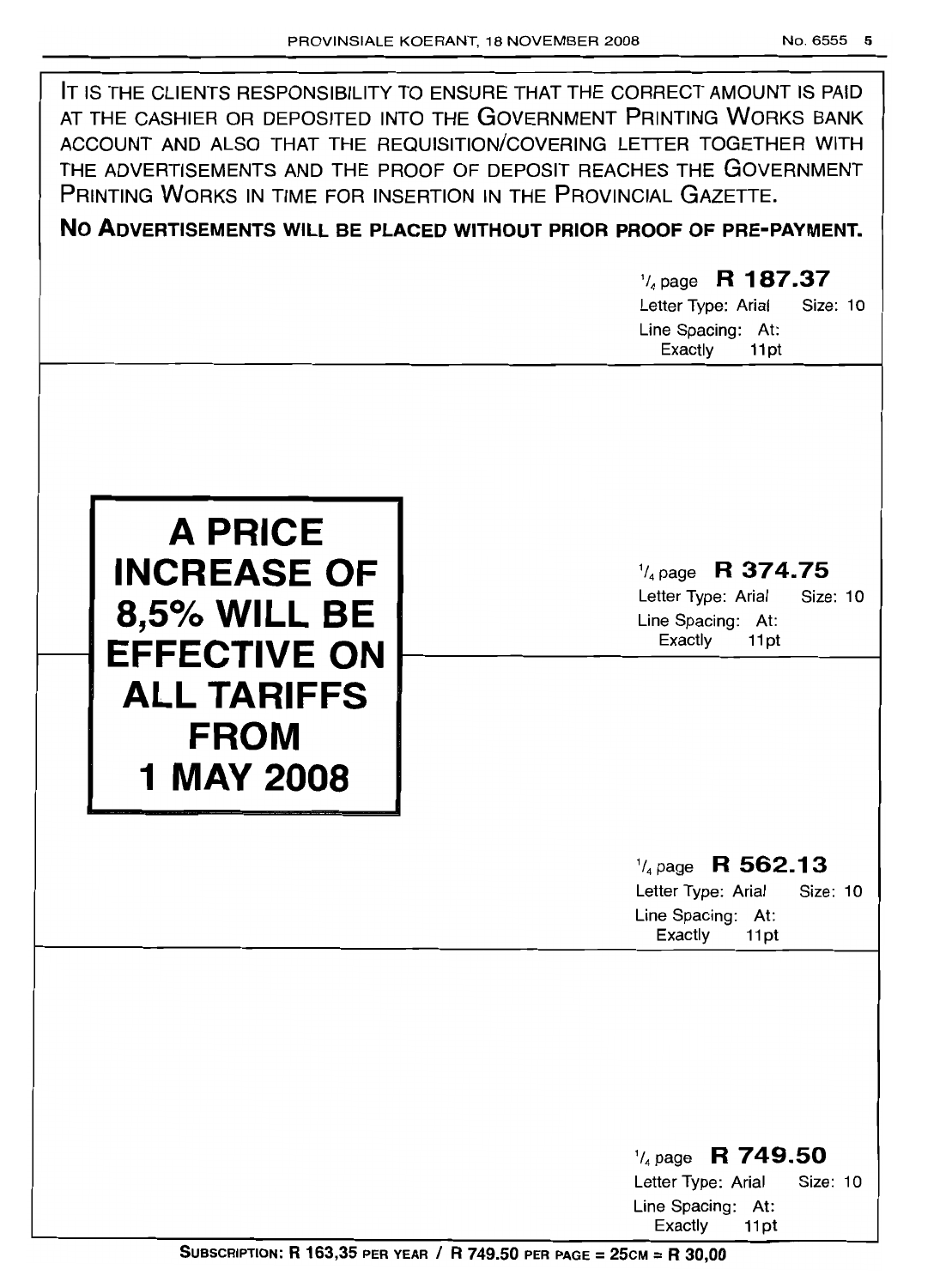

- other than that stipulated by the advertiser;
- (2) erroneous classification of a notice, or the placement of such notice in any section or under any heading other than the section or heading stipulated by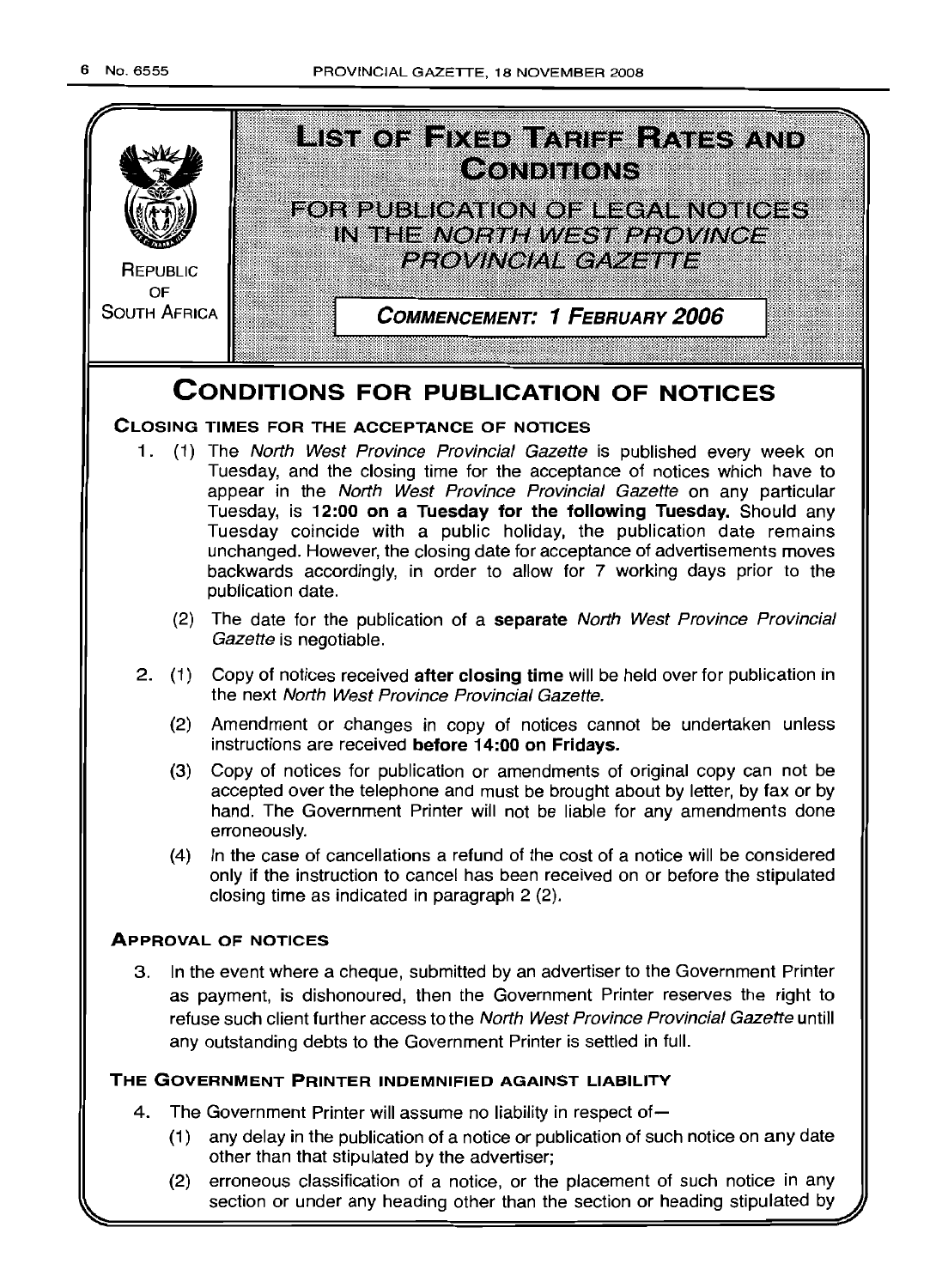- (3) any editing, revision, omission, typographical errors or errors resulting from faint or indistinct copy.
- (4) The Government Printing Works is not responsible for any amendments.

## **LIABILITY OF ADVERTISER**

5. Advertisers will be held liable for any compensation and costs arising from any action which may be instituted against the Government Printer in consequence of the publication of any notice.

## **COpy**

- 6. Copy of notices must be typed on one side of the paper only and may not constitute part of any covering letter or document.
- 7. At the top of any copy, and set well apart from the notice, the following must be stated:

Where applicable

- (1) The heading under which the notice is to appear.
- (2) The cost of publication applicable to the notice, in accordance with the "Word Count Table".

## **PAYMENT OF COST**

- 9. **With effect from 1 April 2005 no notice will be accepted for publication unless the cost of the insertion(s) is prepaid in CASH or by CHEQUE or POSTAL ORDERS. It can be arranged that money can be paid into the banking account of the Government Printer, in which case the deposit slip accompanies the advertisement before publication thereof.**
- 10. (1) The cost of a notice must be calculated by the advertiser in accordance with the word count table.
	- (2) Where there is any doubt about the cost of publication of a notice, and in the case of copy, an enquiry, accompanied by the relevant copy, should be addressed to the **Advertising Section, Government Printing Works, Private Bag X85, Pretoria, 0001 [Fax: (012) 323-8805],** before publication.
- **11** . Overpayment resulting from miscalculation on the part of the advertiser of the cost of publication of a notice will not be refunded, unless the advertiser furnishes adequate reasons why such miscalculation occurred. In the event of underpayments, the difference will be recovered from the advertiser, and the notice(s) will not be published until such time as the full cost of such publication has been duly paid in cash or by cheque or postal orders, or into the banking account.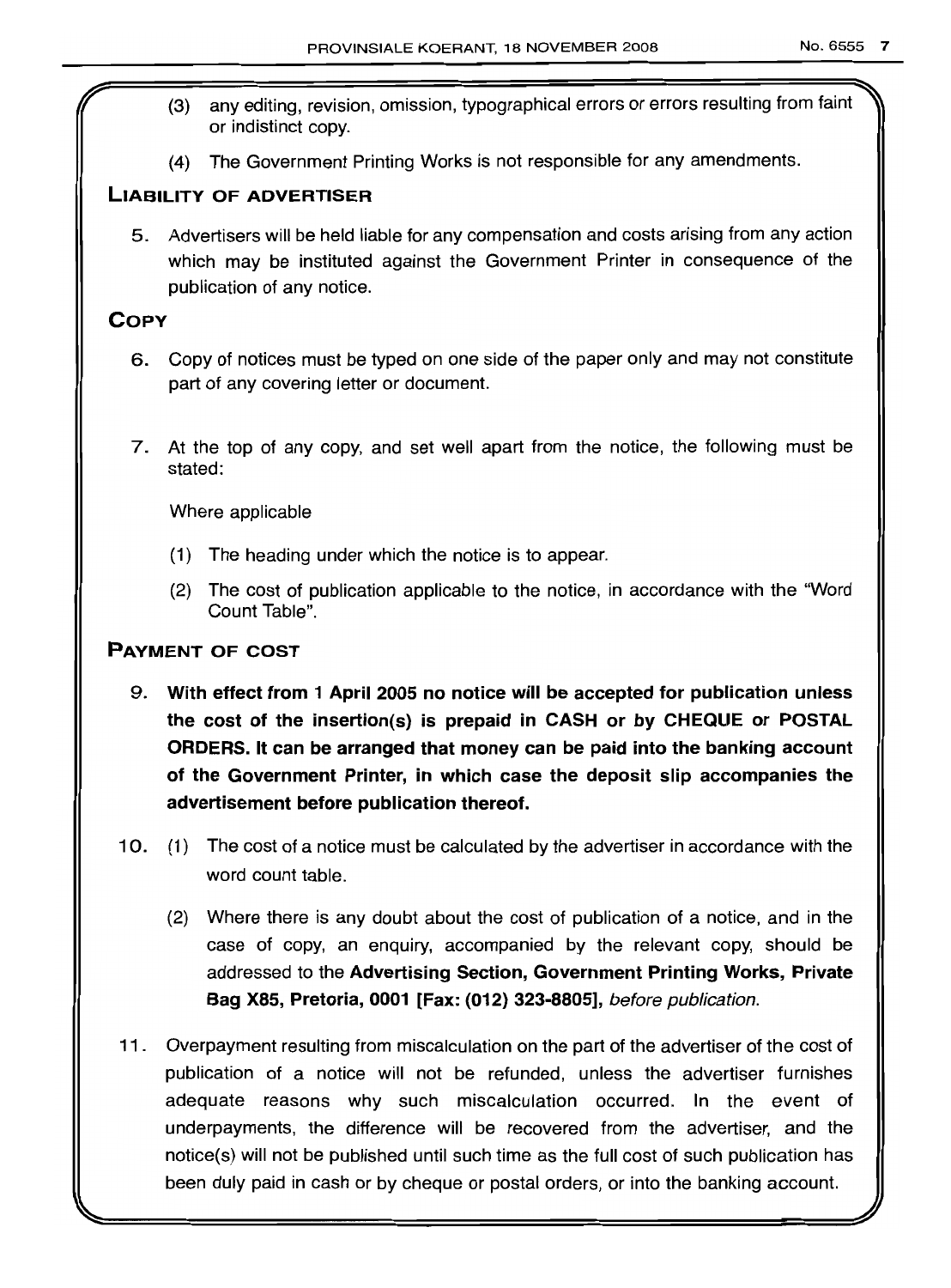- 12. In the event of a notice being cancelled, a refund will be made only if no cost regarding the placing of the notice has been incurred by the Government Printing Works.
- 13. The Government Printer reserves the right to levy an additional charge in cases where notices, the cost of which has been calculated in accordance with the Word Count Table, are subsequently found to be excessively lengthy or to contain overmuch or complicated tabulation.

## PROOF OF PUBLICATION

14. Copies of the North West Province Provincial Gazette which may be required as proof of publication, may be ordered from the Government Printer at the ruling price. The Government Printer will assume no liability for any failure to post such North West Province Provincial Gazette(s) or for any delay in despatching it/them.

# **GOVERNMENT PRINTERS BANK ACCOUNT PARTICULARS**

Bank:

ABSA

BOSMAN STREET

Account No.: 4057114016

Branch code: 632005

Reference No.: 00000050

Fax No.: (012) 323 8805 and (012) 323 0009

## Enquiries:

| Mrs. L. Fourie    | Tel.: (012) 334-4686 |
|-------------------|----------------------|
| Mrs. H. Wolmarans | Tel.: (012) 334-4591 |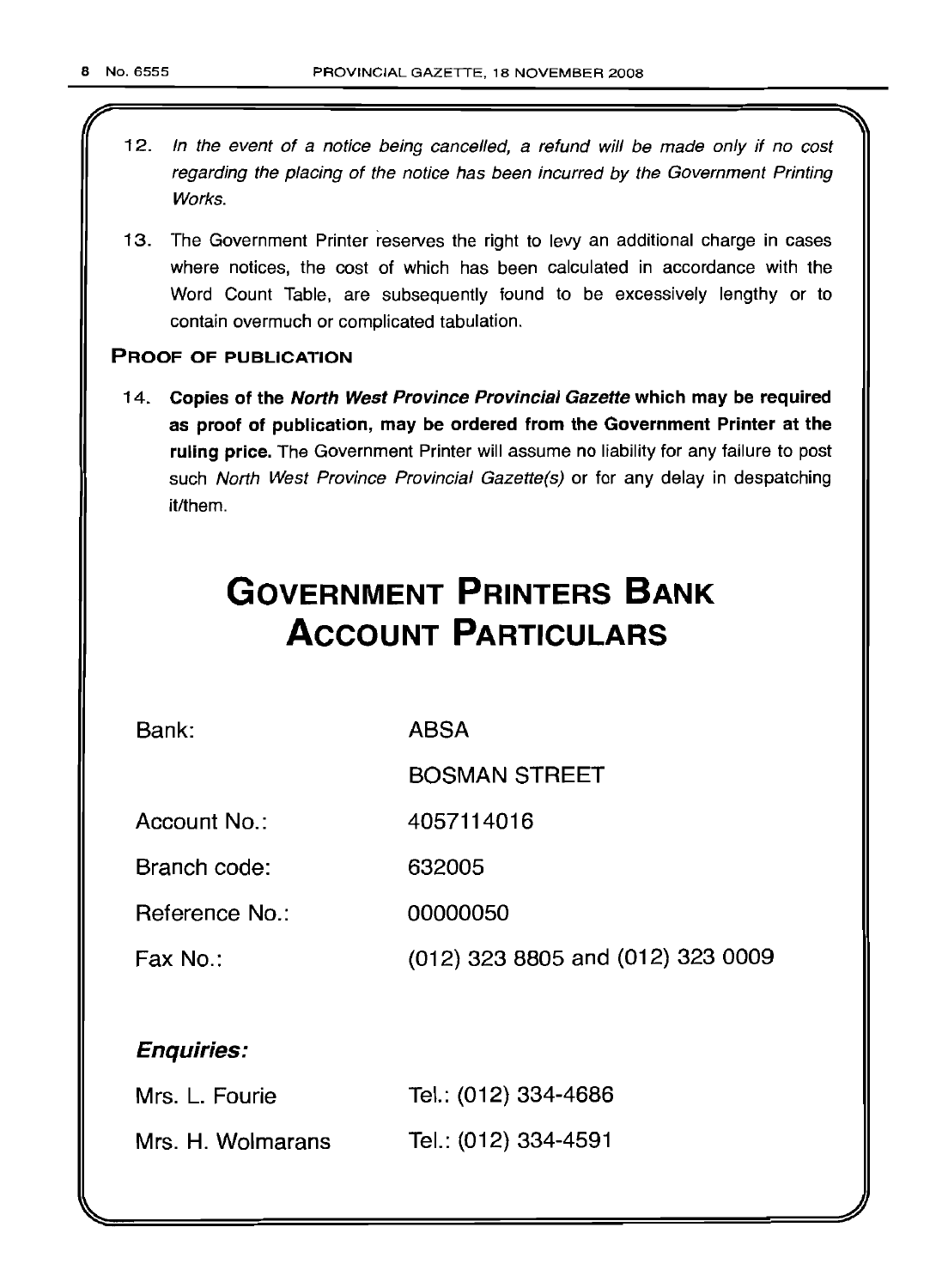## **GENERAL NOTICES • ALGEMENE KENNISGEWINGS**

## **NOTICE 620 OF 2008**

#### APPLICATION FOR ESTABLISHMENT OF TOWNSHIP

The Rustenburg Local Municipality, hereby gives notice in terms of section 69 (3), read in conjunction with section 69 (6) (a), of the Town-planning and Townships Ordinance, 1986 (Ordinance 15 of 1986), that an application for township establishment for the township referred to in the Annexure hereto, has been received by it.

Particulars of the application will lie for inspection during normal office hours at the office of the Director: Planning and Development, Room 313, Missionary Mpheni House, corner of Beyers Naude and Nelson Mandela Drives, Rustenburg, for a period of 28 days from 11 November 2008.

Objections to or representations in respect of the application must be lodged with or made in writing and in duplicate to the Municipal Manager at the above address or P.O. Box 16, Rustenburg, 0300, or the applicant within a period of 28 days from 11 November 2008.

#### **ANNEXURE**

## Name of township: **Marikana Extension** 5.

Full name of applicant: PLANcentre on behalf of the registered owner, Western Platinum Limited (Registration No. 1963/003589/06).

Number of erven in proposed township:

- 1 846 "Residential 1" stands;
- 11 "Residential 2" stands;
- 1 "Business 2" stand;
- 2 "Institutional 2" stands;
- 73 "Public Open Space" stands;

as well as "Roads".

Land description: Portion 415 of the farm Rooikoppies No. 297, Registration Division JQ, North West Province (comprising of various portions of the farm Rooikoppies No. 297, Registration Division JQ, North West Province).

Location: The proposed township is situated approximately 2 km south-west of the existing Marikana township as well as directly adjacent and south of Marikana Extension 2.

Applicant: PLANcentre, P.O. Box 3112, Wilropark, 1731. Tel: (011) 764-4080.

(Notice No. 0809)

## **KENNISGEWING 620 VAN 2008**

**-**

## AANSOEK OM STIGTING VAN DORP

Die Rustenburg Plaaslike Munisipaliteit gee hiermee ingevolge artikel 69 (3), saamgelees met artikel 69 (6) (a), van die Ordonnansie op Dorpsbeplanning en Dorpe, 1986 (Ordonnansie 15 van 1986), kennis dat 'n aansoek om die dorp in die Bylae hieronder genoem, te stig, deur hom ontvang is.

Besonderhede van die aansoek lê ter insae gedurende gewone kantoorure by die Direkteur: Beplanning en Ontwikkeling, Kamer 313, Missionary Mpheni House, hoek van Beyers Naude- en Nelson Mandelarylaan, Rustenburg, vir 'n tydperk van 28 dae vanaf 11 November 2008.

Besware teen of vertoë ten opsigte van die aansoek moet binne 'n tydperk van 28 dae vanaf 11 November 2008 skriftelik en in tweevoud by die Munisipale Bestuurder by bovermelde adres of by Posbus 16, Rustenburg, 0300, of die applikant ingedien of gerig word.

## **BYLAE**

#### Naam van dorp: **Marikana Uitbreiding** 5.

Naam van aansoeker: PLANCentre namens die geregistreerde eienaar, Western Platinum Limited (Registration No. 1963/003589/06).

Aantal erwe in die voorgestelde dorp:

- 1 846 "Residensieel 1" erwe;
- 11 "Residensieel 2" erwe;
- 1 "Besigheid 2" ert;
- 2 "Institusioneel" erwe;
- 73 "Publieke Oopruimte" erwe;

asook "Strate",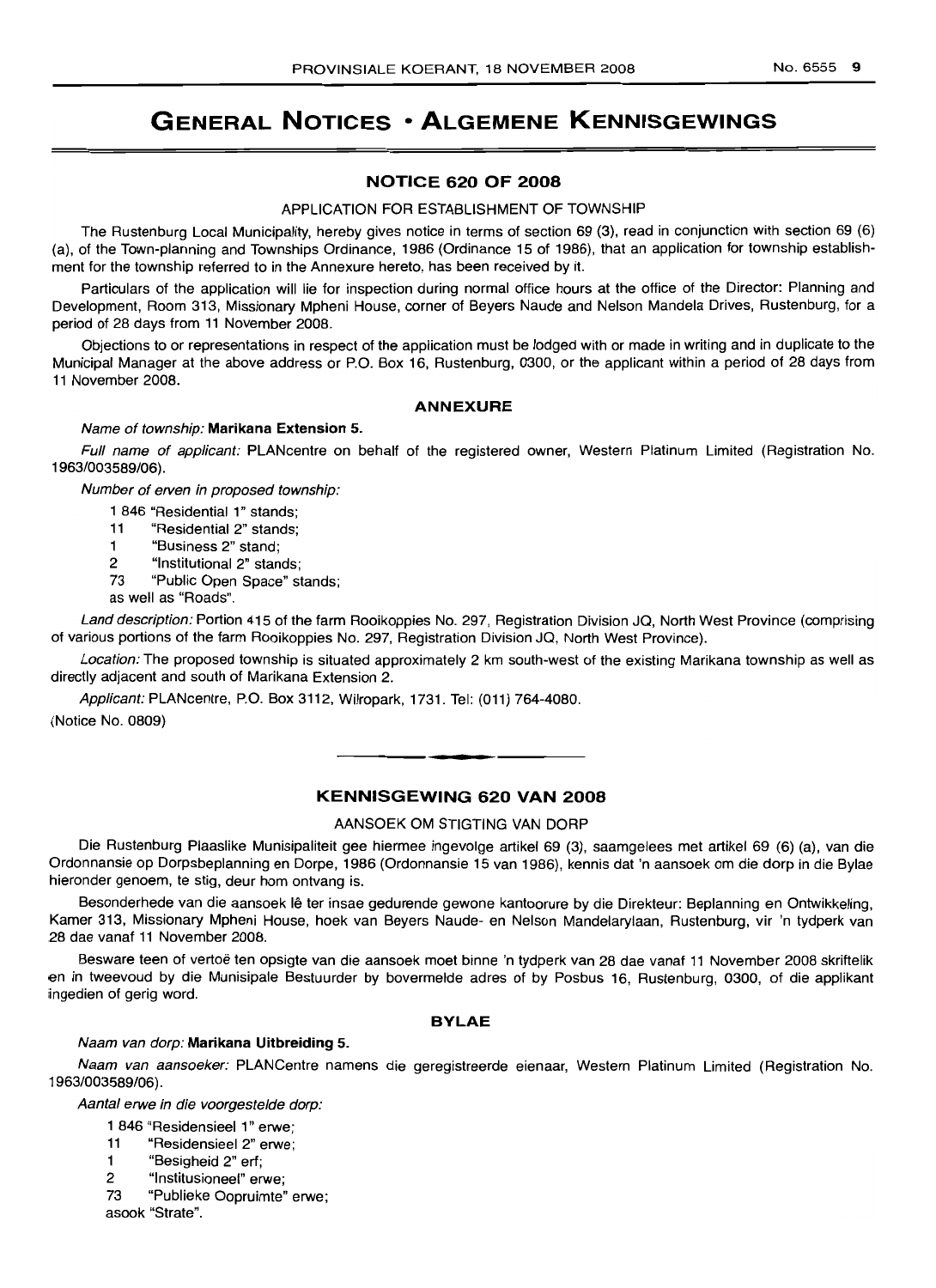Grondbeskrywing: Gedeelte 415 van die plaas Rooikoppies No. 297, Registrasie Afdeling JQ, Noordwes Provinsie (bestaande uit onderskeie gedeeltes van die plaas Rooikoppies No. 297, Registrasie Afdeling JQ, Noordwes Provinsie).

Ligging: Die voorgestelde dorpsgebied is ongeveer 2 km suidwes van die bestaande Marikana dorp asook direk aanliggend en suid van Marikana Uitbreiding 2, geleë.

Applikant: PLANcentre, Posbus 3112, Wilropark, 1731. Tel: (011) 764-4080. (Kennisgewing No. 0809)

 $11 - 18$ 

## **NOTICE 621 OF 2008**

## **PROPOSED TOWNSHIP: BLAAUWBANK**

The Madibeng Local Municipality hereby gives notice in terms of section 96, read with section 69 (6) (a), of the Townplanning and Townships Ordinance, 1986 (Ordinance No. 15 of 1986), that an application to establish the township referred to in the Annexure hereto, has been received by it.

Particulars of the application will lie for inspection during normal office hours at the office of the Municipal Manager: Madibeng Local Municipality, 53 Van Velden Street, Brits, within a period of 28 days from 11 November 2008.

Objections to or representations in respect of the application must be lodged with or made in writing to the Municipal Manager at the above address or at PO Box 106, Brits, 0250, within a period of 28 days from 11 November 2008.

## **ANNEXURE**

#### Name of township: **Blaauwbank.**

Full name of applicant: Origin Town Planning on behalf of Johannes Jacobus Scheepers, Beatrix Elizabeth Scheepers and Blaauwbank Landgoed Trust.

Number of erven and proposed zoning: 2 erven zoned "Special" for the purposes of a shopping centre and filling station, including shops, offices, medical consulting rooms, places of refreshment, places of entertainment and business buildings.

Description of land on which township is to be established: Portion 57 of the farm Blaauwbank 241 JQ and a part of Portion 1090 of the farm Hartebeestpoort C 419 JQ.

Locality of proposed township: The proposed township is situated approximately 1 km south of the existing Lethlabile Town and approximately. 15 km north of Brits along the 01382 road.

## **KENNISGEWING 621 VAN 2008**

**-.**

## **VOORGESTELDE DORP: BLAAUWBANK**

Die Madibeng Plaaslike Munisipaliteit gee hiermee ingevolge artikel 96 gelees tesame met artikel 69 (6) (a), van die Ordonnansie op Dorpsbeplanning en Dorpe, 1986 (Ordonnansie No. 15 van 1986), kennis dat 'n aansoek deur hom ontvang is om die dorp in die Bylae hierby genoem, te stig.

Besonderhede van die aansoek lê ter insae gedurende gewone kantoorure by die kantoor van die Munisipale Bestuurder: Madibeng Plaaslike Munisipaliteit, Van Veldenstraat 53, Brits, vir 'n tydperk van 28 dae vanaf 11 November 2008.

Besware teen of vertoë ten opsigte van die aansoek moet binne 'n tydperk van 28 dae vanaf 11 November 2008 skriftelik by of tot die Munsipale Bestuurder by bovermelde adres of by Posbus 106, Brits, 0250, ingedien of gerig word.

### **BYLAE**

#### Naam van dorp: **Blaauwbank.**

Volle naam van aansoeker: Origin Stadsbeplanning namens Johannes Jacobus Scheepers, Beatrix Elizabeth Scheepers en Blaauwbank Landgoed Trust.

Aantal erwe en voorgestelde sonering: 2 erwe soneer "Spesiaal" vir die doeleindes van 'n winkelsentrum en 'n vulstasie, insluitend winkels, kantore, mediese spreekkamers, verversingsplekke, vermaaklikheidsplekke en besigheidsgeboue.

Beskrywing van grond waarop dorp gestig staan te word: Gedeelte 57 van die plaas Blaauwbank 241 JQ en 'n deel van Gedeelte 1090 van die plaas Hartebeespoort C 419 JQ.

Ligging van voorgestelde dorp: Die voorgestelde dorp is geleë ongeveer 1 km suid van die bestaande Lethlabile Dorp en ongeveer 15 km noord vanaf Brits, aangrensend en ten weste van die D1382-pad.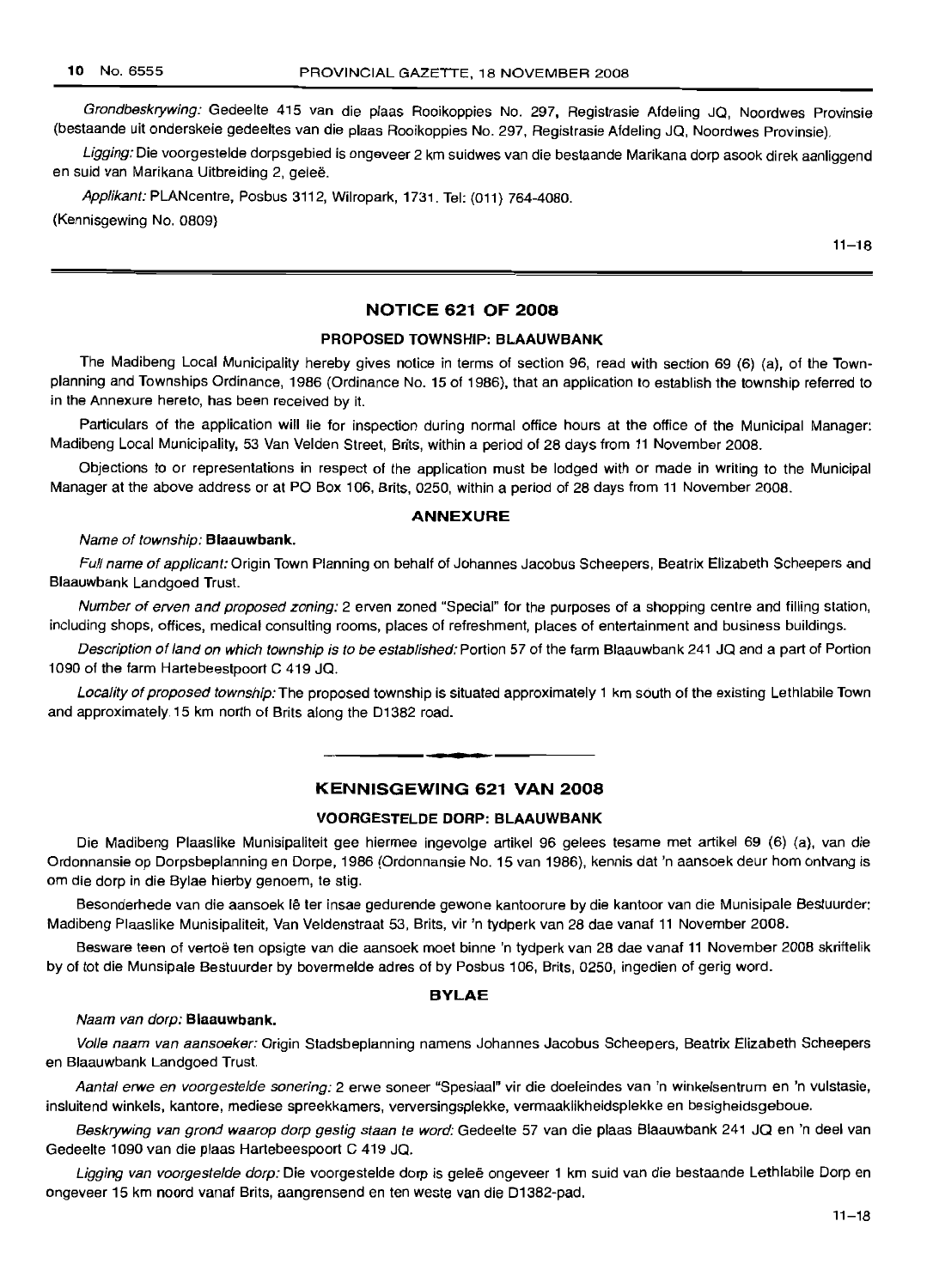## **NOTICE 622 OF 2008**

#### **PROPOSED TOWNSHIP: MOOINOOI EXTENSION** 8

The Madibeng Local Municipality hereby gives notice in terms of section 96, read with section 69 (6) (a), of the Townplanning and Townships Ordinance, 1986 (Ordinance No. 15 of 1986), that an application to establish the township referred to in the Annexure hereto, has been received by it.

Particulars of the application will lie for inspection during normal office hours at the office of the Municipal Manager: Madibeng Local Municipality, 53 Van Velden Street, Brits, within a period of 28 days from 11 November 2008.

Objections to or representations in respect of the application must be lodged with or made in writing to the Municipal Manager at the above address or at PO Box 106, Brits, 0250, within a period of 28 days from 11 November 2008.

#### **ANNEXURE**

## Name of township: **Mooinooi Extension 8.**

Full name of applicant: Origin Town Planning on behalf of Piet Fouche Eiendomstrust.

Number or erven and proposed zoning:

- 1 Erf zoned "Special" for the purposes of dwelling units and/or shopping centre (including shops, offices, medical consulting rooms, places of refreshment, places of amusement and business buildings) with a FSR of 0.7 (proposed Erf 1).
- 1 Erf zoned "Special" for the purposes of dwelling units, with an FSR of 0.3 (proposed Erf 2).
- 1 Erf zoned "Special Residential" (proposed Erf 3).
- 1 Erf zoned "Special" for the purposes of dwelling units, with an FSR of 0.35 (proposed Erf 4).
- 1 Erf zoned "Special" for the purposes of dwelling units and/or shopping centre (including shops, offices, medical consulting rooms, places of refreshment, places of amusement and business buildings), with an FSR of 0.5 (proposed Erf 5).
- Erf zoned "Special" for the purposes of access, access control and conveyance of engineering services (proposed Erf 6).

Description of land on which township is to be established: Portion 239 of the farm Elandskraal 469 JQ.

Locality of proposed township: The proposed township is situated approximately 100 metres south of the N4/Lonhro Drive junction, Mooinooi, directly adjacent and to the east of Lonhro Drive.

## **KENNISGEWING 622 VAN 2008**

**• •**

#### **VOORGESTELDE DORP: MOOINOOI UITBREIDING** 8

Die Madibeng Plaaslike Munisipaliteit gee hiermee ingevolge artikel 96, gelees tesame met artikel 69 (6) (a), van die Ordonnansie op Dorpsbeplanning en Dorpe, 1986 (Ordonnansie No. 15 van 1986), kennis dat 'n aansoek deur hom ontvang is om die dorp in die Bylae hierby genoem, te stig.

Besonderhede van die aansoek lê ter insae gedurende gewone kantoorure by die kantoor van die Munisipale Bestuurder: Madibeng Plaaslike Munisipaliteit, Van Veldenstraat 53, Brits, vir 'n tydperk van 28 dae vanaf 11 November 2008.

Besware teen of vertoe ten opsigte van die aansoek moet binne 'n tydperk van 28 dae vanaf 11 November 2008 skriftelik by of tot die Munsipale Bestuurder by bovermelde adres of by Posbus 106, Brits, 0250, ingedien of gerig word.

### **BYLAE**

#### Naam van dorp: **Mooinooi Uitbreiding 8.**

Volle naam van aansoeker: Origin Stadsbeplanning namens Piet Fouche Eiendomstrust.

Aantal erwe en voorgestelde sonering:

- 1 Erf soneer "Spesiaal" vir die doeleindes van wooneenhede en/of winkelsentrum (insluitende winkels, kantore, mediese spreekkamers, verversingsplekke, vermaaklikheidsplekke en besigheidsgeboue), met 'n VRV van 0.7 (voorgestelde Erf 1).
- 1 Erf soneer "Spesiaal" vir die doeleindes van wooneenhede met 'n VRV van 0.3 (voorgestelde Erf 2).
- 1 Erf soneer "Spesiale Woon" (voorgestelde Erf 3).
- 1 Erf soneer "Spesiaal" vir die doeleindes van wooneenhede met 'n VRV van 0.35 (voorgestelde Erf 4).
- 1 Erf soneer "Spesiaal" vir die doeleindes van wooneenhede en/of winkelsentrum (insluitende winkels, kantore, mediese spreekkamers, verversingsplekke, vermaaklikheidsplekke en besigheidsgeboue), met 'n VRV van 0.5 (voorgestelde Erf 5).
- Erf soneer "Spesiaal" vir die doeleindes van toegang, toegangsbeheer en die geleiding van ingenieursdienste (voorgestelde Erf 6).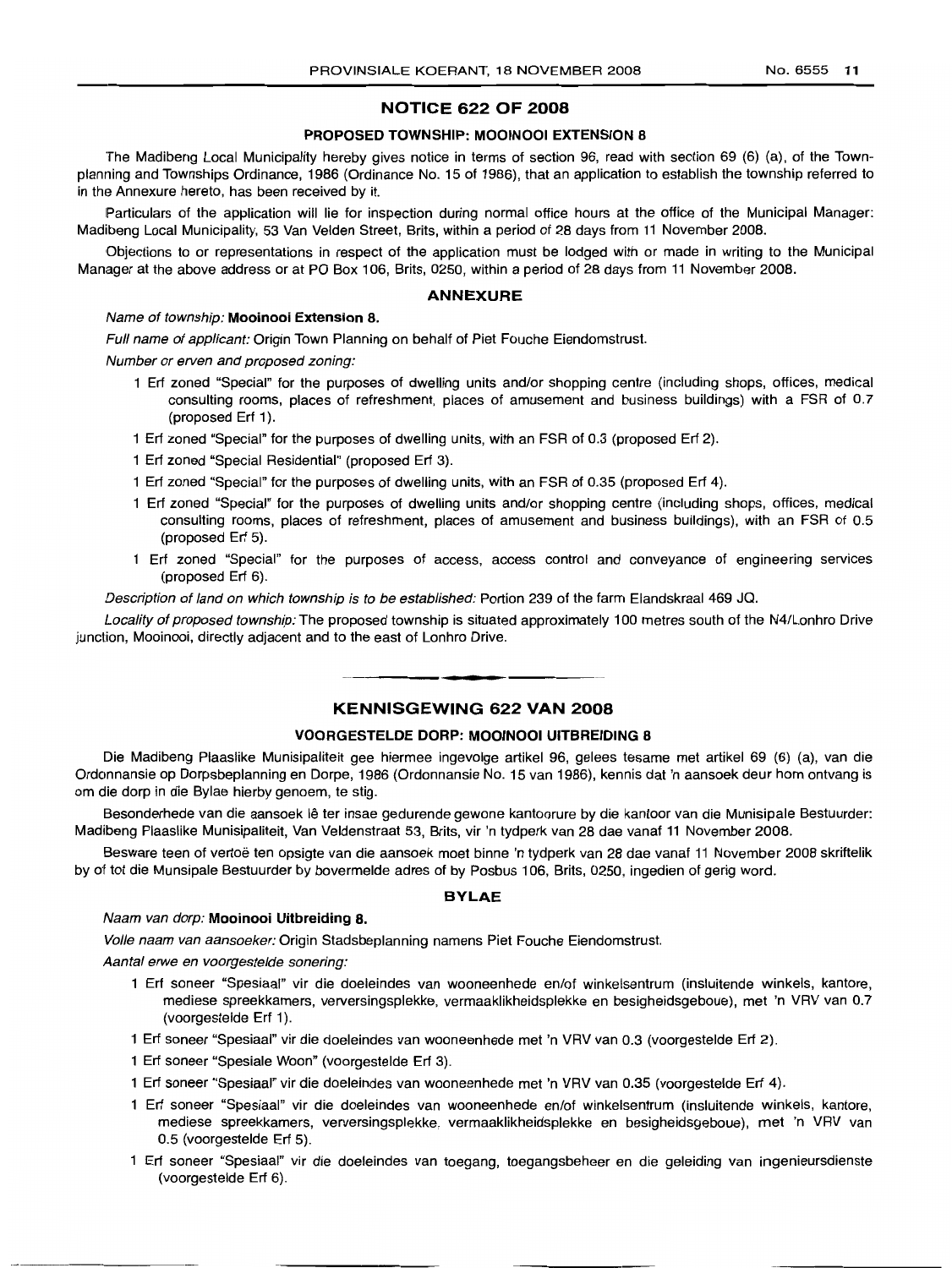Beskrywing van grond waarop dorp gestig staan te word: Gedeelte 239 van die plaas Elandskraal 469 JQ.

Ligging van voorgestelde dorp: Die voorgestelde dorp is geleë ongeveer 100 meter suid van die N4/Lonhro Rylaan aansluiting, Mooinooi, aangrensend aan en ten ooste van Lonhro Rylaan.

 $11 - 18$ 

## NOTICE 623 OF 2008

NOTICE OF APPLICATION FOR AMENDMENT OF TOWN-PLANNING SCHEME IN TERMS OF SECTION 56 (1) (b) (i) OF THE TOWN-PLANNING AND TOWNSHIPS ORDINANCE, 1986 (ORDINANCE 15 OF 1986)

#### SWARTRUGGENS AMENDMENT SCHEME 51

Maxim Planning Solutions, being the authorised agent of the owner of Erf 663, Rodeon hereby gives notice in terms of section 56 (1) (b) (i) of the Town-planning and Townships Ordinance, 1986, that we have applied to the Kgetlengrivier Local Municipality for the amendment of the town-planning scheme known as Swartruggens Town-planning Scheme, 1997, as amended, by the rezoning of Erf 663, Rodeon situated on the corner of Kemp and Twist Streets, from "Residential 1" to "Residential 2".

Particulars of the application will lie for inspection during normal office hours at the office of the Municipal Manager, Kgetlengrivier Local Municipality, Swartruggens and Koster Municipal Offices for the period of 28 days from 11 November 2008.

Objections to or representations in respect of the application must be lodged with or made in writing to the Municipal Manager, Kgetlengrivier Local Municipality at the above address or posted to P.O. Box 66, Koster, 0348, within a period of 28 days from 11 November 2008.

Address of authorised agent: Maxim Planning Solutions, 56 Archbishop Desmond Tutu Street, Klerksdorp; P.O. Box 10681, Klerksdorp, 2570. Tel: (018) 462-1756. (2/1166)

**1\_**

## KENNISGEWING 623 VAN 2008

KENNfSGEWING VAN AANSOEK OM WYSIGING VAN DORPSBEPLANNINGSKEMA INGEVOLGE ARTIKEL 56 (1) (b) (i) VAN DIE ORDONNANSIE OP DORPSBEPLANNING EN DORPE, 1986 (ORDONNANSIE 15 VAN 1986)

## SWARTRUGGENS-WYSIGINGSKEMA 51

Maxim Planning Solutions, synde die gemagtigde agent van die eienaar van Erf 663, Rodeon, gee hiermee ingevolge artikel 56 (1) (b) (i) van die Ordonnansie op Dorpsbeplanning en Dorpe, 1986, kennis dat ons by die Kgetlengrivier Plaaslike Munisipaliteit aansoek gedoen het om die wysiging van die Swartruggens-dorpsbeplanningskema, 1997, soos gewysig, deur die hersonering van Erf 663, Rodeon, geleë op die hoek van Kemp en Twistraat, vanaf "Residensieel 1" na "Residensieel 2".

Besonderhede van die aansoek lê ter insae gedurende gewone kantoorure by die kantoor van die Munisipale Bestuurder, Kgetlengrivier Plaaslike Munisipaliteit, Swartruggens en Koster Munisipale Kantore vir 'n tydperk van 28 dae vanaf 11 November 2008.

Besware teen of vertoë ten opsigte van die aansoek moet binne 'n tydperk van 28 dae vanaf 11 November 2008 skriftelik by of tot die Munisipale Bestuurder, Kgetlengrivier Plaaslike Munisipaliteit by bovermelde adres of by Posbus 66, Koster, 0348, ingedien of gerig word.

Adres van gemagtigde agent: Maxim Planning Solutions, Archbishop Desmond Tutustraat 56, Klerksdorp; Posbus 10681, Klerksdorp, 2570. Tel: (018) 462-1756. (2/1166.)

 $11 - 18$ 

## NOTICE 624 OF 2008

NOTICE OF APPLICATION FOR AMENDMENT OF THE POTCHEFSTROOM TOWN-PLANNING SCHEME, 1980, IN TERMS OF SECTION 56 (1) (b) (i) OF THE TOWN-PLANNING AND TOWNSHIPS ORDINANCE, 1986 (ORDINANCE 15 OF 1986)

## POTCHEFSTROOM AMENDMENT SCHEME 1576

We, Welwyn Town and Regional Planners, being the authorised agent of the owner of the Portion 1 of Erf 917, situated in the town, Potchefstroom, hereby give notice in terms of section 56 (1) (b) (i) of the Town-planning and Townships Ordinance, 1986, that we have applied to the Tlokwe City Council for the amendment of the town-planning scheme known as the Potchefstroom Town-planning Scheme, 1980, by the rezoning of the property described above, situated on 22 Esselen Street, Potchefstroom, from "Residential 1" with an Annexure 531 to "Business 4" with Annexure 1126 for residential uses, place of refreshment, conference facilities and back packer's reside (lodging).

Particulars of the application will lie for inspection during normal office hours at the office of the Municipal Manager, Wolmarans Street, Potchefstroom, for a period of 28 days from 11 November 2008.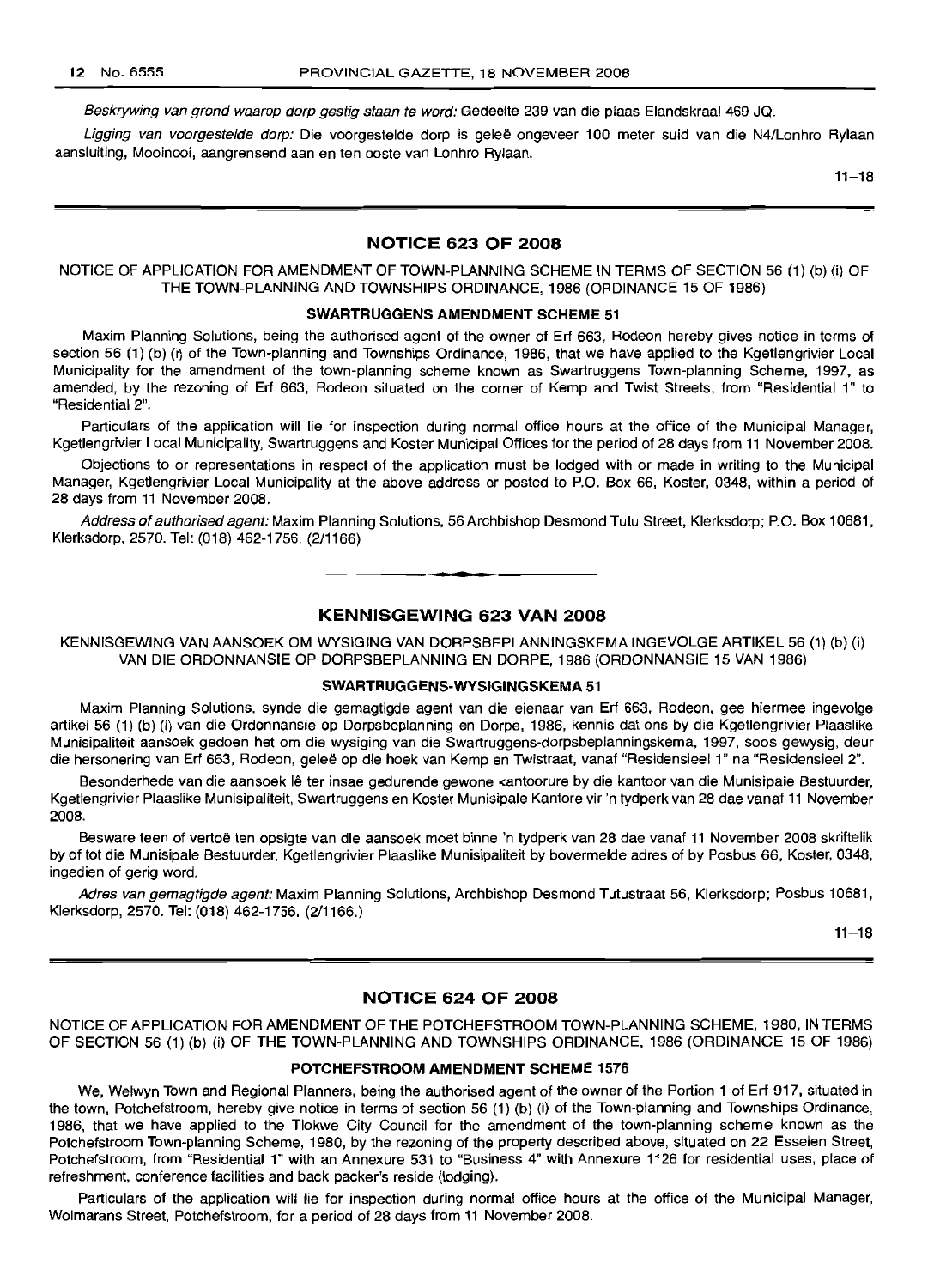Objections to or representations in respect of the application must be lodged with or made in writing to the Municipal Manager at the above address or at P.O. Box 113, Potchefstroom, 2520, within a period of 28 days from 11 November 2008. Address of applicant: Welwyn Town and Regional Planners, P.O. Box 20508, Noordbrug, 2522. Tel: (018) 293-1536.

## KENNISGEWING 624 VAN 2008

**• •**

KENNISGEWING VAN AANSOEK OM WYSIGING VAN DIE POTCHEFSTROOM-DORPSBEPLANNINGSKEMA, 1980, INGEVOLGE ARTIKEL 56 (1) (b) (i) VAN DIE ORDONNANSIE OP DORPSBEPLANNING EN DORPE, 1986 (ORDONNANSIE 15 VAN 1986)

## POTCHEFSTROOM-WYSIGINGSKEMA 1576

Ons, Welwyn Stads- en Streekbeplanners, synde die gemagtigde agent van die eienaar van die Gedeelte 1 van Erf 917, geleë in die dorp, Potchefstroom, ingevolge artikel 56 (1) (b) (i) van die Ordonnansie op Dorpsbeplanning en Dorpe, 1986, gee hiermee kennis dat ons by die Tlokwe Stadsraad aansoek gedoen het om die wysiging van die dorpsbeplanningskema, bekend as die Potchefstroom-dorpsbeplanningskema, 1980, deur die hersonering van die eiendom hierbo beskryf, geleë te Esselenstraat 22, Potchefstroom, vanaf "Residensieel 1" met 'n Bylae 531 na "Besigheid 4" met Bylae 1126, vir residensiele gebruike, verversingsplek, konferensie fasiliteite en pakstappersverblyf.

Besonderhede van die aansoek lê ter insae gedurende gewone kantoorure by die kantoor van die Munisipale Bestuurder, Wolmaransstraat, Potchefstroom, vir 'n tydperk van 28 dae vanaf 11 November 2008.

Besware teen of vertoe ten opsigte van die aansoek moet binne 'n tydperk van 28 dae vanaf 11 November 2008 skriftelik tot die Munisipale Bestuurder by bovermelde adres of by Posbus 113, Potchefstroom, 2520, ingedien of gerig word.

Adres van applikant: Welwyn Stads- en Streekbeplanners, Posbus 20508, Noordbrug, 2522. Tel: (018) 293-1536.

 $11 - 18$ 

## NOTICE 625 OF 2008

NOTICE OF APPLICATION FOR AMENDMENT OF THE POTCHEFSTROOM TOWN-PLANNING SCHEME, 1980, IN TERMS OF SECTION 56 (1) (b) (i) OF THE TOWN-PLANNING AND TOWNSHIPS ORDINANCE, 1986 (ORDINANCE 15 OF 1986)

## POTCHEFSTROOM AMENDMENT SCHEME 1577

We, Welwyn Town and Regional Planners, being the authorised agent of the owner of the proposed Remaining Portion of Portion 1 of Erf 1067, situated in the Town of Potchefstroom, hereby give notice in terms of section 56 (1) (b) (i) of the Town-planninq and Townships Ordinance, 1986, that we have applied to the Tlokwe City Council for the amendment of the town-planning scheme known as the Potchefstroom Town-planning Scheme, 1980, by the rezoning of the property described above, situated at 57 Albert Luthuli Drive, Potchefstroom, from "Residential 1" to "Residential 3".

Particulars of the application will lie for inspection during normal office hours at the office of the Municipal Manager, Wolmarans Street, Potchefstroom, for a period of 28 days from 11 November 2008.

Objections to or representations in respect of the application must be lodged with or made in writing to the Municipal Manager at the above address or at P.O. Box 113, Potchefstroom, 2520, within a period of 28 days from 11 November 2008.

Address of applicant: Welwyn Town and Regional Planners, P.O. Box 20508, Noordbrug, 2522. Tel: (018) 293-1536.

## KENNISGEWING 625 VAN 2008

**•**

KENNIISGEWING VAN AANSOEK OM WYSIGING VAN DIE POTCHEFSTROOM-DORPSBEPLANNINGSKEMA, 1980, INGEVOLGE ARTIKEL 56 (1) (b) (i) VAN DIE ORDONNANSIE OP DORPSBEPLANNING EN DORPE, 1986 (ORDONNANSIE 15 VAN 1986)

## POTCHEFSTROOM-WYSIGINGSKEMA 1577

Ons, Welwyn Stads- en Streekbeplanners, synde die gemagtigde agent van die eienaar van die Resterende Gedeelte van Gedeelte 1 van Erf 1067, geleë in die dorp Potchefstroom, ingevolge artikel 56 (1) (b) (i) van die Ordonnansie op Dorpsbeplanning en Dorpe, 1986, gee hierme kennis dat ons by die Tlokwe Stadsraad aansoek gedoen het om die wysiging van die dorpsbeplanningskema, bekend as die Potchefstroom-dorpsbeplanningskema, 1980, deur die hersonering van die eiendom hierbo beskryf, geleë te Albert Luthulirylaan 57 vanaf "Residensieel 1" na "Residensieel 3".

Besonderhede van die aansoek Ie ter insae gedurende gewone kantoorure by die kantoor van die Munisipale Bestuurder, Wolmaransstraat, Potchefstroom, vir 'n tydperk van 28 dae vanaf 11 November 2008.

Besware teen of vertoë ten opsigte van die aansoek moet binne 'n tydperk van 28 dae vanaf 11 November 2008 skriftelik by of tot die Munisipale Bestuurder by bovermelde adres of by Posbus 113, Potchefstroom, 2520, ingedien of gerig word.

Adres van applikant: Welwyn Stads- en Streekbeplanners, Posbus 20508, Noordbrug, 2522. Tel: (018) 293-1536.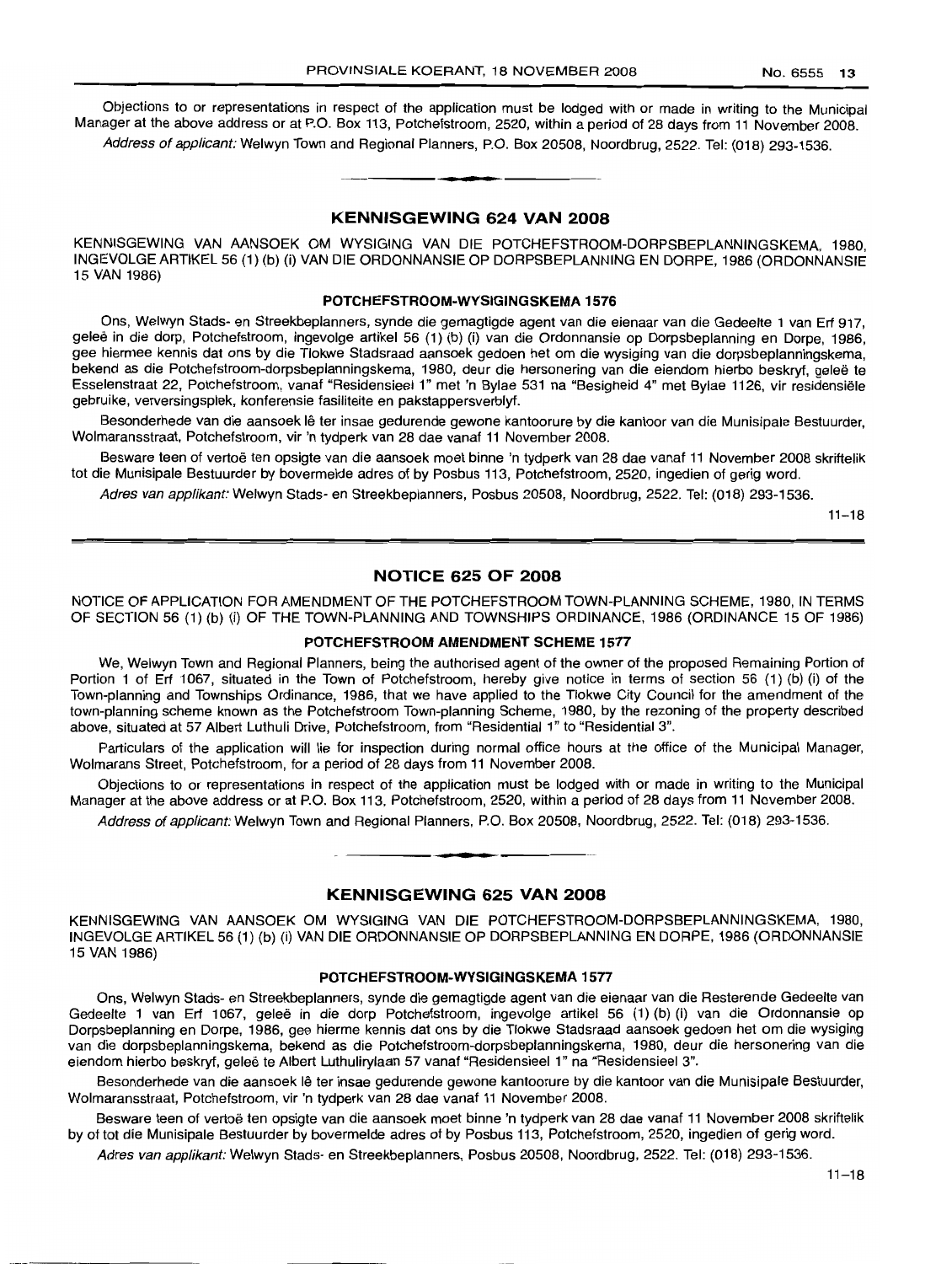## **NOTICE 626 OF 2008**

NOTICE OF LAND DEVELOPMENT AREA APPLICATION ON THE REMAINING EXTENT OF THE FARM IFAFI 457 JQ, PORTION 12 (PORTION OF PORTION 1) OF THE FARM SYFERFONTEIN 438 JQ AND HOLDING 99, MELODIE AGRICULTURAL HOLDINGS JQ

NOTICE IN TERMS OF REGULATION 21 (8) (c) AND 21 (10) OF THE DEVELOPMENT FACILITATION REGULATIONS IN TERMS OF THE DEVELOPMENT FACILITATION ACT, 1995 (ACT 67 OF 1995)

#### REFERENCE: DFA21/3/1/10/12 AND 13

Midplan & Associates, Town and Regional Planners, being the authorised agent of the registered owner has lodged an application in terms of the Development Facilitation Act, 1995 (Act 67 of 1995), for the establishment of a land development area on the above properties. The land development area is located to the north and south of and on the P79-1 and to the immediate north of the existing Ifafi Township.

The land development will consist of 5 "Residential 3" erven, 12 erven for "Business 1" and streets (Ifafi and Syferfontein), and 4 erven for "Special" and streets (Melodie).

The relevant plans and documents are open for inspection at the offices of the Designated Officer, North West Province Development Tribunal, Paul Ramosa Riekert Building, c/o Von Wielligh and Gerrit Maritz Avenues, Dassierand, Potchefstroom and at 23 De Havilland Avenue, Helderkruin, Roodepoort, for a period of 21 days from 11 November 2008 up to and including 2 December 2008.

The application will be considered at a tribunal hearing at the Santa Fé Pub and Grill located on the proposed land development area on 12 February 2009 at 10hOO and a Pre-Hearing Conference will be held at the same venue and time on 5 February 2009.

Any person having an interest in the application should note:

- 1. You may within 21 days from the date of the first publication of this notice (11 November 2008), provide the Designated Officer with your written objections or representations; and
- 2. If your comments constitute an objection to any aspect of the land development application, you must appear before the Tribunal in person or through a representative on the dates mentioned above.

Any written objection or representation must be delivered to the Designated Officer, Paul Ramosa Riekert Building, c/o Von Wielligh and Gerrit Maritz Avenues, Dassierand, Potchefstroom or sent to Private Bag X1213, Potchefstroom, 2520 on or before 2 December 2008. You may contact the Designated Officer on Tel: (018) 297-5011 and Fax: (018) 297-7956.

Midplan & Associates, P.O. Box 21443, Helderkruin, 1733. Tel: (011) 764-5753/082 881 2563. **.-**

## **KENNISGEWING 626 VAN 2008**

KENNISGEWING VAN AANSOEK OM GRONDONTWIKKELINGSGEBIED OP DIE RESTERENDE GEDEELTE VAN DIE PLAAS IFAFI 457 JQ, GEDEELTE 12 (GEDEELTE VAN GEDEELTE 1) VAN DIE PLAAS SYFERFONTEIN 438 JQ EN HOEWE 99, MELODIE LANDBOUHOEWES JQ

KENNIS INGEVOLGE REGULASIE 21 (8) (c) EN 21 (10) VAN DIE ONTWIKKELlNGSFASILITERINGSREGULASIES INGEVOLGE DIE WET OP ONTWIKKELlNGSFASILITERING, 1995 (WET 67 VAN 1995)

## VERWYSING: DFA21/3/1/10/12 EN 13

Midplan & Medewerkers, die gevolmagtigde agent van die geregistreerde eienaar, het aansoek gedoen ingevolge die Wet op Ontwikkelingsfasilitering, 1995 (Wet 67 van 1995), vir die vestiging van 'n grondontwikkelingsgebied op die Resterende Gedeelte van die plaas Ifafi 457 JQ, Gedeelte 12 (gedeelte van Gedeelte 1) van die plaas Syferfontein 438 JQ en Hoewe 99, Melodie Landbouhoewes JQ. Die grondontwikkelingsgebied is geleë noord en suid van en aan die P79-1 en direk noord van Ifafi Dorpsgebied.

Die grondontwikkelingsgebied sal bestaan uit 5 erwe vir "Residensieel 3", 12 erwe vir "Besigheid 1" en strate (Ifafi en Syferfontein) en 4 erwe vir "Spesiaal" vir strate (Melodie). Die relevante planne en dokumente is oop vir inspeksie by die Aangewese Beampte, Noordwes Provinsie Ontwikkelingstribunaal, Paul Ramosa Riekertgebou, h/v Von Wielligh- en Gerrit Maritzlaan, Dassierand, Potchefstroom en te De Havillandlaan 23, Helderkruin, Roodepoort, vir 'n tydperk van 21 dae vanaf 11 November 2008 tot en met en insluitend 2 Desember 2008.

Die aansoek sal oorweeg word by 'n tribunaalverhoor by die Santa Fé Kroeg en Restaurant geleë op die voorgestelde grondontwikkelingsgebied, op 12 Februarie 2009 en 'n Voorverhoor Konferensie sal by dieselfde plek en op dieselfde tyd gehou word op 5 Februarie 2009.

Enige persoon wat 'n belang het by die aansoek moet kennis neem dat:

1. U mag binne 21 dae vanaf die eerste datum van hierdie kennisgewing (11 November 2008), die Aangewese Beampte voorsien van u skriftelike besware of vertoë; en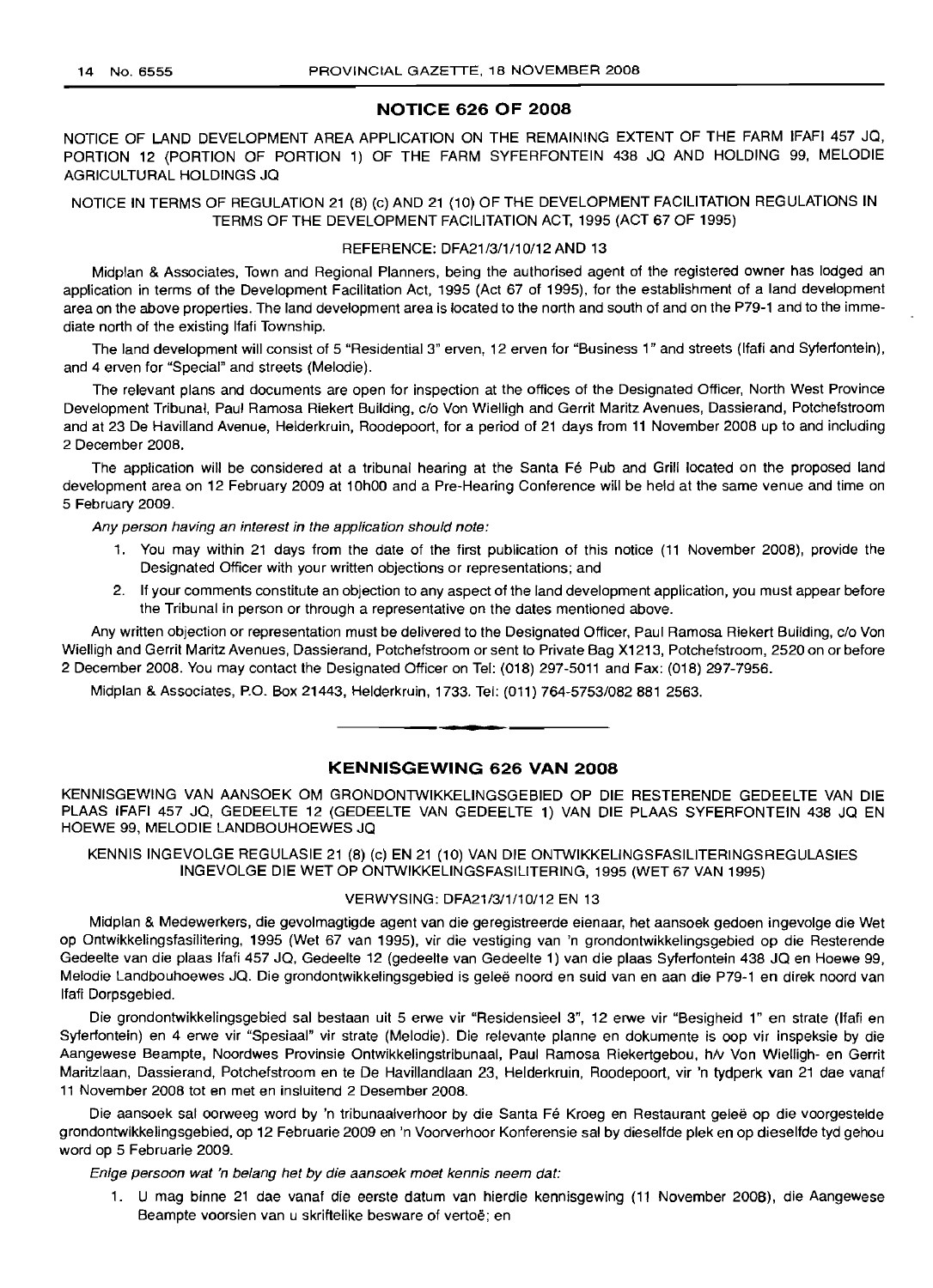2. Indien u kommentaar 'n beswaar uitmaak ten opsigte van enige aspek van die aansoek, moet u persoonlik of by wyse van verteenwoordiging voor die Tribunaal verskyn op die datums hierbo genoem.

Enige skriftelike beswaar of vertoë moet aan die Aangewese Beampte oorhandig word by Paul Ramosa Riekertgebou, h/v Von Wielligh- en Gerrit Maritzlaan, Dassierand, Potchefstroom, of gestuur word aan Privaatsak X1213, Potchefstroom, 2520, voor of op 2 Desember 2008. U mag die Aangewese Beampte kontak by Tel: (018) 297-5011 en Faks: (018) 297-7956.

Midplan & Medewerkers, Posbus 21443, Helderkuin, 1733. Tel: (011) 764-5753/082 881 2563.

 $11 - 18$ 

## **NOTICE 630 OF 2008**

#### APPLICATION FOR ESTABLISHMENT OF TOWNSHIP

The Rustenburg Local Municipality hereby gives notice in terms of section 96 (3), read in conjuction with section 69 (6) (a), of the Town-planning and Townships Ordinance, 1986 (Ordinance 15 of 1986), that an application for township establishment for the township referred to in the Annexure hereto, has been received by it.

Particulars of the application will lie for inspection during normal office hours at the office of the Director: Planning and Development, Room 313, Missionary Mpheni House, corner of Beyers Naude and Nelson Mandela Drives, Rustenburg, for a period of 28 days from 18 November 2008.

Objections to or representations in respect of the application must be lodged with or made in writing and in duplicate to the Municipal Manager at the above address or P.O. Box 16, Rustenburg, 0300, or the applicant within a period of 28 days from 18 November 2008.

#### **ANNEXURE**

#### Name of township: **Marikana Extension** 6.

Full name of applicant: PLANCentre on behalf of the following registered owners:

1. Western Platinum Limited (Registration No. 1963/003589/06.

z. Fourie DT and RA.

3. Clidet No. 781 (Pty) Ltd.

4. Rustenburg Local Municipality.

s, Bam WA.

Number of erven in proposed township: 1 025 "Residential 1" stands; 5 "Residential 2" stands with a density of 180 units/ha; 8 "Residential 2" stands with a density of 100 units/ha; 1 "Business 1" stand; 5 "Business 2" stands; 3 "Institutional" stands (for schools); 1 "Sport complex"; 12 "Public Open Space" stands; as well as "Roads".

Land description: Remainder of Portion 26, Remainder of Portion 28, Remainder of Portion 55, Portion 85, Remainder of Portion 86 and Portion of Remainder of Portion 184 of the farm Rooikoppies No. 297, Registration Division JQ, North West Province.

Location: The proposed township is situated directly north of the existing Marikana Township as well as west of the Wonderkoppies informal settlement.

Applicant: PLANCentre, P.O. Box 21108, Noordbrug, 2522. Tel: (018) 297-0100.

Reference No. 2828.

## **KENNISGEWING 630 VAN 2008**

**• •**

## AANSOEK OM STIGTING VAN DORP

Die Rustenburg Plaaslike Munisipaliteit, gee hiermee ingevolge artikel 96 (3), saamgelees met artikel 69 (6) (a), van die Ordonnansie op Dorpsbeplanning en Dorpe, 1986 (Ordonnansie 15 van 1986), kennis dat 'n aansoek om die dorp in die Bylae hieronder genoem, te stig, deur hom ontvang is.

Besonderhede van die aansoek lê ter insae gedurende kantoorure by die Direkteur: Beplanning en Ontwikkeling, Karner 313, Missionary Mpheni House, hoek van Beyers Naude- en Nelson Mandelarylaan, Rustenburg, vir 'n tydperk van 28 dae vanaf 18 November 2008.

Besware teen of vertoe ten opsigte van die aansoek moet binne 'n tydperk van 28 dae vanaf 18 November 2008 skriftelik en in tweevoud by die Munisipale Bestuurder by bovermelde adres of by Posbus 16, Rustenburg, 0300, of die applikant ingedien of gerig word.

## **BYLAE**

## Naam van dorp: **Marikana Uitbreiding** 6.

Naam van aansoeker: PLANCentre namens die volgende geregistreerde eienaars:

1. Western Platinum Limited (Registration No. 1963/003589/06.

2. Fourie DT en RA.

3. Clidet No. 781 (Pty) Ltd.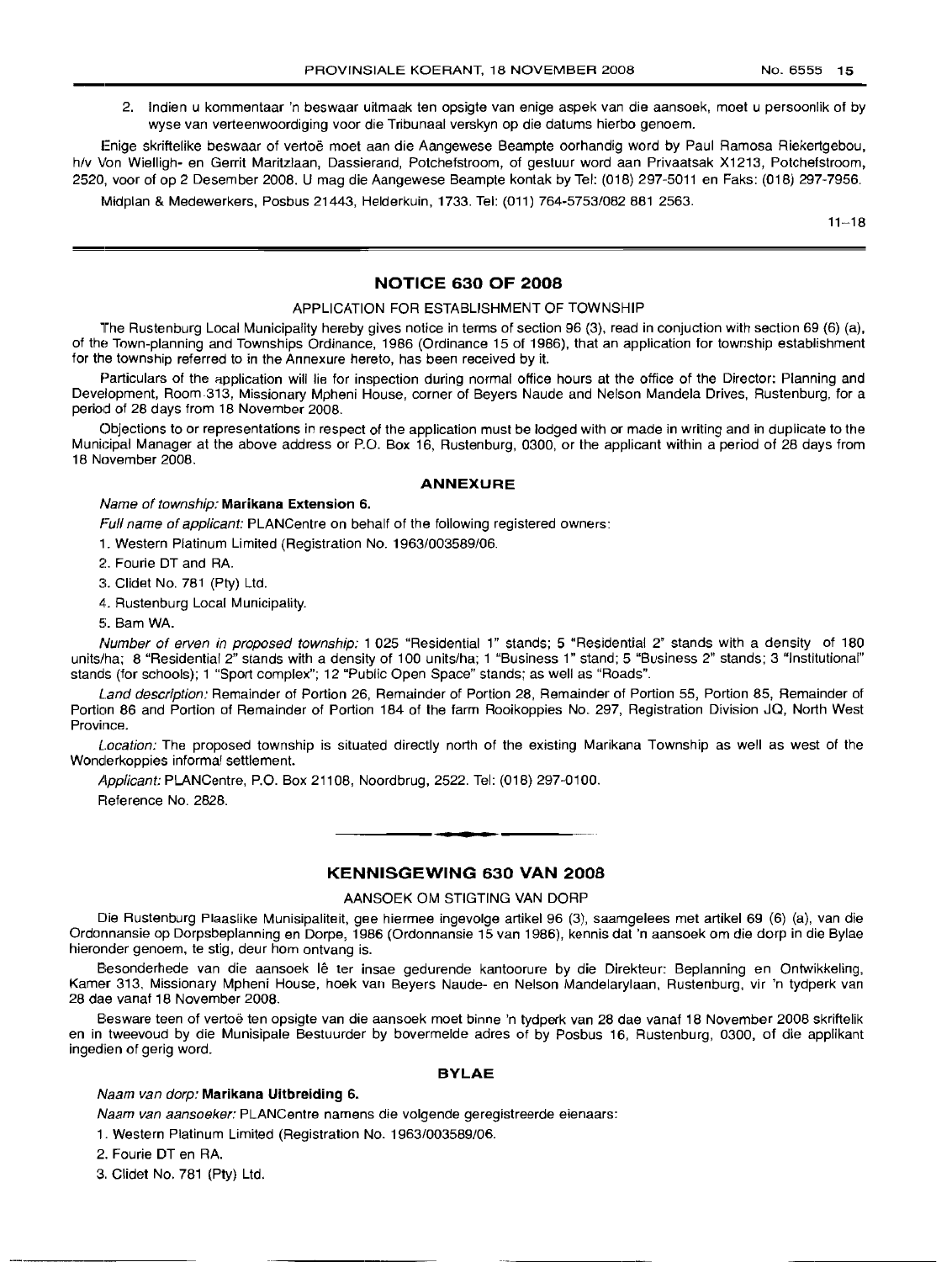4. Rustenburg Plaaslike Munisipaliteit.

5. Bam WA.

Aantal erwe in die voorgestelde dorp: 1 025 "Residensieel 1" erwe; 5 "Residensieel 2" erwe met 'n digtheid van 180 eenhede/ha; 8 "Residensieel 2" erwe met 'n digtheid van 100 eenhede/ha; 1 "Besigheid 1" erf; 5 "Besigheid 2" erwe; 3 "Institusioneel" erwe (vir skole); 1 "Sportkompleks"; 12 "Publieke Oopruimte" erwe; asook "Strate".

Grondbeskrywing: Restant van Gedeelte 26, Restant van Gedeelte 28, Restant van Gedeelte 55, Gedeelte 85, Restant van Gedeelte 86 en Gedeelte van Restant van Gedeelte 184 van die plaas Rooikoppies No. 297, Registrasie Afdeling JQ, Noordwes Provinsie.

Ligging: Die voorgestelde dorpsgebied is geleë direk noord van die bestaande Marikanadorp asook wes van die Wonderkoppies informele nedersetting.

Appfikant: PLANCentre, Posbus 21108, Noordbrug, 2522. Tel: (018) 297-0100.

Verwysing No. 2828.

18-25

## NOTICE 631 OF 2008

NOTICE OF APPLICATION FOR AMENDMENT OF TOWN-PLANNING SCHEME IN TERMS OF SECTION 56 (1) (b) (ii) OF THE TOWN-PLANNING AND TOWNSHIPS ORDINANCE, 1986 (ORDINANCE 15 OF 1986)

## PERI URBAN AREAS AMENDMENT SCHEME 2116

I, Jeff de Klerk, being the authorised agent of the owner of Portion 61 of Erf 1045, Mooinooi Extension 3, hereby give notice in terms of section 56 (1) (b) (ii) of the Town-planning and Townships Ordinance, 1986, that I have applied to the Local Municipality of Madibeng for the amendment of the town-planning scheme known as Peri Urban Areas Town-planning Scheme, 9975, by the rezoning of the property described above, situated on Kiepersol Avenue, Mooinooi Extension 3, from "Residential No.1" to "Special" for dwelling units, attached or detached.

Particulars of the application will lie for inspection during normal office hours at the Municipal Offices, Van Velden Street, Brits, for a period of 28 days from 18 November 2008.

Objections to or representations in respect of the application must be lodged with or made in writing to the Municipal Manager, at the above address or at P.O. Box 106, Brits, 0250, within a period of 28 days from 18 November 2008.

Address of authorised agent: P.O. Box 105, Ifafi, 0260. Tel: (012) 259-1688. **-**

## KENNISGEWING 631 VAN 2008

KENNISGEWING VAN AANSOEK OM WYSIGING VAN DORPSBEPLANNINGSKEMA INGEVOLGE ARTIKEL 56 (1) (b) (ii) VAN DIE ORDONNANSIE OP DORPSBEPLANNING EN DORPE, 1986 (ORDONNANSIE 15 VAN 1986)

## BUITESTEDELIKE GEBIEDE-WYSIGINGSKEMA 2116

I, Jeff de Klerk, synde die gemagtigde agent van die eienaar van Gedeelte 61 van Erf 1045, Mooinooi Uitbreiding 3, gee hiermee ingevolge artikel 56 (1) (b) (ii) van die Ordonnansie op Dorpsbeplanning en Dorpe, 1986, kennis dat ek by die Plaaslike Munisipaliteit van Madibeng aansoek gedoen het om die wysiging van die dorpsbeplanningskema bekend as Buitestedelike Gebiede-dorpsbeplanningskema, 1975, deur die hersonering van die eiendom hierbo beskryf, gelee aan Kiepersollaan, Mooinooi Uitbreiding 3, vanaf "Woon NO.1" na "Spesiaal" vir wooneenhede, aaneengeskakel of losstaande.

Besonderhede van die aansoek Ie ter insae gedurende gewone kantoorure by die Munisipale Kantore, Van Veldenstraat, Brits, vir 'n tydperk van 28 dae vanaf 18 November 2008.

Besware of vertoë ten opsigte van die aansoek moet binne 'n typerk van 28 dae vanaf 18 November 2008 skriftelik by of tot die Munisipale Bestuurder by bovermelde adres of by Posbus 106, Brits, 0250, ingedien word.

Adres van gemagtigde agent: Posbus 105, Ifafi, 0260. Tel: (012) 259-1688.

18-25

## NOTICE 632 OF 2008

NOTICE OF APPLICATION FOR AMENDMENT OF TOWN-PLANNING SCHEME IN TERMS OF SECTION 56 (1) (b) (i) OF THE TOWN-PLANNING AND TOWNSHIPS ORDINANCE, 1986 (ORDINANCE 15 OF 1986)

## RUSTENBURG LAND USE MANAGEMENT SCHEME, 2005-AMENDMENT SCHEME 538

Maxim Planning Solutions, being the authorised agent of the owner of Portion 2 of Erf 535, Rustenburg, hereby gives notice in terms of section 56 (1) (b) (i) of the Town-planning and Townships Ordinance, 1986, that we have applied to the Rustenburg Local Municipality for the amendment of the town-planning scheme known as Rustenburg Land Use Management Scheme, 2005, by the rezoning of the property described above, situated at 48 Homer Street, from "Residential 1" to "Residential 2" with a density of 40 dwelling units per hectare.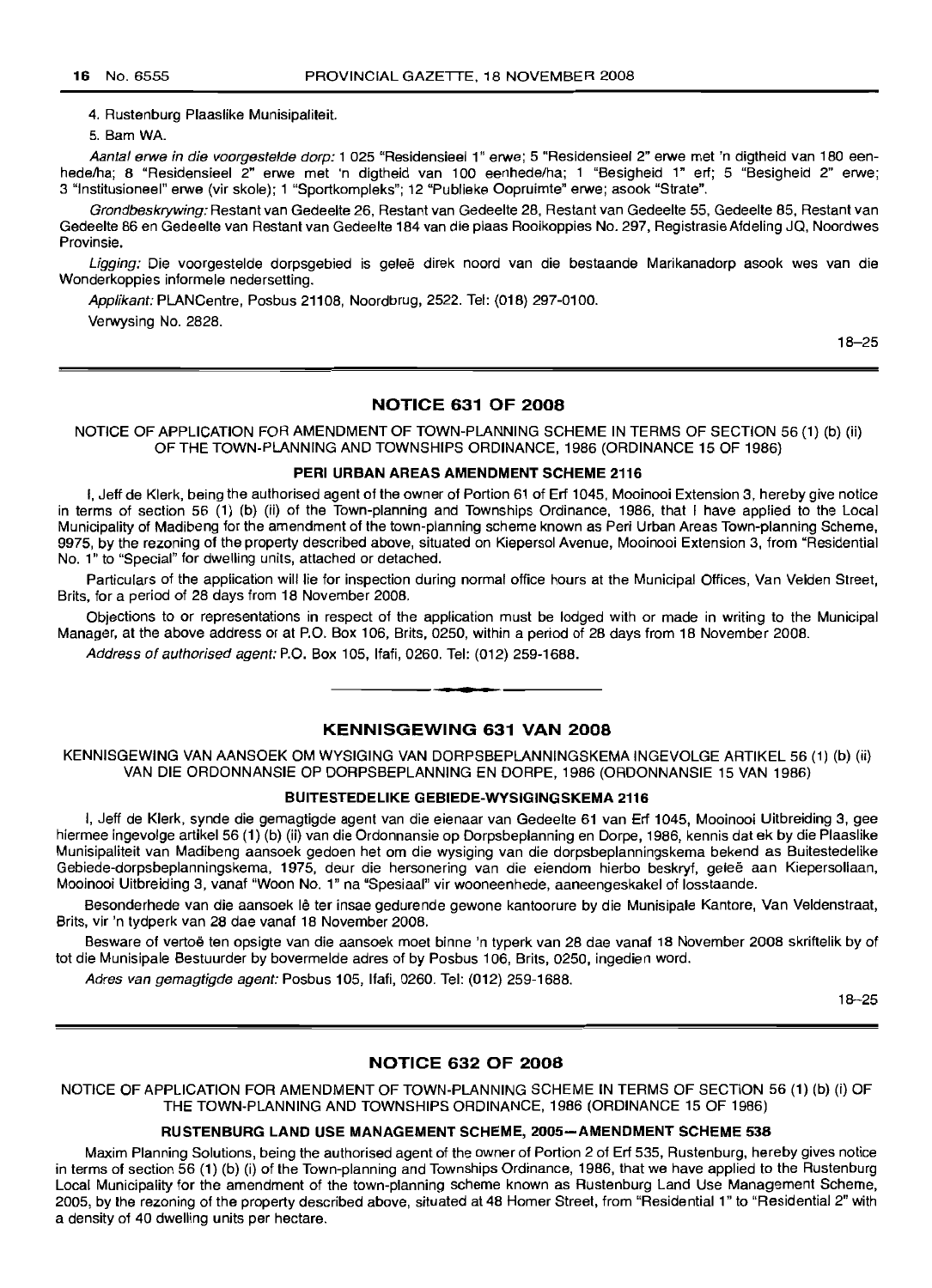Particulars of the application will lie for inspection during normal office hours at the office of the Director: Planning and Development, Room 313, Missionary Mpheni House, corner of Beyers Naude and Nelson Mandela Drives, Rustenburg, for the period of 28 days from 18 November 2008.

Objections to or representations in respect of the application must be lodged with or made in writing to the Municipal Manager at the above address or at P.O. Box 16, Rustenburg, 0300, within a period of 28 days from 18 November 2008.

Address of authorised agent: Maxim Planning Solutions, 37 Von Wieligh Street, Rustenburg; P.O. Box 21114, Proteapark, 0305. Tel: (014) 592-9489. (2/1165) .**-.**

## **KENNISGEWING 632 VAN 2008**

KENNISGEWING VAN AANSOEK OM WYSIGING VAN DORPSBEPLANNINGSKEMA INGEVOLGE ARTIKEL 56 (1) (b) (i) VAN DIE ORDONNANSIE OP DORPSBEPLANNING EN DORPE, 1986 (ORDONNANSIE 15 VAN 1986)

## **RUSTENBURG LAND USE MANAGEMENT SCHEME, 2005-WYSIGINGSKEMA 538**

Maxim Planning Solutions, synde die gemagtigde agent van die eienaar van Gedeelte 2 van Erf 535, Rustenburg, gee hiermee ingevolge artikel 56 (1) (b) (i) van die Ordonnansie op Dorpsbeplanning en Dorpe, 1986, kennis dat ons by die Rustenburg Plaaslike Munisipaliteit aansoek gedoen het om die wysiging van die dorpsbeplanningskema bekend as Rustenburg Land Use Management Scheme, 2005, deur die hersonering van die eiendom hierbo beskryf, gelee te Homerstraat 48, vanaf "Residensieel 1" na "Residensieel 2" met 'n digtheid van 40 wooneenhede per hektaar.

Besonderhede van die aansoek lê ter insae gedurende gewone kantoorure by die kantoor van die Direkteur: Beplanning en Ontwikkeling, Kamer 313, Missionary Mpheni House, hoek van Beyers Naude- en Nelson Mandelarylaan, Rustenburg, vir 'n tydperk van 28 dae vanaf 18 November 2008.

Besware teen of vertoë ten opsigte van die aansoek moet binne 'n tydperk van 28 dae vanaf 18 November 2008 skriftelik by of tot die Munisipale Bestuurder, by bovermelde adres of by Posbus 16, Rustenburg, 0300, ingedien of gerig word.

Adres van gemagtigde agent: Maxim Planning Solutions, Von Wielighstraat 37, Rustenburg; Posbus 21114, Proteapark, 0305. Tel: (014) 592-9489. (2/1165).

18-25

#### **NOTICE 633 OF 2008**

NOTICE OF APPLICATION FOR AMENDMENT OF TOWN-PLANNING SCHEME IN TERMS OF SECTION 56 (1) (b) (i) OF THE TOWN-PLANNING AND TOWNSHIPS ORDINANCE, 1986 (ORDINANCE 15 OF 1986)

## **VENTERSDORP AMENDMENT SCHEME 11**

Maxim Planning Solutions, being the authorised agent of the owner of Erf 820, Ventersdorp, hereby gives notice in terms of section 56 (1) (b) (i) of the Town-planning and Townships Ordinance, 1986, that we have applied to the Ventersdorp Local Municipality for the amendment of the town-planning scheme known as Ventersdorp Land Use Management Scheme, 2007, as amended, by the rezoning of Erf 820, Ventersdorp, situated adjacent to Van Riebeeck Street, from "Residential 1" to "Business 1".

Particulars of the application will lie for inspection during normal office hours at the office of the Municipal Manager, Ventersdorp Municipal Offices for a perid of 28 days from 18 November 2008.

Objections to or representations in respect of the application must be lodged with or made in writing to the Municipal Manager at the above address or posted to Private Bag X1010, Ventersdorp, 2710, within a period of 28 days from 18 November 2008.

Address of authorised agent: Maxim Planning Solutions, 56 Archbishop Desmond Tutu Street, Klerksdorp; P.O. Box 10681, Klerksdorp, 2570. Tel: (018) 462-1756. (2/1168).

## **KENNISGEWING 633 VAN 2008**

**•**

KENNISGEWING VAN AANSOEK OM WYSIGING VAN DORPSBEPLANNINGSKEMA INGEVOLGE ARTIKEL 56 (1) (b) (i) VAN DIE ORDONNANSIE OP DORPSBEPLANNING EN DORPE, 1986 (ORDONNANSIE 15 VAN 1986)

## **VENTERSDORP-WYSIGINGSKEMA 11**

Maxim Planning Solutions, synde die gemagtigde agent van die eienaar van Erf 820, Ventersdorp, gee hiermee ingevolge artikel 56 (1) (b) (i) van die Ordonnansie op Dorpsbeplanning en Dorpe, 1986, kennis dat ons by die Ventersdorp Plaaslike Munisipaliteit aansoek gedoen het om die wysiging van die Ventersdorp Land Use Management Scheme, 2007, soos gewysig, deur die hersonering van Erf 820, Ventersdorp, gelee aanliggend tot Van Riebeeckstraat, vanaf "Residensieel 1" na "Besigheid 1".

Besonderhede van die aansoek lê ter insae gedurende gewone kantoorure by die kantoor van die Munisipale Bestuurder, Ventersdorp Munisipale Kantore, vir 'n tydperk van 28 dae vanaf 18 November 2008.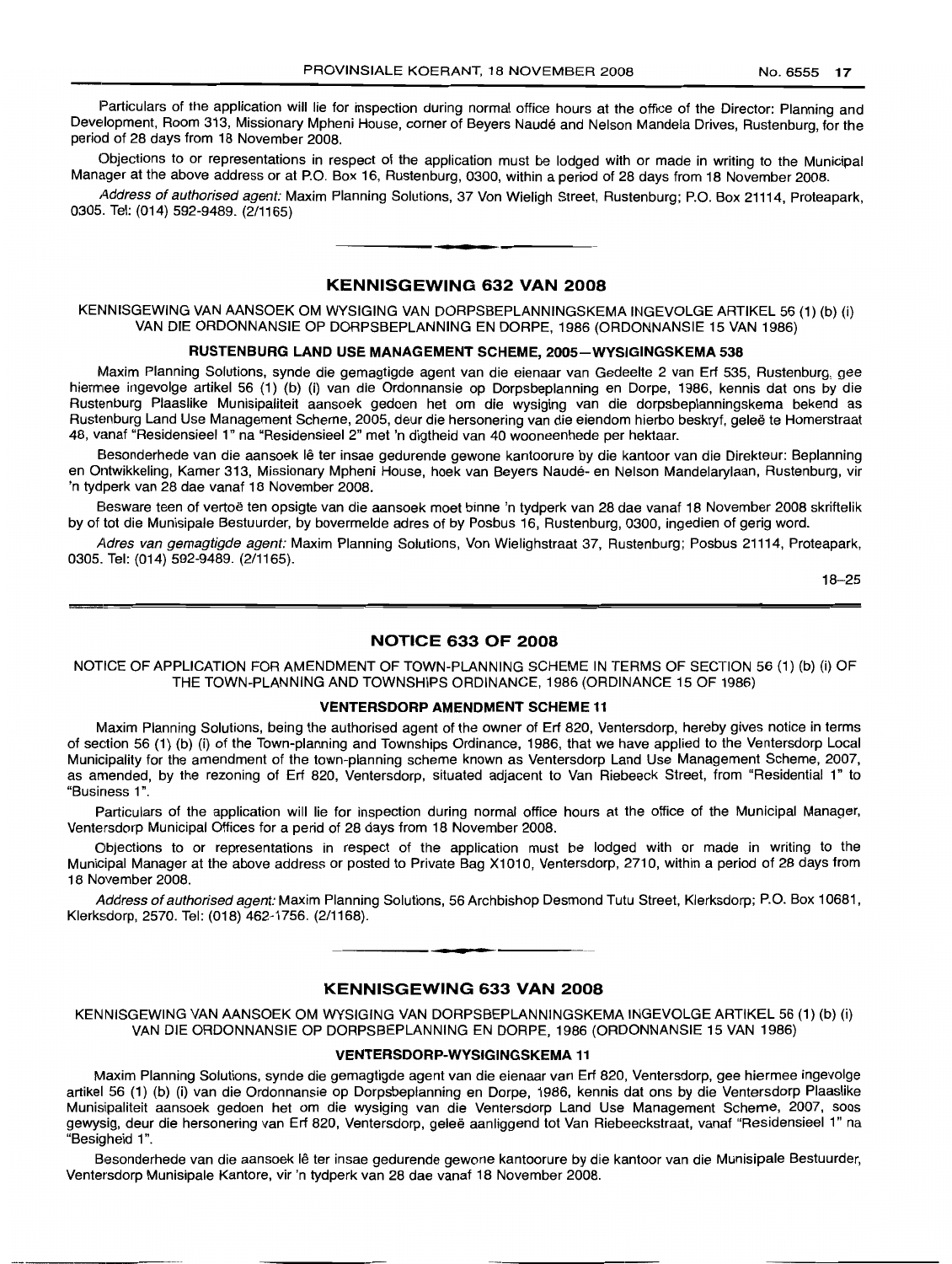Besware teen of vertoë ten opsigte van die aansoek moet binne 'n tydperk van 28 dae vanaf 18 November 2008 skriftelik by of tot die Munisipale Bestuurder, by bovermelde adres of by Privaatsak X1010, Ventersdorp, 2710, ingedien of gerig word.

Adres van gemagtigde agent: Maxim Planning Solutions, Archbishop Desmond Tutustraat 56, Klerksdorp; Posbus 10681, Klerksdorp, 2570. Tel: (018) 462-1756. (2/1168).

18-25

## **NOTICE 634 OF 2008**

NOTICE OF APPLICATION FOR AMENDMENT OF TOWN-PLANNING SCHEME IN TERMS OF SECTION 56 (1) (b) (i) OF THE TOWN-PLANNING AND TOWNSHIPS ORDINANCE, 1986 (ORDINANCE 15 OF 1986)

#### **SCHWEIZER RENEKE AMENDMENT SCHEME 11**

Maxim Planning Solutions, being the authorised agent of the owner of Portion 1 of Erf 189, Schweizer Reneke, hereby gives notice in terms of section 56 (1) (b) (i) of the Town-planning and Townships Ordinance, 1986, that we have applied to the Mamusa Local Municipality for the amendment of the town-planning scheme known as Schweizer-Reneke Land Use Management Scheme, 2000, as amended, by the rezoning of Portion 1 of Erf 189, Schweizer Reneke, situated at 4 Delport Street, from "Residential 1" to "Residential 2".

Particulars of the application will lie for inspection during normal office hours at the office of the Municipal Manager: Mamusa Local Municipality, 28 Schweizer Street, Schweizer Reneke, for a period of 28 days from 19 November 2008.

Objections to or representations in respect of the application must be lodged with or made in writing to the Municipal Manager at the above address or at P.O. Box 5, Schweizer Reneke, 2780, within a period of 28 days from 19 November 2008.

Address of authorised agent: Maxim Planning Solutions, 56 Archbishop Desmond Tutu Street, Klerksdorp; P.O. Box 10681, Klerksdorp, 2570. Tel: (018) 462-1756. (2/1172)

## **KENNISGEWING 634 VAN 2008**

**• •**

KENNISGEWING VAN AANSOEK OM WYSIGING VAN DORPSBEPLANNINGSKEMA INGEVOLGE ARTIKEL 56 (1) (b) (i) VAN DIE ORDONNANSIE OP DORPSBEPLANNING EN DORPE, 1986 (ORDONNANSIE 15 VAN 1986)

#### **SCHWEIZER RENEKE-WVSIGINGSKEMA 11**

Maxim Planning Solutions, synde die gemagtigde agent van die eienaar van Gedeelte 1 van Erf 189, Schweizer Reneke, gee hiermee ingevolge artikel 56 (1) (b) (i) van die Ordonnansie op Dorpsbeplanning en Dorpe, 1986, kennis dat ons by die Mamusa Plaaslike Munisipaliteit aansoek gedoen het om die wysiging van die dorpsbeplanningskema bekend as Schweizer-Reneke-dorpsbeplanningskema, 2000, soos gewysig, deur die hersonering van Gedeelte 1 van Erf 189, Schweizer Reneke, gelee te Delportstraat 4, vanaf "Residensieel 1" na "Residensieel 2".

Besonderhede van die aansoek lê ter insae gedurende gewone kantoorure by die kantoor van die Munisipale Bestuurder: Mamusa Plaaslike Munisipaliteit, Schweizerstraat 28, Schweizer-Reneke, vir 'n tydperk van 28 dae vanaf 19 November 2008.

Besware teen of vertoe ten opsigte van die aansoek moet binne 'n tydperk van 28 dae vanaf 19 November 2008 skriftelik by of tot die Munisipale Bestuurder, by bovermelde adres of by Posbus 5, Schweizer-Reneke, 2780, ingedien of gerig word.

Adres van gemagtigde agent: Maxim Planning Solutions, Archbishop Desmond Tutustraat 56, Klerksdorp; Posbus 10681, Klerksdorp, 2570. Tel: (018) 462-1756. (2/1172)

18-25

## **NOTICE 635 OF 2008**

NOTICE OF APPLICATION FOR AMENDMENT OF TOWN-PLANNING SCHEME IN TERMS OF SECTION 56 (1) (b) (i) OF THE TOWN-PLANNING AND TOWNSHIPS ORDINANCE, 1986 (ORDINANCE 15 OF 1986)

## **SCHWEIZER RENEKE AMENDMENT SCHEME 12**

Maxim Planning Solutions, being the authorised agent of the owner of a Portion of Markson Street, Schweizer Reneke, hereby gives notice in terms of section 56 (1) (b) (i) of the Town-planning and Townships Ordinance, 1986, that we have applied to the Mamusa Local Municipality for the amendment of the town-planning scheme known as Schweizer-Reneke Land Use Management Scheme, 2000, as amended, by the rezoning of a portion of Markson Street, Schweizer Reneke, situated adjacent to the Remaining Extent of Erf 468, Schweizer Reneke Extension 7, on the corner of Markson and Olivier Street, from "Existing Public Roads" to "Business 1".

Particulars of the application will lie for inspection during normal office hours at the office of the Municipal Manager: Mamusa Local Municipality, 28 Schweizer Street, Schweizer Reneke, for a period of 28 days from 19 November 2008.

Objections to or representations in respect of the application must be lodged with or made in writing to the Municipal Manager at the above address or at P.O. Box 5, Schweizer Reneke, 2780, within a period of 28 days from 19 November 2008.

Address of authorised agent: Maxim Planning Solutions, 56 Archbishop Desmond Tutu Street, Klerksdorp; P.O. Box 10681, Klerksdorp, 2570. Tel: (018) 462-1756. (2/1162) .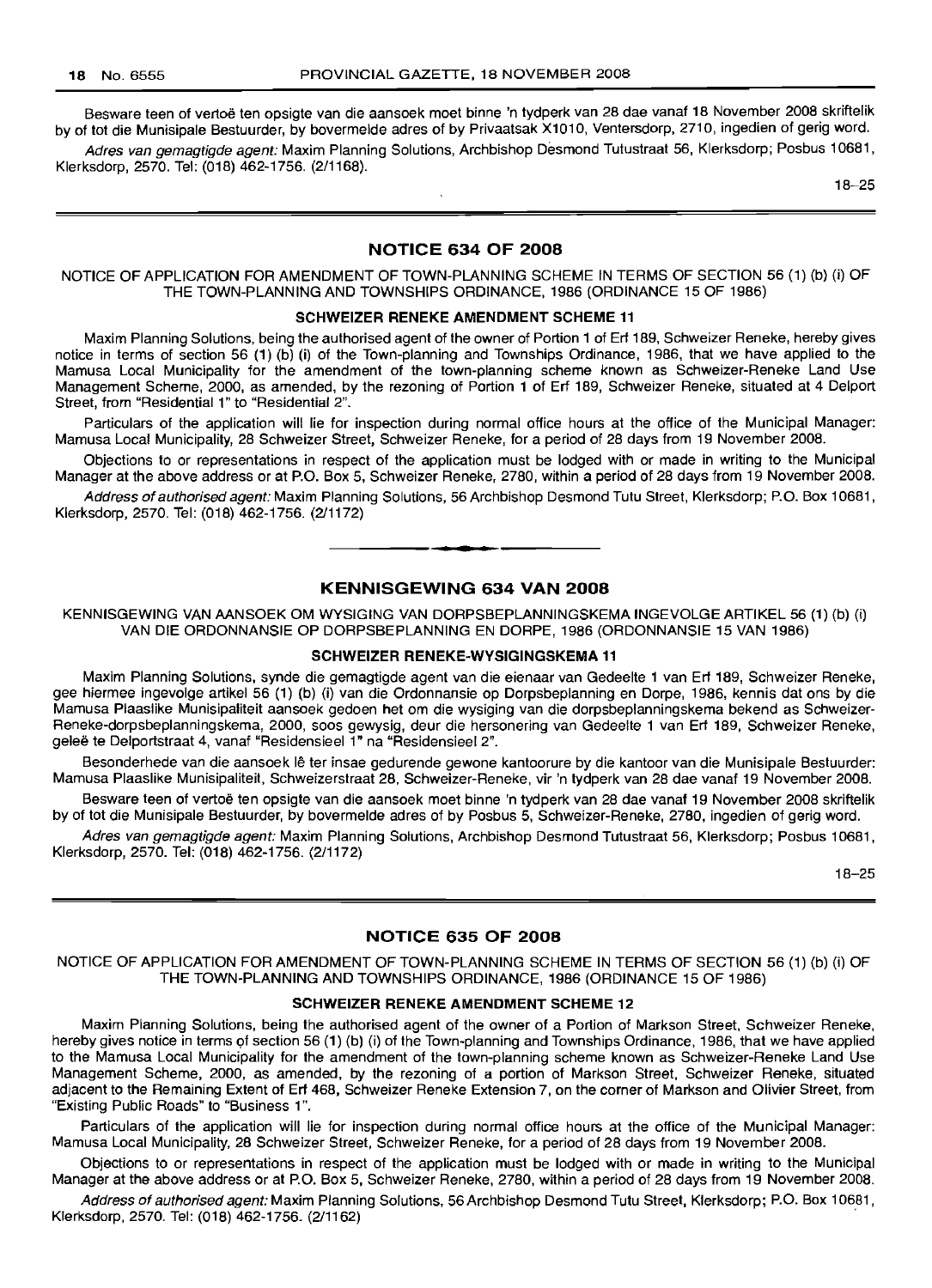## KENNISGEWING 635 VAN 2008

KENNISGEWING VAN AANSOEK OM WYSIGING VAN DORPSBEPLANNINGSKEMA INGEVOLGE ARTIKEL 56 (1) (b) (i) VAN DIE ORDONNANSIE OP DORPSBEPLANNING EN DORPE, 1986 (ORDONNANSIE 15 VAN 1986)

## SCHWEIZER RENEKE-WYSIGINGSKEMA 12

Maxim Planning Solutions, synde die gemagtigde agent van die eienaar van 'n gedeelte van Marksonstraat, Schweizer Reneke gee hiermee ingevolge artikel 56 (1) (b) (i) van die Ordonnansie op Dorpsbeplanning en Dorpe, 1986, kennis dat ons by die Mamusa Plaaslike Munisipaliteit aansoek gedoen het om die wysiging van die Schweizer-Reneke-dorpsbeplanningskema, 2000, soos gewysig, deur die hersonering van 'n gedeelte van Marksonstraat, Schweizer-Reneke, geleë aanliggend tot die Resterende Gedeelte van Erf 468, Schweizer-Reneke Uitbreiding 7, op die hoek van Markson- en Olivierstraat, vanaf "Bestaande Openbare Paaie" na "Besigheid 1".

Besonderhede van die aansoek lê ter insae gedurende gewone kantoorure by die kantoor van die Munisipale Bestuurder: Mamusa Plaaslike Munisipaliteit, Schweizerstraat 28, Schweizer-Reneke, vir 'n tydperk van 28 dae vanaf 19 November 2008.

Besware teen of vertoë ten opsigte van die aansoek moet binne 'n tydperk van 28 dae vanaf 19 November 2008 skriftelik by of tot die Munisipale Bestuurder, by bovermelde adres of by Posbus 5, Schweizer-Reneke, 2780, ingedien of gerig word.

Adres van gemagtigde agent: Maxim Planning Solutions, Archbishop Desmond Tutustraat 56, Klerksdorp; Posbus 10681, KIEirksdorp, 2570. Tel: (018) 462-1756. (2/1162)

18-25

## NOTICE 636 OF 2008

NOTICE OF APPLICATION FOR AMENDMENT OF TOWN-PLANNING SCHEME IN TERMS OF SECTION 56 (1) (b) (i) OF THE TOWN-PLANNING AND TOWNSHIPS ORDINANCE, 1986 (ORDINANCE 15 OF 1986)

#### RUSTENBURG AMENDMENT SCHEME 531

I, Petrus Christiaan Cornelius de Jager, of the firm Towncomp BK 1995/024157/23, being the authorised agent of the owners of Remainder of Erf 1869, Rustenburg, hereby give notice in terms of section 56 (1) (b) (i) of the Town-planning and Townships Ordinance, 1869, that I have applied to the Rustenburg Local Municipality for the amendment of the town-planning scheme known as Rustenburg Land Use Management Scheme, 2005, by the rezoning of the property described above, situated at 43 Boven Street, Rustenburg, from "Residential 1"to "Special for Residential 1 with a density of 40 units per hectare, offices and medical consulting rooms" subject to conditions as per Annexure 813.

Particulars of the application will lie for inspection during normal office hours at the office of the Director: Planning and Development, Room 319, Missionary Mpheni House, cnr. of Beyers Naude and Nelson Mandela Drives, Rustenburg, for the period of 28 days from 18 November 2008.

Objections to or representations in respect of the application must be lodged with or made in writing to the Director: Planning and Development, at the above address or at PO Box 16, Rustenburg, 0300, within a period of 28 days from 18 November 2008.

Address of owner: Pia Towncomp CC, PO Box 20145, Proteapark, 0305. Tel: (014) 533-2950. Fax: (014) 533-3733.

## **•** KENNISGEWING 636 VAN 2008

KENNISGEWING VAN AANSOEK OM WYSIGING VAN DORPSBEPLANNINGSKEMA INGEVOLGE ARTIKEL 56 (1) (b) (i) VAN DIE ORDONNANSIE OP DORPSBEPLANNING EN DORPE, 1986 (ORDONNANSIE 15 VAN 1986)

#### RUSTENBURG-WYSIGINGSKEMA 531

Ek, Petrus Christiaan Cornelius de Jager, van die firma Towncomp BK, 1995/024157/23, synde die gemagtigde agent van die eienaars van die Restant van Erf 1869, Rustenburg, gee hiermee ingevolge artikel 56 (1) (b) (i) van die Ordonnansie op Dorpsbeplanning en Darpe, 1986, kennis dat ek by Rustenburg Plaaslike Munisipaliteit aansoek gedoen het om die wysiging van die dorpsbeplanningskema bekend as Rustenburg-Grondgebruikbestuurskema, 2005, deur die hersonering van die eiendom hierbo beskryf, geleë te Bovenstraat 43, Rustenburg, vanaf "Residensieel 1" na "Spesiaal vir Residensieel 1 met 'n digtheid van 40 eenhede per hektaar, kantore en mediese spreekkamers", onderhewig aan voorwaardes soos per Bylae 813.

Besonderhede van die aansoek lê ter insae gedurende gewone kantoorure by die kantoor van die Direkteur: Beplanning en Ontwikkeling, Kamer 319, Missionary Mpheni House, h/v Beyers Naudé- en Nelson Mandelarylaan, Rustenburg, vir 'n tydperk van 28 dae vanaf 18 November 2008.

Besware teen of vertoe ten opsigte van die aansoek moet binne 'n tydperk van 28 dae vanaf 18 November 2008 skriftelik by of tot die Direkteur: Beplanning en Ontwikkeling by bovermelde adres of by Posbus 16, Rustenburg, 0300, ingedien of gerig word.

Adres van eienaar: P/a Towncomp CC, Posbus 20145, Proteapark, 0305. Tel: (014) 533-2950. Faks: (014) 533-3733.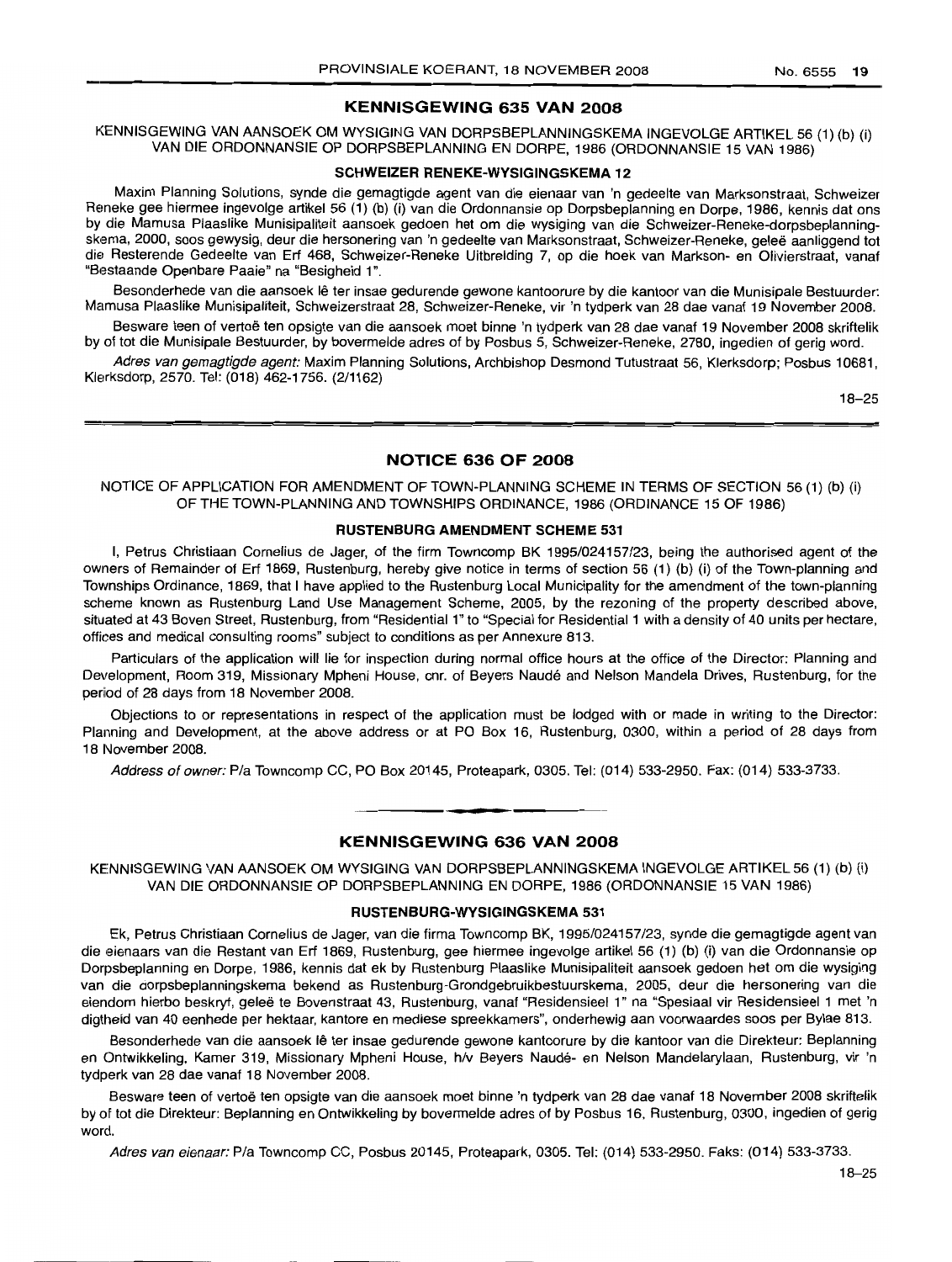## NOTICE 637 OF 2008

## NOTICE OF APPLICATION FOR AMENDMENT OF TOWN-PLANNING SCHEME IN TERMS OF SECTION 56 (1) (b) (i) OF THE TOWN-PLANNING AND TOWNSHIPS ORDINANCE, 1986 (ORDINANCE 15 OF 1986)

## RUSTENBURG AMENDMENT SCHEME 545

I, Jan-Nolte Ekkerd of the firm EPS, being the authorised agent of the owner of Erf 1526, Rustenburg Extension 3, hereby give notice in terms of section 56 (1) (b) (i) of the Town-planning and Townships Ordinance, 1986, that I have applied to the Rustenburg Local Municipality for the amendment of the town-planning scheme known as Rustenburg Land Use Management Scheme, 2005, by the rezoning of property described above, situated on 193 Kock Street, Rustenburg, from "Residential 1" to "Special" for offices, medical consulting rooms and service enterprises.

Particulars of the application will lie for inspection during normal office hours at the office of the Municipal Manager, Room 319, at the Missionary Mpheni House, cnr. of Nelson Mandela and Beyers Naude Drives, Rustenburg, for the period of 28 days from 18 November 2008.

Objections to or representations in respect of the application must be lodged with or made in writing to the Municipal Manager at the above address or at P.O. Box 16, Rustenburg, 0300, within a period of 28 days from 18 November 2008.

Address of owner: Pia EPS Consulting Engineers, P.O. Box 5002, Rustenburg, 0300. Tel: (014) 597-2001. Fax: (014) 597-4956.

## KENNISGEWING 637 VAN 2008

**•**

KENNISGEWING VAN AANSOEK OM WYSIGING VAN DORPSBEPLANNINGSKEMA INGEVOLGE ARTIKEL 56 (1) (b) (i) VAN DIE ORDONNANSIE OP DORPSBEPLANNING EN DORPE, 1986 (ORDONNANSIE 15 VAN 1986)

#### RUSTENBURG-WYSIGINGSKEMA 545

I, Jan-Nolte Ekkerd van die firma EPS, synde die gemagtigde agent van die eienaar van Erf 1526, Rustenburg Uitbreiding 3, gee hiermee ingevolge artikel 56 (1) (b) (i) van die Ordonnansie op Dorpsbeplanning en Dorpe, 1986, kennis dat ek by Rustenburg Plaaslike Munisipaliteit aansoek gedoen het om wysiging van die dorpsbeplanningskema bekend as Rustenburg Grondgebruiksbestuursskema, 2005, deur die hersonering van die eiendom hierbo beskryf, gelee te Kockstraat 193, Rustenburg, vanaf "Residensieel 1" na "Spesiaal" vir kantore, mediese spreekkamers en diensbedrywe.

Besonderhede van die aansoek lê ter insae gedurende gewone kantoorure by die kantoor van die Munisipale Bestuurder, Kamer 319, Missionary Mpheni House, h/v Nelson Mandela- en Beyers Naudelane, Rustenburg, vir 'n tydperk van 28 dae vanaf 18 November 2008.

Besware teen of vertoë ten opsigte van die aansoek moet binne 'n tydperk van 28 dae vanaf 18 November 2008 skriftelik by of tot die Munisipale Bestuurder by bovermelde adres of by Posbus 16, Rustenburg, 0300, ingedien of gerig word.

Adres van eienaar: Pia EPS Raadgewende Ingenieurs, Posbus 5002, Rustenburg, 0300. Tel: (014) 597-2001. Faks: (014) 597-4956.

18-25

## NOTICE 638 OF 2008

NOTICE OF APPLICATION FOR AMENDMENT OF TOWN-PLANNING SCHEME IN TERMS OF SECTION 56 (1) (b) (i) OF THE TOWN-PLANNING AND TOWNSHIPS ORDINANCE, 1986 (ORDINANCE 15 OF 1986)

## RUSTENBURG AMENDMENT SCHEME 546

I, Jan-Nolte Ekkerd of the firm EPS, being the authorised agent of the owner of Portion 4 of Erf 1371, Rustenburg, hereby give notice in terms of section 56 (1) (b) (i) of the Town-planning and Townships Ordinance, 1986, that I have applied to the Rustenburg Local Municipality for the amendment of the town-planning scheme known as Rustenburg Land Use Management Scheme, 2005, by the rezoning of property described above, situated on 253 Beyers Naude Drive, Rustenburg, from "Residential 1" to "Special" for offices, medical consulting rooms and service enterprises.

Particulars of the application will lie for inspection during normal office hours at the office of the Municipal Manager, Room 319, at the Missionary Mpheni House, cnr. of Nelson Mandela and Beyers Naude Drives, Rustenburg, for the period of 28 days from 18 November 2008.

Objections to or representations in respect of the application must be lodged with or made in writing to the Municipal Manager at the above address or at P.O. Box 16, Rustenburg, 0300, within a period of 28 days from 18 November 2008.

Address of owner: Pia EPS Consulting Engineers, P.O. Box 5002, Rustenburg, 0300.Tel: (014) 597-2001. Fax: (014) 597-4956.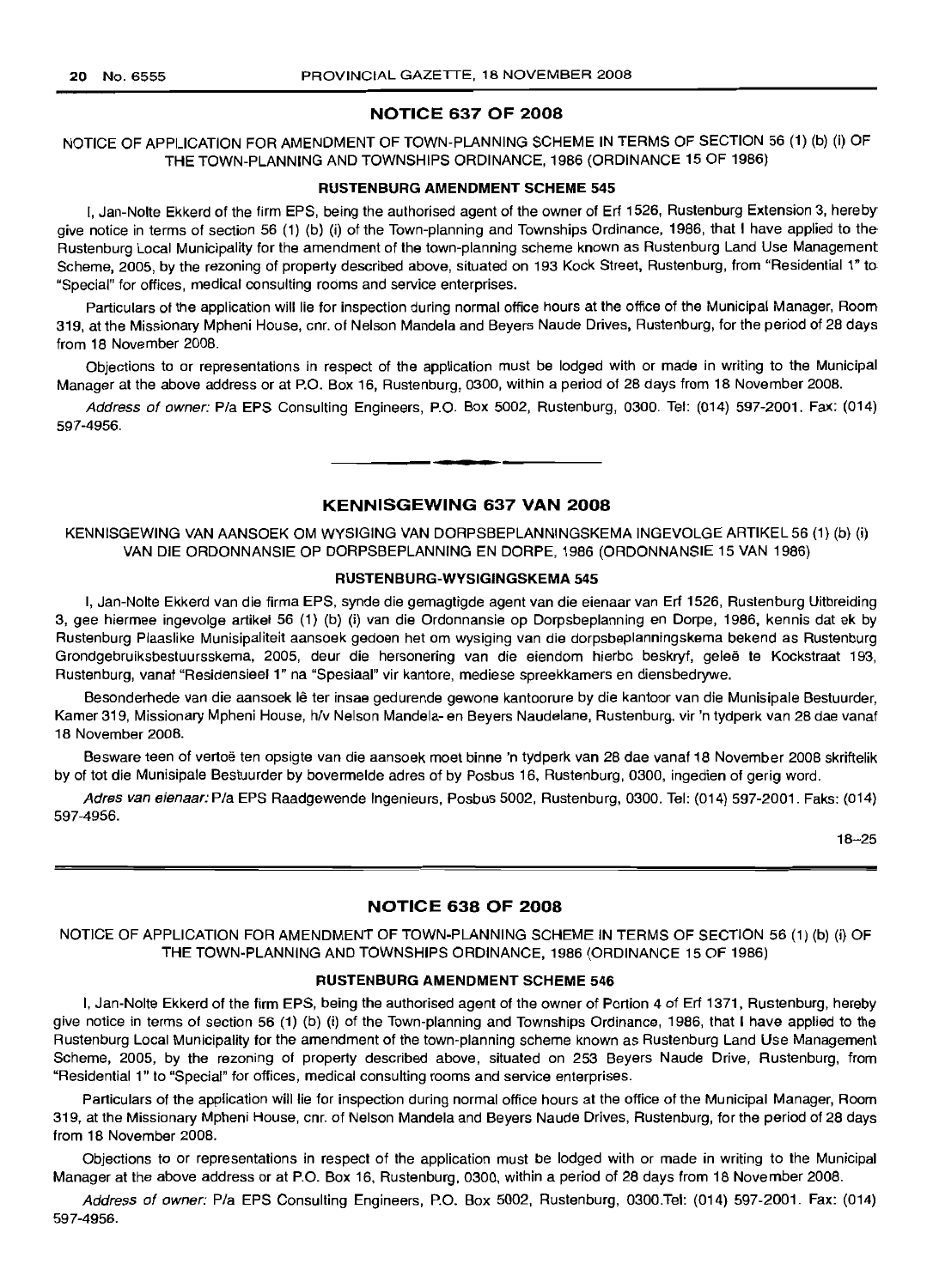## **KENNISGEWING 638 VAN 2008**

KENNISGEWING VAN AANSOEK OM WYSIGING VAN DORPSBEPLANNINGSKEMA INGEVOLGE ARTIKEL 56 (1) (b) (i) VAN DIE ORDONNANSIE OP DORPSBEPLANNING EN DORPE, 1986 (ORDONNANSIE 15 VAN 1986)

#### **RUSTENBURG-WYSIGINGSKEMA** 546

I, Jan-Nolte Ekkerd van die firma EPS, synde die gemagtigde agent van die eienaar van Gedeelte 4 van Erf 1371, Rustenburg , gee hiermee ingevolge artikel 56 (1) (b) (i) van die Ordonnansie op Dorpsbeplanning en Dorpe, 1986, kennis dat ek by Rustenburg Plaaslike Munisipaliteit aansoek gedoen het om wysiging van die dorpsbeplanningskema bekend as Rustenburg Grondgebruiksbestuursskema, 2005, deur die hersonering van die eiendom hierbo beskryf, geleë te Beyers Naude Rylaan 253, Rustenburg, vanaf "Residensieel 1" na "Spesiaal" vir kantore, mediese spreekkamers en diensbedrywe.

Besonderhede van die aansoek lê ter insae gedurende gewone kantoorure by die kantoor van die Munisipale Bestuurder, Kamer 319, Missionary Mpheni House, h/v Nelson Mandela- en Beyers Naudelane, Rustenburg, vir 'n tydperk van 28 dae vanaf 18 November 2008.

Besware teen of vertoë ten opsigte van die aansoek moet binne 'n tydperk van 28 dae vanaf 18 November 2008 skriftelik by of tot die Munisipale Bestuurder by bovermelde adres of by Posbus 16, Rustenburg, 0300, ingedien of gerig word.

Adres van eienaar: PIa EPS Raadgewende Ingenieurs, Posbus 5002, Rustenburg, 0300. Tel: (014) 597-2001. Faks: (014) 597-4956.

18-25

## **NOTICE 639 OF 2008**

NOTICE OF APPLICATION FOR AMENDMENT OF TOWN-PLANNING SCHEME IN TERMS OF SECTION 56 (1) (b) (i) OF THE TOWN-PLANNING AND TOWNSHIPS ORDINANCE, 1986 (ORDINANCE 15 OF 1986)

## **RUSTENBURG AMENDMENT SCHEME** 549

I, Jan-Nolte Ekkerd of the firm EPS, being the authorised agent of the owner of Portion 3 of Erf 1195, Rustenburg, hereby give notice in terms of section 56 (1) (b) (i) of the Town-planning and Townships Ordinance, 1986, that I have applied to the Rustenburg Local Municipality for the amendment of the town-planning scheme known as Rustenburg Land Use Management Scheme 2005, by the rezoning of the property described above, situated on 31 Marais Street, Rustenburg, from "Special" to "Besigheid 1".

Particulars of the application will lie for inspection during normal office hours at the office of the Municipal Manager, Room 319, at the Missionary Mpheni House, em. of Nelson Mandela and Beyers Naude Drives, Rustenburg, for the period of 28 days from 18 November 2008.

Objections to or representations in respect of the application must be lodged with or made in writing to the Municipal Manager at the above address or at P.O. Box 16, Rustenburg, 0300, within a period of 28 days from 18 November 2008.

Address of owner: PIa EPS Consulting Engineers, P.O. Box 5002, Rustenburg, 0300. Tel. (014) 597-2001. Fax: (014) 597-4956.

## **KENNISGEWING 639 VAN 2008**

**-**

KENNISGEWING VAN AANSOEK OM WYSIGING VAN DORPSBEPLANNINGSKEMA INGEVOLGE ARTIKEL 56 (1) (b) (i) VAN DIE ORDONNANSIE OP DORPSBEPLANNING EN DORPE (ORDONNANSIE 15 VAN 1986)

#### **RUSTENBURG-WYSIGINGSKEMA** 549

Ek, Jan-Nolte Ekkerd, van die firma EPS, synde die gemagtigde agent van die eienaar van Gedeelte 3 van Erf 1195, Rustenburg, gee hiermee ingevolge artikel 56 (1) (b) (i) van die Ordonnansie op Dorpsbeplanning en Darpe, 1986, kennis dat ek by Rustenburg Plaaslike Munisipaliteit aansoek gedoen het om wysiging van die dorpsbeplanningskema bekend as Rustenburg Grondgebruiksbestuurskema, 2005, deur die hersonering van die eiendom hierbo beskryf, gelee te Maraisstraat 31, Rustenburg, vanaf "Spesiaal" na "Business 1".

Besonderhede van die aansoek lê ter insae gedurende gewone kantoorure by die kantoor van die Munisipale Bestuurder, Kamer 319, Missionary Mpheni House, h/v Nelson Mandela en Beyers Naude Lane, Rustenburg, vir 'n tydperk van 28 dae vanaf 18 November 2008.

Besware teen of vertoe ten opsigte van die aansoek moet binne 'n tydperk van 28 dae vanaf 18 November 2008 skrittelik by of tot die Munisipale Bestuurder by bovermelde adres of by Posbus 16, Rustenburg, 0300, ingedien of gerig word.

Adres van eienaar: PIa EPS Raadgewende Ingenieurs, Posbus 5002, Rustenburg, 0300. Tel. (014) 597-2001. Faks: (014) *5970-4956.*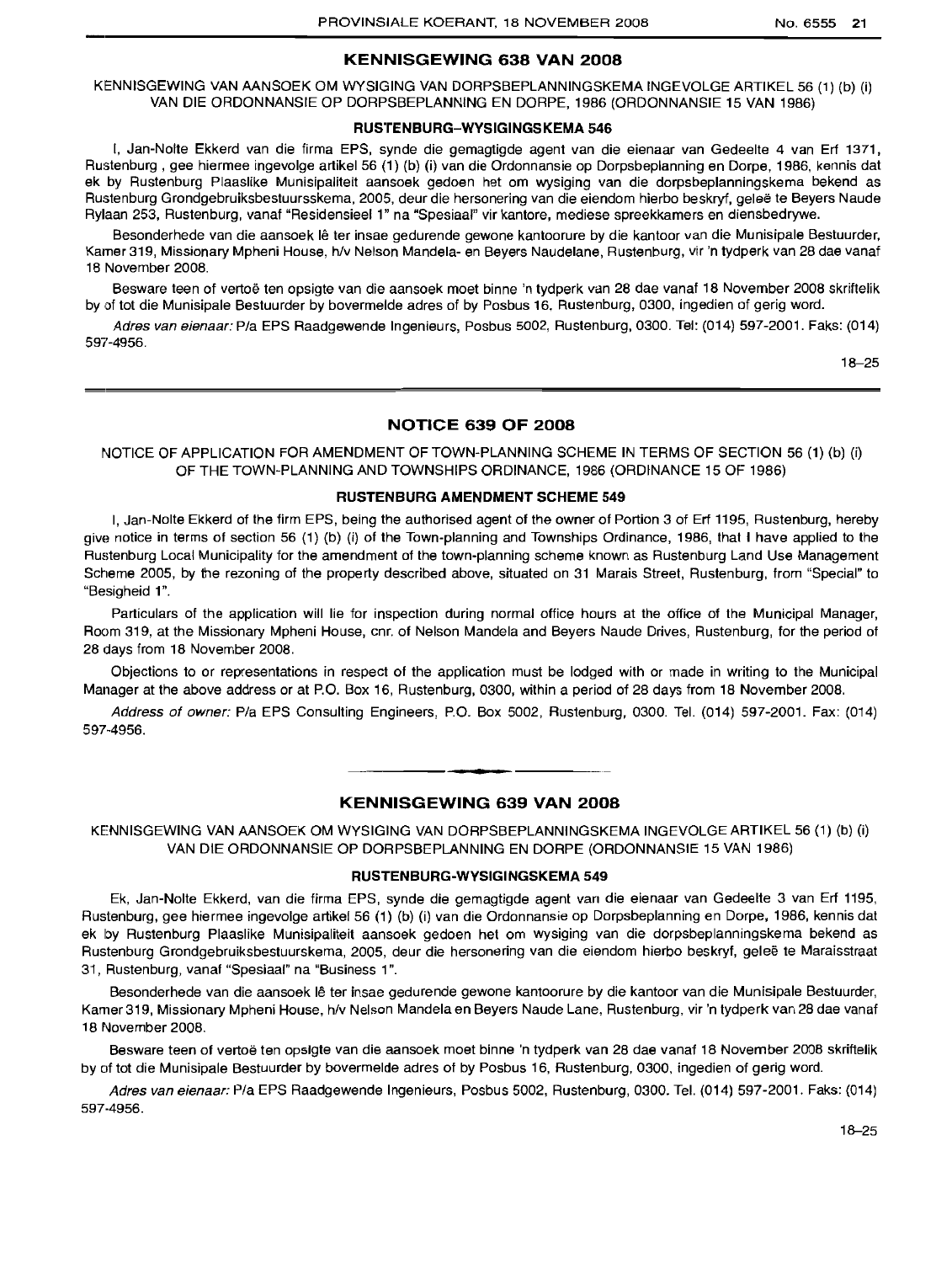## **NOTICE 640 OF 2008**

NOTICE OF APPLICATION FOR THE AMENDMENT OF THE RUSTENBURG LAND USE MANAGEMENT TOWN-PLANNING SCHEME, 2005, REMOVAL OF RESTRICTIVE TITLE CONDITIONS, PARK CLOSURE AND SUBDIVISION

I, Izak Jacobus Roux of Khomanani Town Planners, being the authorised agent of the owner of Ert 9849, Boitekong Extension 3, hereby give notice in terms of the Town-planning and Townships Ordinance, 1986 (Ordinance 15 of 1986), the Rustenburg Land Use Management Town-planning Scheme, 2005 and the Gauteng Removal of Restrictions Act, 1996, that I have applied to the Rustenburg Local Municipality for the amendment of the town-planning scheme in operation known as the Rustenburg Land Use Management Town-planning Scheme, 2005, by the rezoning of the property described above, situated in Moretlwa Street, Boitekong X3, from "Public Open Space" to "Special for Telecommunication purposes", the subdivision of the mentioned ert in two portions, the removal of restrictive conditions in the title deed and park closure.

Particulars of the application will lie for inspection during normal office hours at the office of the General Manager: Planning and Development, Rustenburg Local Municipality, corner of Nelson Mandela and Beyers Naude Drives, Rustenburg, for a period of 28 days from 18 November 2008.

Objections to or representations in respect of the application must be lodged with or made in writing to the General Manager: Planning and Development, Rustenburg Local Municipality, at the above address or at P.O. Box 16, Rustenburg, 0300, within a period of 28 days from 18 November 2008.

Authorised authorised agent: Khomanani Town Planners, PO Box 79, Woodlands, 0072. Tel. 083 7406 898.

## **KENNISGEWING 640 VAN 2008**

**• •**

KENNISGEWING VAN AANSOEK OM WYSIGING VAN DIE RUSTENBURG GRONDGEBRUIKBESTUUR DORPSBEPLAN-NINGSKEMA, 2005, DIE SKRAPING VAN BEPERKENDE TITELVOORWAARDES, PARKSLUITING EN ONDERVERDELING

Ek, Izak Jacobus Roux van Khomanani Stadsbeplanners, synde die gemagtigde agent van die eienaar van Ert 9849, Boitekong Uitbreiding 3, gee hiermee ingevolge die Ordonnansie op Dorpsbeplanning en Dorpe, 1986 (Ordonnansie 15 van 1986), die Rustenburg Grondgebruikbestuur Dorpsbeplanningskema, 2005, Gauteng Wet op Opheffing van Beperkings, 1996, kennis dat ek by die Rustenburg Plaaslike Munisipaliteit aansoek gedoen het om die wysiging van die dorpsbeplanningskema in werking bekend as die Rustenburg Grondgebruikbestuur Dorpsbeplanningskema, 2005, deur die hersonering van die eiendom hierbo beskryf, geleë te Moretlwastraat, Boitekong X3, vanaf "Publieke Oopruimte" na "Spesiaal vir Telekommunikasie", die onderverdeling van genoemde ert in twee gedeeltes, die skraping van beperkende titelvoorwaardes en parksluiting.

Besonderhede van die aansoeke lê ter insae gedurende gewone kantoorure by die kantoor van die Algemene Bestuurder, Beplanning en Ontwikkeling, Rustenburg Plaaslike Munisipaliteit, op die hoek van Nelson Mandela- en Beyers Naudéweg, Rustenburg, vir 'n tydperk van 28 dae vanaf 18 November 2008.

Besware teen of vertoë ten opsigte van die aansoek moet binne 'n tydperk van 28 dae vanaf 18 November 2008 skriftelik by of tot die Munisipale Bestuurder by bovermelde adres of by Posbus 16, Rustenburg, 0300 ingedien of gerig word.

Adres van gemagtigde agent: Khomanani Stadsbeplanners, Posbus 79, Woodlands, 0072. Tel. 083 740 6898.

18-25

## **NOTICE 641 OF 2008**

NOTICE OF APPLICATION FOR AMENDMENT OF LETHLABILE TOWN-PLANNING SCHEME IN TERMS OF SECTION 56 (1) (b) (ii) OF THE TOWN PLANNING AND TOWNSHIPS ORDINANCE, 1986 (ORDINANCE 15 OF 1986)

## **LETHLABILE AMENDMENT SCHEME 1/538**

I Tseke Mphahlele, being the authorized agent of the owner of Ert 822, Lethlabile Block B, hereby give notice in terms of section 56 (1) (b) (ii) of the Town-planning and Townships Ordinance, 1986, that I have applied to the Local Municipality of Madibeng for the amendment of the town-planning scheme known as Lethlabile Town Planning Scheme, 1/1990, by the rezoning of the above-mentioned property situated in Modisaotsile and Greenside Streets, Lethlabile Block B, from "Residential" to "Business".

Particulars of the application will lie for inspection during normal office hours at the Municipality Offices, 53 Van Velden Street, Brits, for a period of 28 days from 13 November 2008.

Objections to or representations in respect of the application must be lodged with or made in writing to the Municipal Manager, at the above address or at PO Box 106, Brits, 0250, within a period of 28 days.

Address of authorized agent: P.O. Box 4846, Brits, 0250.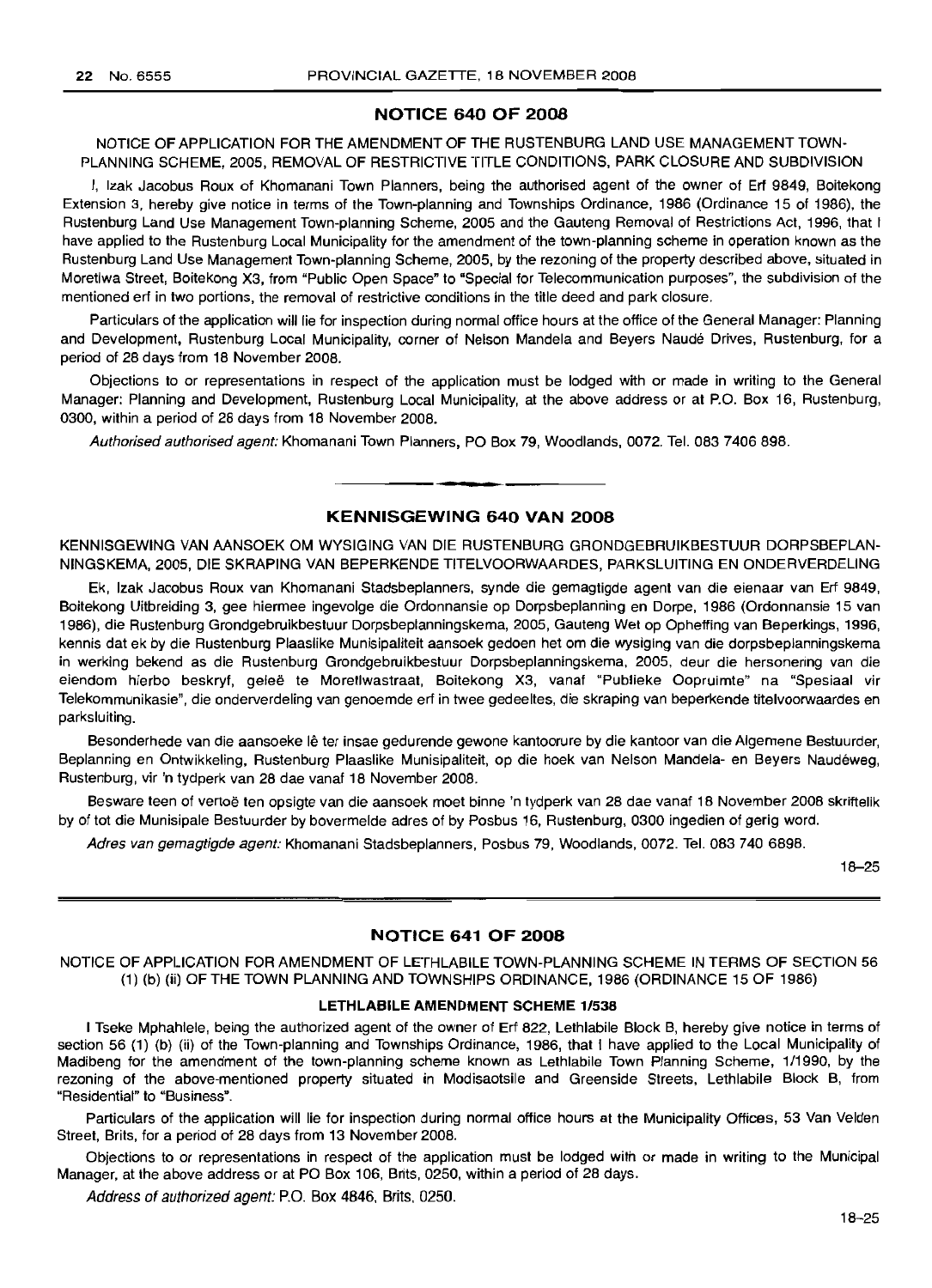#### NO.6555 23

## **NOTICE 642 OF 2008**

[Regulation 21 (10) of the Development Facilitation Regulations in terms of the Development Facilitation Act, 1995]

Townscape Planning Solutions CC, PO Box 20831, Noorbrug, 2522, as consultants for Best Made Auctions CC, Hencetrade 50 (Pty) Ltd, Yvette Fraser (ID 6301080085083) and Johannes Hendrikus Bernhard Hattingh (ID 6103175009089) has lodged an application in terms of the Development Facilitation Act for the establishment of a land development area on Portion 275, 280, 281 & 298 of the farm Town and Townlands Potchefstroom No. 435, Registration Division IQ, North West Province.

The development will consist of the following: The land to be developed area to be known as "Eden Resorted" measures 50.Ei528 ha, comprising of 4 portions. The development will be phased into 3 townships: Potchefstroom Ext 26 (Portion 298), Ext 27 (Portion 275) & Ext 28 (Portion 280 & 281), with the following land uses:

Residential  $1-945$  erven (average size $-350$  m<sup>2</sup>). Residential 2-2 erven. Residential  $4-4$  erven. Business 4-3 erven. Institutional-3 erven. Educational-1 erf. Public Open Space-1 erf. Public Roads.

The relevant plan(s), document(s) and information are available for inspection at the North West Department of Developmental Local Government and Housing, corner of Albert Luthule and Gerrit Maritz Streets, Potchefstroom, for a period of 21 days from 18 November 2008.

The application will be considered at a tribunal hearing to be held at the North West Department of Developmental Local Government and Housing, corner of Albert Luthule and Gerrit Maritz Street, Potchefstroom, on 22 January 2009 at 10:00 and the prehearing conference will be held at North West Department of Developmental Local Government and Housing, corner of Albert Luthule and Gerrit Maritz Street, Potchefstroom, on 15 January 2009 at 10:00.

Any person having an interest in the application should please note:

- 1. You may within a period of 21 days from the date of the first publication of this notice, provide the designated officer with your written objections or representations; or
- 2. If your comments constitute an objection to any aspect of the land development application, you must appear in person or through a representative before the Tribunal on, the date mentioned above.

Any written objection or representation must be delivered to the designated officer at the North West Department of Developmental Local Government and Housing, corner of Albert Luthule and Gerrit Maritz Streets, Potchefstroom, and you may contact the designated officer if you have any queries on Tel: (018) 297-5011 and Fax: (018) 297-7956.

## **KENNISGEWING 642 VAN 2008**

**I •**

[Regulasie 21 (10) van die Regulasie op Grondfasilitering ingevolge die Wet op Ontwikkelingsfasilitering, 1995]

Townscape Planning Solutions CC, Posbus 20831, Noorbrug, 2522, as konsultante vir Best Made Auctions CC, Hencetrade 50 (Pty) Ltd, Yvette Fraser (ID 6301080085083) and Johannes Hendrikus Bernhard Hattingh (ID 6103175009089) het 'n aansoek ingedien ingevolge die Wet op Ontwikkelingsfasilitering, 1995, vir die stigting van 'n grondontwikkelingsgebied te Gedeeltes 275, 280, 281 & 298, van die plaas Town and Townlands Potchefstroom No. 435, Registrasie Divisie IQ, Noordwes Provinsie.

Die ontwikkeling sal bestaan uit die volgende: Die vestiging van die grondontwikkelings area wat bekend sal staan as "Eden Resorted" op 50.6528 ha wat uit 4 plaas gedeeltes bestaan. Die ontwikkeling sal gefasseer word in 3 dorpe: Potchefstroom Uitbreiding 26 (Gedeelte 298), Uitbreiding 27 (Gedeelte 275) & Uitbreiding 28 (Gedeelte 280 & 281), met die volqende grondgebruike:

Residensieel  $1-945$  erwe (gemiddelde grootte $-350$  m<sup>2</sup>). Residensieel 2-2 erwe. Residensieel 4-4 erwe. Besigheid  $4-3$  erwe. Institusioneel-3 erwe. Opvoedkundig-1 erf.

Publieke Oop Ruimte-1 erf.

Publieke paaie.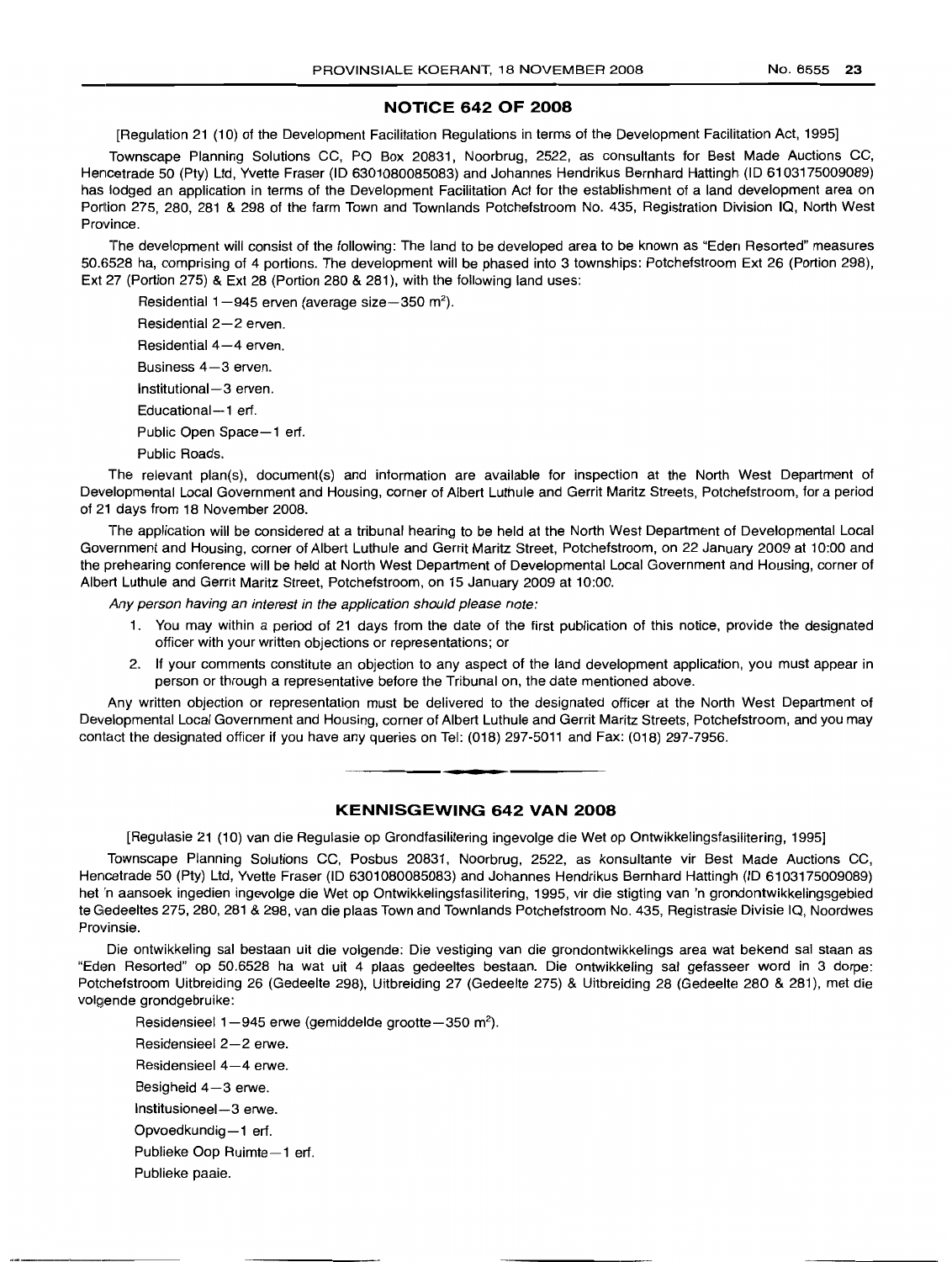Die betrokke plan(ne), dokument(e) en inligting is beskikbaar vir inspeksie te die Noordwes Departement van Plaaslike Regering en Behuising, hoek van Albert Luthule- en Gerrit Maritzstraat, Potchefstroom, vir 'n periode van 21 dae vanaf 18 November 2008.

Die aansoek sal oorweeg word tydens die tribunaalverhoor wat gehou sal word by die Noordwes Departement van Plaaslike Regering en Behuising, hoek van Albert Luthule- en Gerrit Maritzstraat, Potchefstroom op 22 Januarie 2009 om 10:00 en die vooraf verhoorsamesprekings sal gehou word by die Noordwes Departement van Plaaslike Regering en Behuising, hoek van Albert Luthule- en Gerrit Maritzstraat, Potchefstroom, op 15 Januarie 2009 om 10:00.

Enige persoon wat 'n belang het by die aansoek moet asseblief kennis neem:

- 1. U mag binne 'n periode van 21 dae vanaf die eerste publikasie van hierdie kennisgewing, die aangewese beampte skriftelik van u besware of vertoe: of
- 2. indien u kommentaar neerkom op 'n beswaar met betrekking tot enige aspekvan die grondontwikkelingsaansoek, moet u persoonlik, voor die Tribunaal verskyn of verteenwoordig word, op die datum hierbo genoem.

Enige beswaar of vertoë moet ingedien word by die aangewese beampte te Noordwes Departement van Plaaslike Regering en Behuising, hoek van Albert Luthule- en Gerrit Maritzstraat, Potchefstroom, en u mag in aanraking kom met die aangewese beampte indien u enige navrae het by Tel: (018) 297-7956 en Faks: (018) 297-7956.

18-25

## NOTICE 643 OF 2008

## NORTH WEST DEVELOPMENT TRIBUNAL: CASE GO *211311/26/10*

## POTCHEFSTROOM AMENDMENT SCHEME 1472: CORRECTION NOTICE

North West Development Tribunal Notice No. 111 promulgated in North West Provincial Gazette No. 6462 of 19 February 2008 (Notice No. 111 of 2008) is hereby repealed.

## NP CLAASSEN, Designated Officer North West

## **LOCAL AUTHORITY NOTICES**

## **PLAASLIKE BESTUURSKENNISGEWINGS**

## LOCAL AUTHORITY NOTICE 488

#### CITY OF MATLOSANA

## APPROVAL OF AMENDMENT OF TOWN-PLANNING SCHEME

The City of Matlosana hereby in terms of the provisions of section 125 of the Town-planning and Townships Ordinance, 1986, declares that it has approved an amendment scheme being an amendment of the Klerksdorp Land Use Management Scheme, 2005, comprising the same land as included in the Township of Tigane Extension 5.

Map 3 and the scheme clauses of the amendment scheme are filed with the Municipal Manager, City of Matlosana and the Regional Director, North West Provincial Administration, Department Developmental Local Government and Housing, Potchefstroom and are open for inspection at all reasonable times.

This amendment is known as Klerksdorp Amendment Scheme 382 and shall come into operation on the date of publication of this notice.

#### MM MOADIRA, Municipal Manager

Civic Centre, Klerksdorp (Notice No. 311/2008) (16/3/2/107) 22 October 2008

## PLAASLIKE BESTUURSKENNISGEWING 488

.**-.**

## STAD VAN MATLOSANA

## GOEDKEURING VAN WYSIGING VAN DORPSBEPLANNINGSKEMA

Die Stad van Matlosana verklaar hierby ingevolge die bepalings van artikel 125 van die Ordonnansie op Dorpsbeplanning en Dorpe, 1986, dat hy 'n wysigingskema synde 'n wysiging van die Klerksdorp Grondgebruikbestuurskema, 2005, wat uit dieselfde grond as wat die dorp Tigane Uitbreiding 5 bestaan, goedgekeur het.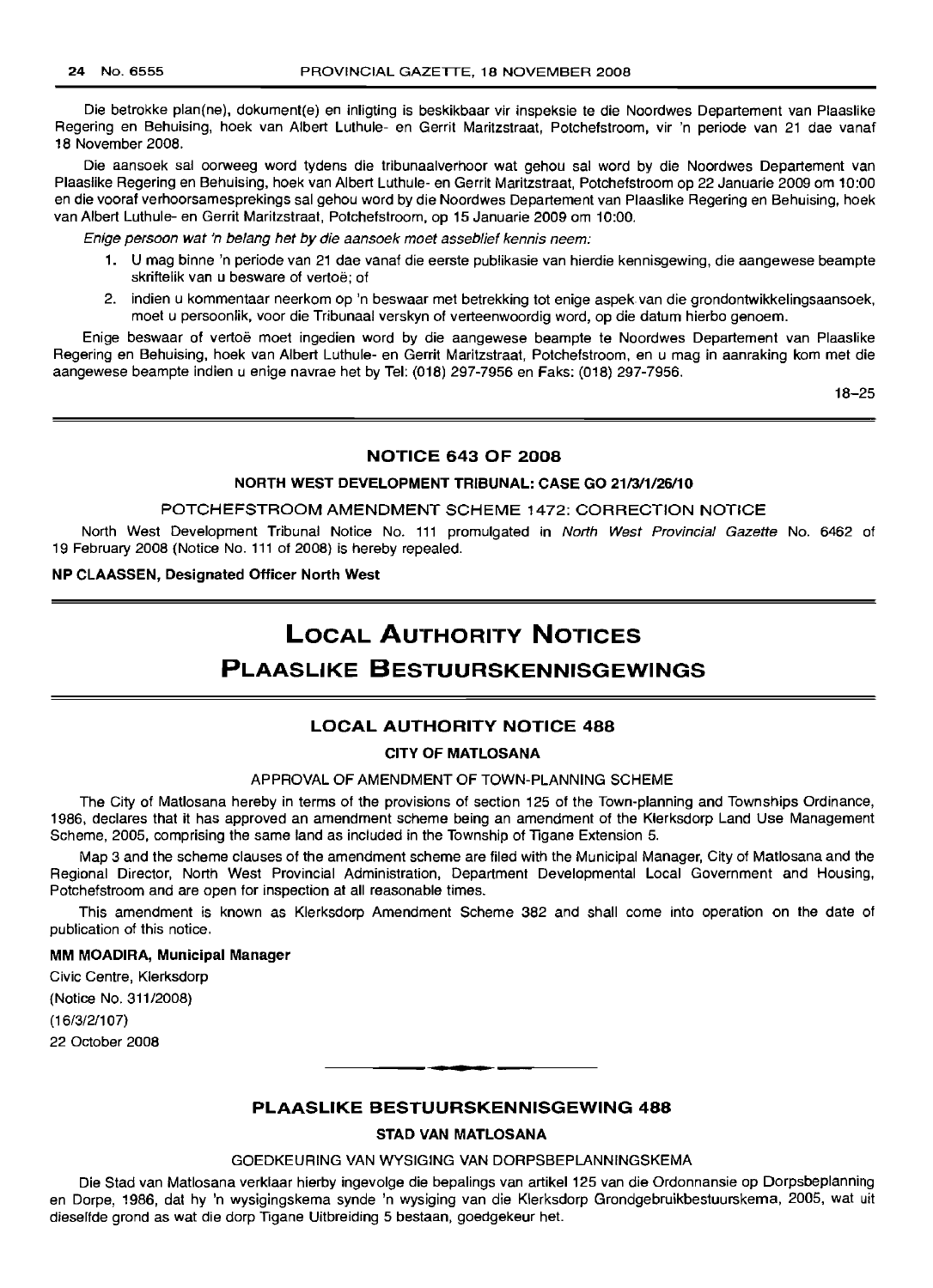Kaart 3 en die skemaklousules van die wysigingskema word in bewaring gehou deur die Munisipale Bestuurder, Stad van Matlosana en die Streekdirekteur, Noordwes Provinsiale Administrasie, Departement Ontwikkelende Plaaslike Regering en Behuising, Potchefstroom, en is beskikbaar vir inspeksie op alie redelike tye.

Hierdie wysiging staan bekend as Klerksdorp-wysigingskema 382 en tree in werking op datum van publikasie van hierdie kennisgewing.

## **MM MOADIRA, Munisipale Bestuurder**

Burgersentrum, Klerksdorp (Kennisgewing No. 311/2008)  $(16/3/2/107)$ 22 Oktober 2008

## **LOCAL AUTHORITY NOTICE 489**

## **CITY COUNCIL OF MATLOSANA**

#### APPROVAL OF AMENDMENT OF LAND USE MANAGEMENT SCHEME

The City Council of Matlosana hereby in terms of the provisions of section 57 (1) of the Town-planning and Townships Ordinance, 1986, declares that it has approved an amendment scheme being an amendment of the Klerksdorp Land Use Management Scheme, 2005, by the rezoning of Portion 616 of the farm Elandsheuvel 402 IP from "Residential 1" to "Residential 2" with a density of five (5) dwelling units.

Map 3 and the scheme clauses of the amendment scheme are filed with the Municipal Manager, Klerksdorp, and the Acting Manager, Department of Developmental, Local Government and Housing, Potchefstroom and are open for inspection at all reasonable times.

This amendment is known as Klerksdorp Land Use Management Scheme 424 and shall come into operation from the date of publication of this notice.

#### **MM MOADIRA, Municipal Manager**

Civic Centre, Klerksdorp (Notice No. 275/2008) (16/2/2/1257) 19 August 2008

## **PLAASLIKE BESTUURSKENNISGEWING 489**

.**- .**

## **STADSRAAD VAN MATLOSANA**

## GOEDKEURING VAN WYSIGING VAN GRONDGEBRUIKBESTUURSKEMA

Die Stadsraad van Matlosana verklaar hierby ingevolge die bepalings van artikel 57 (1) van die Ordonnansie op Dorpsbeplanning en Dorpe, 1986, dat hy 'n wysigingskema, synde 'n wysiging van die Klerksdorp Grondgebruikbestuurskema, 2005, goedgekeur het deur die hersonering van Gedeelte 616 van die plaas Elandsheuvel 402 IP van "Residensieel 1" na "Residensieel 2" met 'n digtheid van vyf (5) wooneenhede.

Kaart 3 en die skemaklousules van die wysigingskema word in bewaring gehou deur die Munisipale Bestuurder, Klerksdorp, en die Waarnemende Bestuurder, Departement Ontwikkelende Plaaslike Regering en Behuising, Potchefstroom, en is beskikbaar vir inspeksie op aile redelike tye.

Hierdie wysiging staan bekend as Klerksdorp Grondgebruikbestuurskema 424 en tree in werking op die datum van publikasie van hierdie kennisgewing.

## **MM MOADIRA, Munisipale Bestuurder**

Burgersentrum, Klerksdorp (Kennisgewing No. 275/2008) (16/2/2/1257) 19 August 2008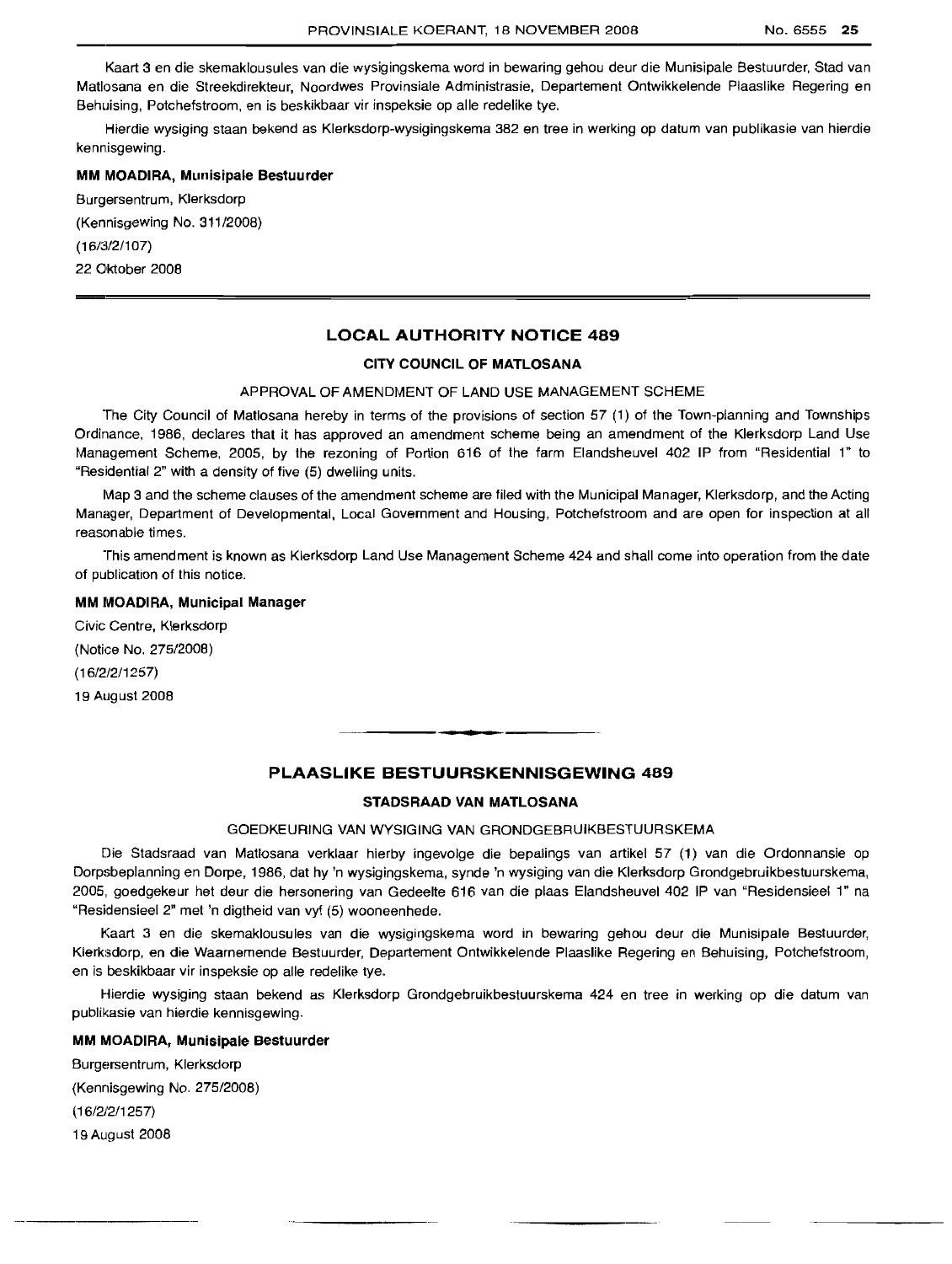## **LOCAL AUTHORITY NOTICE 490**

#### **CITY COUNCIL OF MATLOSANA**

## APPROVAL **OF** AMENDMENT **OF** LAND USE MANAGEMENT SCHEME

The City Council of Matlosana hereby in terms of the provisions of section 57 (1) of the Town-planning and Townships Ordinance, 1986, declares that it has approved an amendment scheme being an amendment of the Klerksdorp Land Use Management Scheme, 2005, by the rezoning of Erf 29, Wilkoppies from "Residential 1" to "Residential 2" with a density of twelve (12) dwelling units.

Map 3 and the scheme clauses of the amendment scheme are filed with the Municipal Manager, Klerksdorp, and the Acting Manager, Department of Developmental, Local Government and Housing, Potchefstroom and are open for inspection at all reasonable times.

This amendment is known as Klerksdorp Land Use Management Scheme 441 and shall come into operation from the date of publication of this notice.

#### **MM MOADIRA, Municipal Manager**

Civic Centre, Klerksdorp (Notice No. 306/2008) (16/2/2/1274) 30 September 2008

## **PLAASLIKE BESTUURSKENNISGEWING 490**

**-**

### **STADSRAAD VAN MATLOSANA**

#### GOEDKEURING VAN WYSIGING VAN GRONDGEBRUIKBESTUURSKEMA

Die Stadsraad van Matlosana verklaar hierby ingevolge die bepalings van artikel 57 (1) van die Ordonnansie op Dorpsbeplanning en Dorpe, 1986, dat hy 'n wysigingskema, synde 'n wysiging van die Klerksdorp Grondgebruikbestuurskema, 2005, goedgekeur het deur die hersonering van Erf 29, Wilkoppies van "Residensieel 1" na "Residensieel 2" met 'n digtheid van twaalf (12) wooneenhede.

Kaart 3 en die skemaklousules van die wysigingskema word in bewaring gehou deur die Munisipale Bestuurder, Klerksdorp, en die Waarnemende Bestuurder, Departement Ontwikkelende Plaaslike Regering en Behuising, Potchefstroom, en is beskikbaar vir inspeksie op aile redelike tye.

Hierdie wysiging staan bekend as Klerksdorp Grondgebruikbestuurskema 441 en tree in werking op die datum van publikasie van hierdie kennisgewing.

#### **MM MOADIRA, Munisipale Bestuurder**

Burgersentrum, Klerksdorp (Kennisgewing No. 306/2008) (16/2/2/1274) 30 September 2008

## **LOCAL AUTHORITY NOTICE 491**

## **CITY COUNCIL OF MATLOSANA**

## APPROVAL OF AMENDMENT OF LAND USE MANAGEMENT SCHEME

The City Council of Matlosana hereby in terms of the provisions of section 57 (1) of the Town-planning and Townships Ordinance, 1986 declares that it has approved an amendment scheme being an amendment of the Klerksdorp Land Use Management Scheme, 2005, by the rezoning of Portion 67 (a portion of Portion 1) of the farm Townlands 424 **IP,** from "Residential 2" to "Business 1" for purposes as indicated in Table A of the Land Use Management Scheme, 2005.

Map 3 and the scheme clauses of the amendment scheme are filed with the Municipal Manager, Klerksdorp, and the Acting Manager, Department of Developmental, Local Government and Housing, Potchefstroom and are open for inspection at all reasonable times.

This amendment is known as Klerksdorp Land Use Management Scheme 447 and shall come into operation on the date of publication of this notice.

#### **MM MOADIRA, Municipal Manager**

Civic Cente, Klerksdorp (Notice No. 305/2008) (16/2/2/1280) 30 September 2008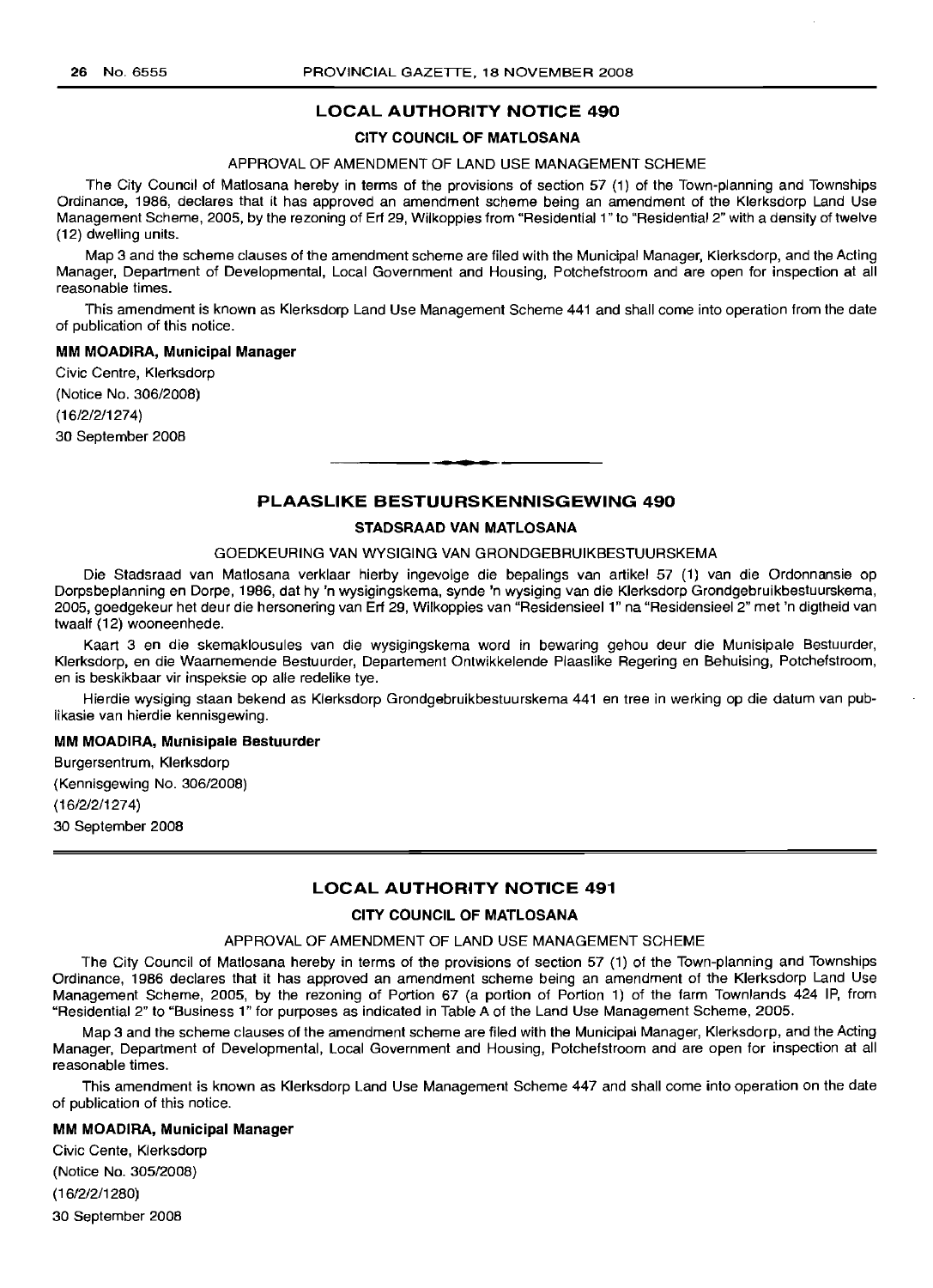## **PLAASLIKE BESTUURSKENNISGEWING 491**

## **STADSRAAD VAN MATLOSANA**

## GOEDKEURING VAN WYSIGING VAN GRONDGEBRUIKBESTUURSKEMA

Die Stadsraad van Matlosana verklaar hierby ingevolge die bepalings van artikel 57 (1) van die Ordonnansie op Dorpsbeplanning en Dorpe, 1986 dat hy 'n wysigingskema, synde 'n wysiging van die Klerksdorp Grondgebruikbestuurskema, 2005, goedgekeur het deur die hersonering van Gedeelte 67 ('n gedeelte van Gedeelte 1) van die plaas Townlands 424 IP van "Residensieel 2" na "Besigheid 1" vir doeleindes soos vervat in Tabel A van die Grondgebruikbestuurskerna, 2005.

Kaart 3 en die skemaklousules van die wysigingskema word in bewaring gehou deur die Munisipale Bestuurder, Klerksdorp, en die Waarnemende Bestuurder, Departement Ontwikkelende Plaaslike Regering en Behuising, Potchefstroom, en is beskikbaar vir inspeksie op aile redelike tye.

Hierdie wysiging staan bekend as Klerksdorp Grondgebruikbestuurskema 447 en tree in werking op datum van publikasie van hierdie kennisgewing.

#### **MM MOADIRA, Munisipale Bestuurder**

Burqersentrurn, Klerksdorp (Kennisgewing No. 305/2008)  $(16/2/2/1280)$ 30 September 2008

## **LOCAL AUTHORITY NOTICE 492**

## **CITY COUNCIL OF MATLOSANA**

## APPROVAL OF AMENDMENT OF LAND USE MANAGEMENT SCHEME

The City Council of Matlosana hereby in terms of the provisions of section 57 (1) of the Town-planning and Townships Ordinance, 1986 declares that it has approved an amendment scheme being an amendment of the Klerksdorp Land Use Management Scheme, 2005, by the rezoning of Erf 3259, Orkney Extension 2 from "Residential 1" to "Residential 2" with a density of four (4) sectional title dwelling units.

Map 3 and the scheme clauses of the amendment scheme are filed with the Municipal Manager, Klerksdorp, and the Acting Manager, Department of Developmental, Local Government and Housing, Potchefstroom and are open for inspection at all reasonable times.

This amendment is known as Klerksdorp Land Use Management Scheme 451 and shall come into operation on the date of publication of this notice.

#### **MM IMOADIRA, Municipal Manager**

Civic Centre, Klerksdorp (Notice No. 303/2008)  $(16/2/2/1284)$ 30 September 2008

## **PLAASLIKE BESTUURSKENNISGEWING 492**

• **- I**

## **STADSRAAD VAN MATLOSANA**

### GOEDKEURING VAN WYSIGING VAN GRONDGEBRUIKBESTUURSKEMA

Die Stadsraad van Matlosana verklaar hierby ingevolge die bepalings van artikel 57 (1) van die Ordonnansie op Dorpsbeplanning en Dorpe, 1986 dat hy 'n wysigingskema synde 'n wysiging van die Klerksdorp Grondgebruikbestuurskema, 2005, goedgekeur het deur die hersonering van Erf 3259, Orkney, Uitbreiding 2 van "Residensieel 1" na "Residensieel 2" met 'n digtheid van vier (4) deeltitel wooneenhede.

Kaart 3 en die skemaklousules van die wysigingskema word in bewaring gehou deur die Munisipale Bestuurder, Klerksdorp, en die Waarnemende Bestuurder, Departement Ontwikkelende Plaaslike Regering en Behuising, Potchefstroom, en is beskikbaar vir inspeksie op aile redelike tye.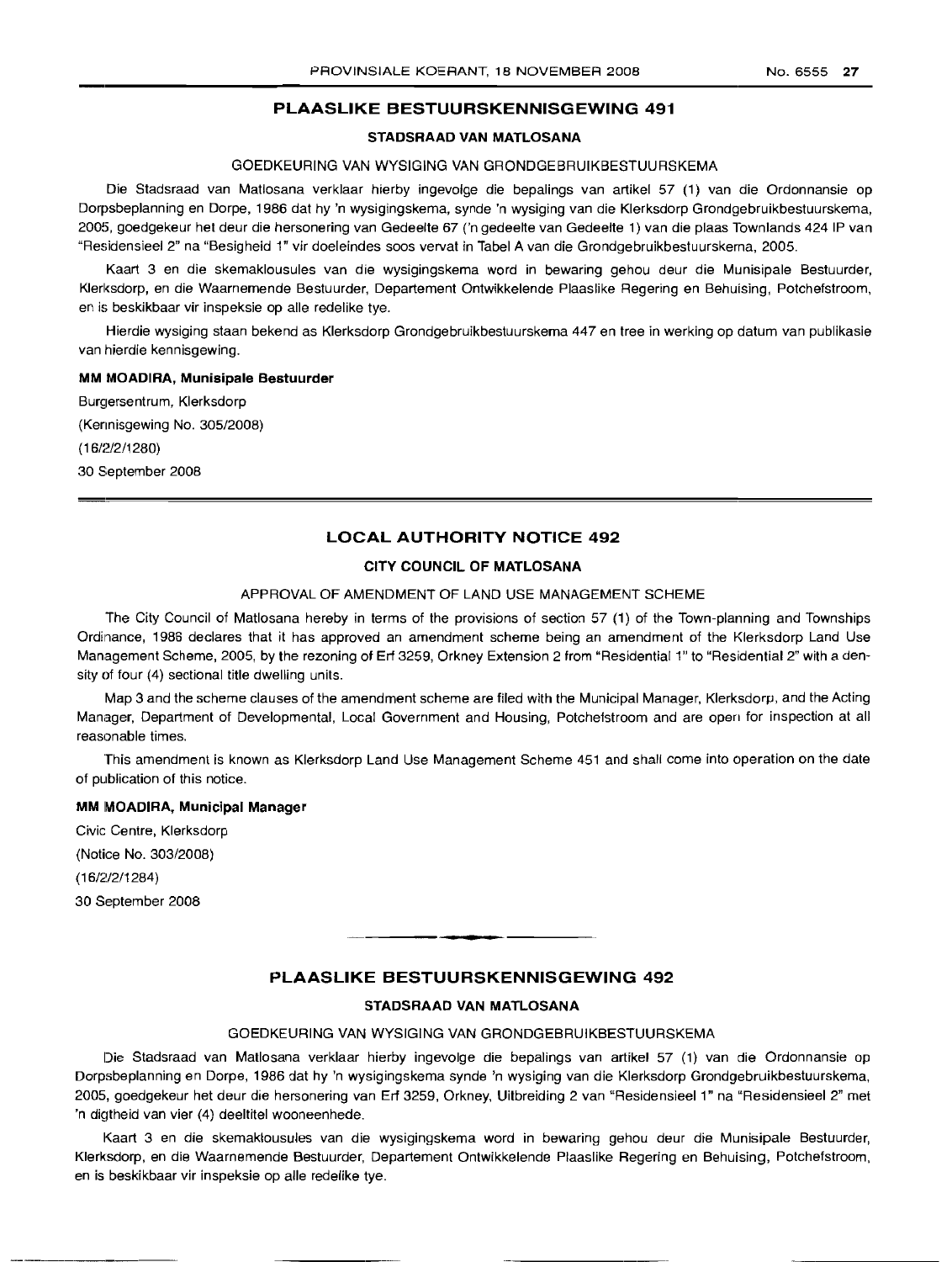Hierdie wysiging staan bekend as Klerksdorp Grondgebruikbestuurskema 451 en tree in werking op datum van publikasie van hierdie kennisgewing.

## **MM MOADIRA, Munisipale Bestuurder**

Burgersentrum, Klerksdorp (Kennisgewing No. 303/2008) (16/2/2/1284) 30 September 2008

## **LOCAL AUTHORITY NOTICE 493**

## **CITY COUNCIL OF MATLOSANA**

## APPROVAL **OF** AMENDMENT OF LAND USE MANAGEMENT SCHEME

The City Council of Matlosana hereby in terms of the provisions of section 57 (1) of the Town-planning and Townships Ordinance, 1986, declares that it has approved an amendment scheme being an amendment of the Klerksdorp Land Use Management Scheme, 2005, by the rezoning of Portion 6 of Erf 301, Flamwood from "Residential 1" to "Residential 2" with a density of four (4) sectional title dwelling units.

Map 3 and the scheme clauses of the amendment scheme are filed with the Municipal Manager, Klerksdorp, and the Acting Manager, Department of Developmental, Local Government and Housing, Potchefstroom and are open for inspection at all reasonable times.

This amendment is known as Klerksdorp Land Use Management Scheme 456 and shall come into operation on the date of publication of this notice.

#### **MM MOADIRA, Municipal Manager**

Civic Cente, Klerksdorp (Notice No. 304/2008) (16/2/2/1289) 30 September 2008

## **PLAASLIKE BESTUURSKENNISGEWNG 493**

**.-**

#### **STADSRAAD VAN MATLOSANA**

## GOEDKEURING VAN WYSIGING VAN GRONDGEBRUIKBESTUURSKEMA

Die Stadsraad van Matlosana verklaar hierby ingevolge die bepalings van artikel 57 (1) van die Ordonnansie op Dorpsbeplanning en Dorpe, 1986, dat hy 'n wysigingskema, synde 'n wysiging van die Klerksdorp Grondgebruikbestuurskema, 2005, goedgekeur het deur die hersonering van Gedeelte 6 van Erf 301, Flamwood, van "Residensieel 1" na "Residensieel 2" met 'n digtheid van vier (4) deeltitel wooneenhede.

Kaart 3 en die skemaklousules van die wysigingskema word in bewaring gehou deur die Munisipale Bestuurder, Klerksdorp, en die Waarnemende Bestuurder, Departement Ontwikkelende Plaaslike Regering en Behuising, Potchefstroom, en is beskikbaar vir inspeksie op aile redelike tye.

Hierdie wysiging staan bekend as Klerksdorp Grondgebruikbestuurskema 456 en tree in werking op datum van publikasie van hierdie kennisgewing.

#### **MM MOADIRA, Munisipale Bestuurder**

Burgersentrum, Klerksdorp (Kennisgewing No. 304/2008) (16/2/2/1289) 30 September 2008

## **LOCAL AUTHORITY NOTICE 494**

#### **RUSTENBURG AMENDMENT SCHEME 485**

Notice is hereby given in terms of the provisions of section 57 (1) (a) of the Town-planning and Townships Ordinance, 1986, that the Rustenburg Local Municipality has approved the amendment of the Rustenburg Land Use Management Scheme, 2005, by the rezoning of Portion 5 (a portion of Portion 1) of Erf 837, Rustenburg, from "Residential 1" to "Residential 2".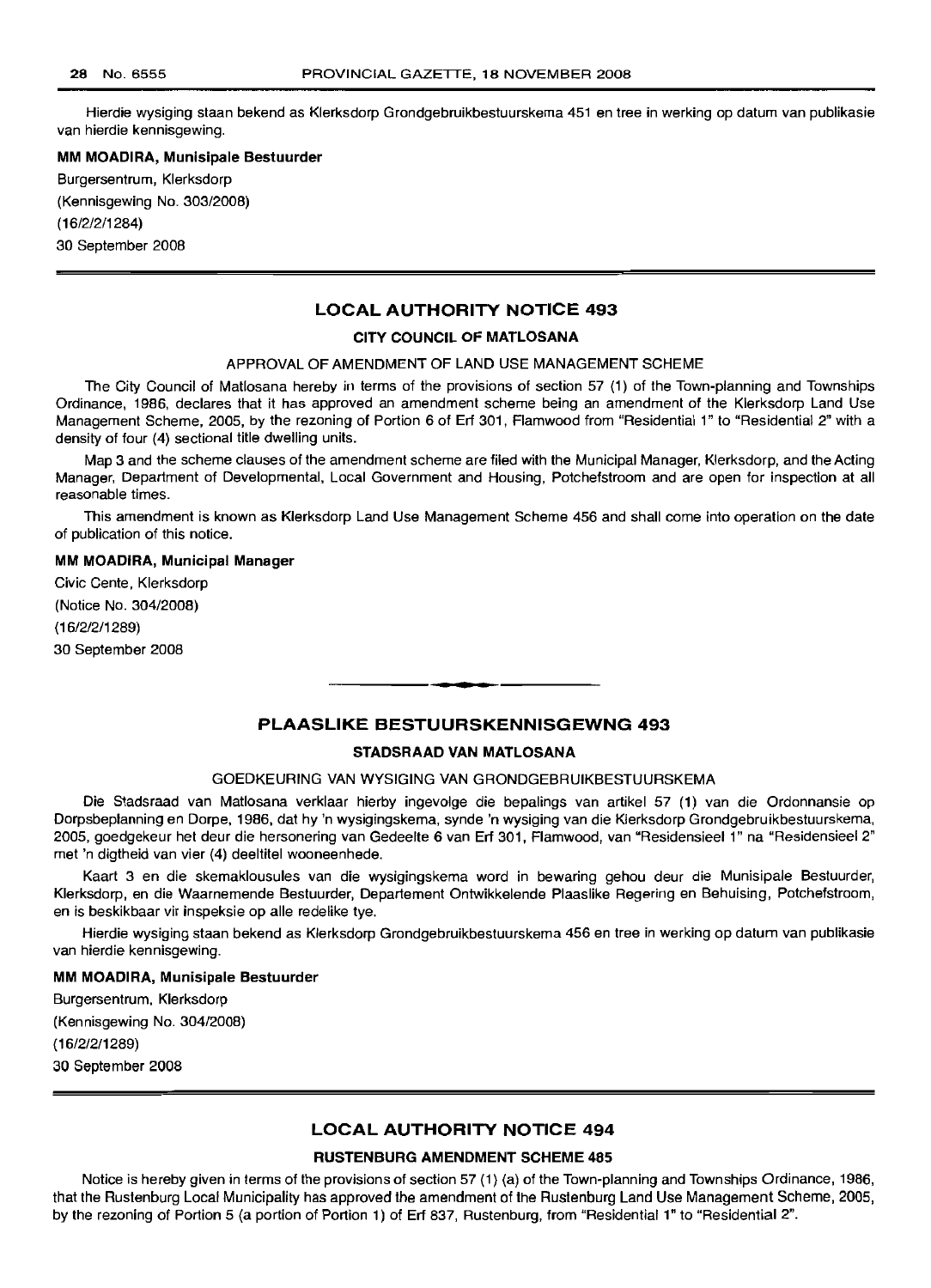Map 3 and scheme clauses of the amendment scheme are filed with the Regional Director, North West Provincial Administration, Private Bag X1213, Potchefstroom, 2520, and the Municipal Manager, Room 620, Missionary Mpheni House, Beyers Naude Drive, Rustenburg, and are open for inspection at all reasonable times.

This amendment is known as Rustenburg Amendment Scheme 485 and shall come into operation on the date of the publication hereof.

## Mr A. BOSHOFF, Municipal Manager

Missionary Mpheni House, PO Box 16, Rustenburg, 0300

## **PLAASLIKE BESTUURSKENNISGEWING** 494

**- .**

#### RUSTENBURG-WYSIGINGSKEMA 485

Kennis geskied hiermee ingevolge die bepalings van artikel 57 (1) (a) van die Ordonnansie op Dorpsbeplanning en Dorpe, 1986, dat die Rustenburg Plaaslike Munisipaliteit die wysiging van die Rustenburg Grondgebruiksbeheerskema, 2005, goedgekeur het deur die hersonering van Gedeelte 5 ('n gedeelte van Gedeelte 1) van Erf 837, Rustenburg, vanaf "Residensieel 1" na "Residensieel 2".

Kaart 3 en die skemaklousules van die wysigingskema word in bewaring gehou deur die Streekdirekteur, Noordwes Provinsiale Administrasie, Privaatsak X1213, Potchefstroom, 2520, en die Munisipale Bestuurder, Kamer 620, Missionary Mpheni House, Beyers Naude Drive, Rustenburg, en is te aile redelike tye ter insae beskikbaar.

Hierdie wysiging staan bekend as Rustenburg-wysigingskema 485 en sal in werking tree op die datum van publikasie hiervan.

#### Mm. A. BOSHOFF, Munisipale Bestuurder

Missionary Mpheni House, Posbus 16, Rustenburg, 0300

## **LOCAL AUTHORITY NOTICE** 495

#### RUSTENBURG AMENDMENT SCHEME 492

Notice is hereby given in terms of the provisions of section 57 (1) (a) of the Town-planning and Townships Ordinance, 1986, that the Rustenburg Local Municipality has approved the amendment of the Rustenburg Land Use Management Scheme, 2005, by the rezoning of Portion 4 of Erf 1146, Rustenburg, from "Residential 1" to "Business 1".

Map 3 and scheme clauses of the amendment scheme are filed with the Regional Director, North West Provincial Administration, Private Bag X1213, Potchefstroom, 2520, and the Municipal Manager, Room 620, Missionary Mpheni House, Beyers Naude Drive, Rustenburg, and are open for inspection at all reasonable times.

This amendment is known as Rustenburg Amendment Scheme 492 and shall come into operation on the date of the publication hereof.

## Mr A. BOSHOFF, Municipal Manager

Missionary Mpheni House, PO Box 16, Rustenburg, 0300

## **PLAASLIKE BESTUURSKENNISGEWING** 495

**••**

#### RUSTENBURG-WYSIGINGSKEMA 492

Kennis geskied hiermee ingevolge die bepalings van artikel 57 (1) (a) van die Ordonnansie op Dorpsbeplanning en Dorpe, 1986, dat die Rustenburg Plaaslike Munisipaliteit die wysiging van die Rustenburg Grondgebruiksbeheerskema, 2005, goeclgekeur het deur die hersonering van Gedeelte 4 van Erf 1146, Rustenburg vanaf "Residensieel 1" na "Besigheid 1".

lKaart 3 en die skemaklousules van die wysigingskema word in bewaring gehou deur die Streekdirekteur, Noordwes Provinsiale Administrasie, Privaatsak X1213, Potchefstroom, 2520, en die Munisipale Bestuurder, Kamer 620, Missionary Mpheni House, Beyers Naude Drive, Rustenburg, en is te aile redelike tye ter insae beskikbaar.

Hierdie wysiging staan bekend as Rustenburg-wysigingskema 492 en sal in werking tree op die datum van publikasie hiervan.

#### Mnr. A. BOSHOFF, Munisipale Bestuurder

Missionary Mpheni House, Posbus 16, Rustenburg, 0300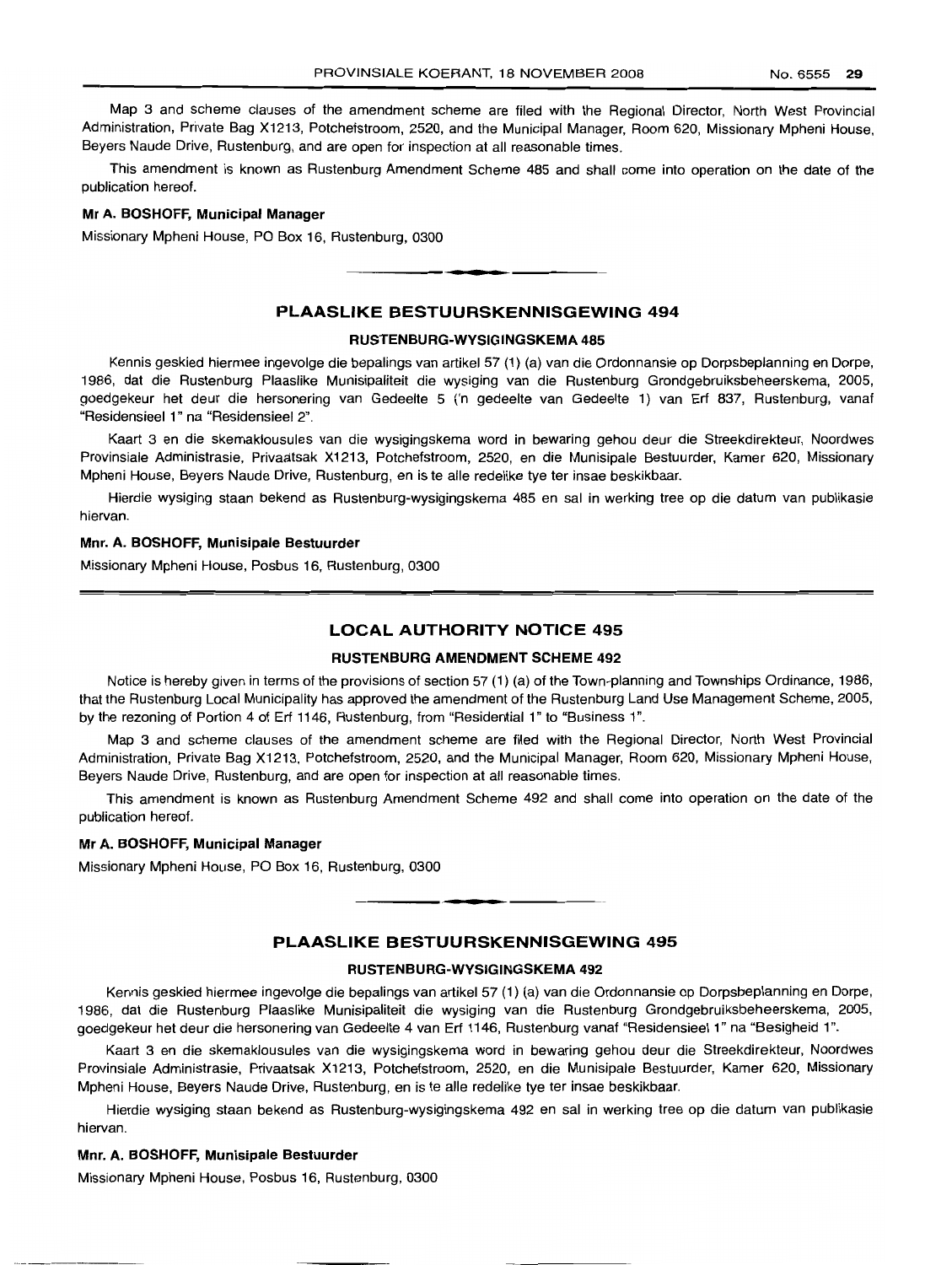## LOCAL AUTHORITY NOTICE 496

#### RUSTENBURG AMENDMENT SCHEME 493

Notice is hereby given in terms of the provisions of section 57 (1) (a) of the Town-planning and Township Ordinance, 1986, that the Rustenburg Local Municipality has approved the amendment of the Rustenburg Land Use Management Scheme, 2005, by the rezoning of Remaining Extent of Erf 1522, Rustenburg Extension 3 from "Residential 1" to "Special" for offices, medical consulting rooms.

Map 3 and scheme clauses of the amendment scheme are filed with the Regional Director, North West Provincial Administration, Private Bag X1213, Potchefstroom, 2520, and the Municipal Manager, Room 620, Missionary Mpheni House, Beyers Naude Drive, Rustenburg, and are open for inspection at all reasonable times.

This amendment is known as Rustenburg Amendment Scheme 493 and shall come into operation on the date of the publication hereof.

## Mr A. BOSHOFF, Municipal Manager

Missionary Mpheni House, PO Box 16, Rustenburg, 0300

PLAASLIKE BESTUURSKENNISGEWING 496

.**-.**

## RUSTENBURG-WYSIGINGSKEMA 493

Kennis geskied hiermee ingevolge die bepalings van artikel 57 (1) (a) van die Ordonnansie op Dorpsbeplanning en Dorpe, 1986, dat die Rustenburg Plaaslike Munisipaliteit die wysiging van die Rustenburg Grondgebruiksbeheerskema, 2005, goedgekeur het deur die hersonering van Restant van Erf 1005, Rustenburg, vanaf "Residensieel 1" na "Spesiaal" vir kantore, mediese spreekkamers.

Kaart 3 en die skemaklousules van die wysigingskema word in bewaring gehou deur die Streekdirekteur, Noordwes Provinsiale Administrasie, Privaatsak X1213, Potchefstroom, 2520, en die Munisipale Bestuurder, Kamer 620, Missionary Mpheni House, Beyers Naude Drive, Rustenburg, en is te aile redelike tye ter insae beskikbaar.

Hierdie wysiging staan bekend as Rustenburg-wysigingskema 493 en sal in werking tree op die datum van publikasie hiervan.

## Mm. A. BOSHOFF, Munisipale Bestuurder

Missionary Mpheni House, Posbus 16, Rustenburg, 0300

## LOCAL AUTHORITY NOTICE 497

#### CITY OF MATLOSANA

#### DECLARATION AS APPROVED TOWNSHIP

In terms of section 111 of the Town-planning and Townships Ordinance, 1986 (Ordinance 15 of 1986), the City of Matlosana, hereby declares Tigane Extension 5 (District Hartbeesfontein) to be an approved township, subject to the conditions set out in the schedule hereto.

## **SCHEDULE**

CONDITIONS UNDER WHICH THE APPLICATION FOR TOWNSHIP ESTABLISHMENT IN TERMS OF THE PROVISIONS OF CHAPTER IV OF THE TOWN-PLANNING AND TOWNSHIPS ORDINANCE, 1986 (ORDINANCE 15 OF 1986), ON THE FARM TIGANEX5 No. 539-IP, NORTH WEST PROVINCE, BY THE CITY OF MATLOSANA LOCAL MUNICIPALITY (HEREINAFrER REFERRED TO AS THE TOWNSHIP APPLICANT) AND BEING THE REGISTERED OWNER OF THE LAND, HAS BEEN APPROVED

## 1. CONDITIONS OF ESTABLISHMENT

(1) NAME

The name of the township shall be Tigane Extension 5.

(2) LAYOUT/DESIGN

The township shall consist of erven and streets as indicated on General Plan S.G. No. 7322/2006.

- (3) ACCESS
	- (a) Ingress from Provincial Road R56-1 to the township and egress to Provincial Road P56-1 from the township shall be restricted to the junction/intersection of Boiteko Street with the said road.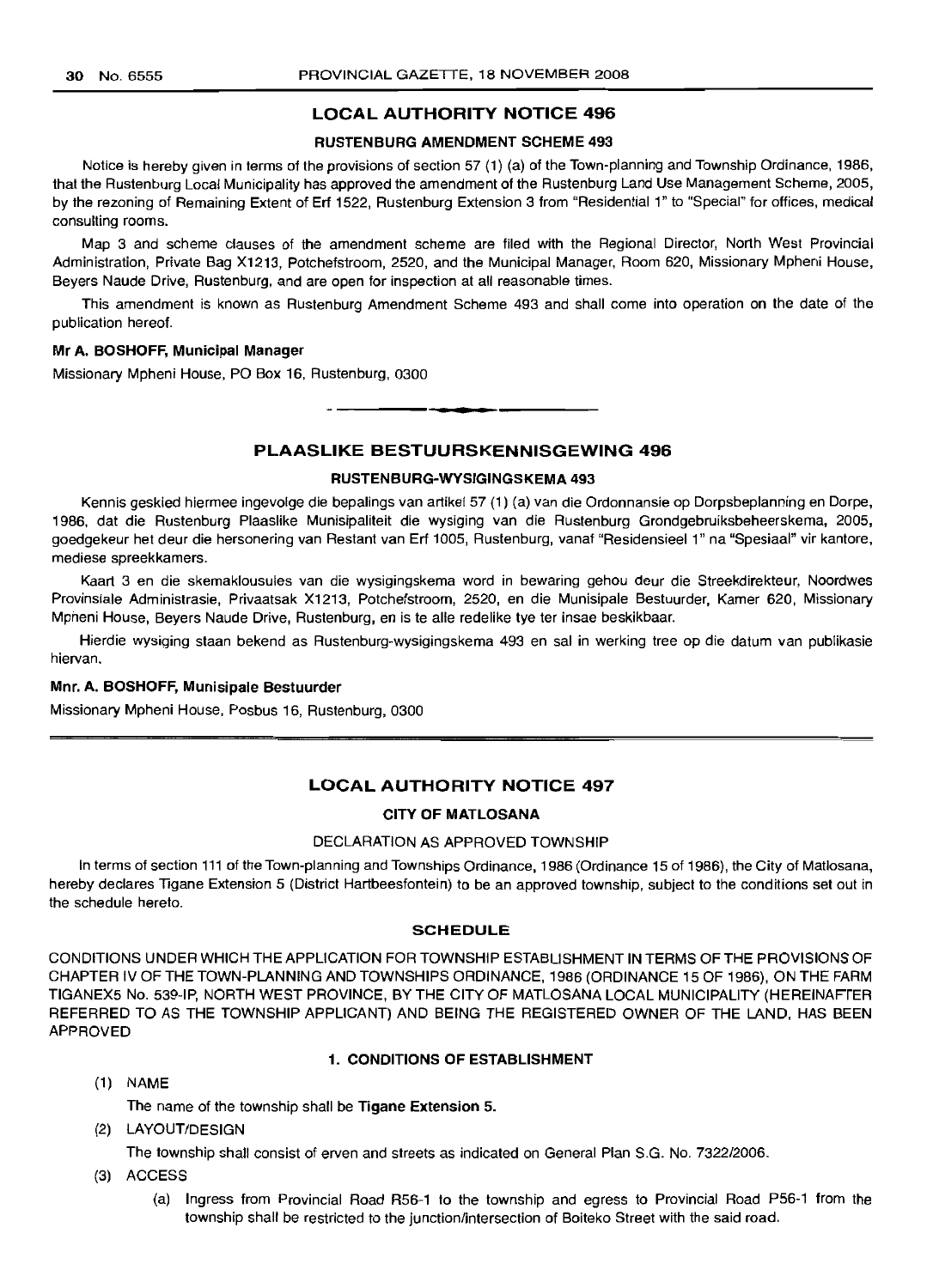- (b) The township applicant/local authority shall at its own expense, submit a geometric design layout plan (scale 1:500) of the ingress and egress point referred to in (a) above, and specifications for the construction of the access, to the Department of Transport, Roads and Community Safety, North West Province, for approval. The township applicant/local authority shall after approval of the layout and specifications, construct the said ingress and egress point at its own expense to the satisfaction of the Department of Transport, Roads and Community Safety, North West Province.
- (4) ACCEPTANCE AND DISPOSAL OF STORMWATER

The township applicant/local authority shall arrange for the drainage of the township to fit in with that of Provincial Road P56-1 and for all stormwater running off or being diverted from the road to be received and disposed of.

(5) REMOVAL, REPOSITIONING, MODIFICATION OR REPLACEMENT OF EXISTING POST OFFICE-/TELKOM PLANT

If, by reason of the establishment of the township, it should become necessary to remove, reposition, modify or replace any existing Post Office-/Telkom plant, the cost thereof shall be borne by the township applicant.

#### (6) ENVIRONMENTAL MANAGEMENT

The township applicant must ensure that all conditions imposed by the Department of Agriculture, Conservation and Environment in terms of the Record-of-Decision (ROD) issued by the said Department on 30 March 2004 under EIA300/2003NW are adhered to.

## 2. **CONDITIONS TO BE COMPLIED WITH BEFORE THE ERVEN IN THE TOWNSHIP BECOME REGISTRABLE**

#### INSTALLATION PROVISION OF SERVICES

The township applicant shall install and provide appropriate, affordable and upgradible internal and external services in or for the township.

## 3. **CONDITIONS OF TITLE**

## (1) DISPOSAL OF EXISTING CONDITIONS OF TITLE

All erven shall be made subject to existing conditions and servitudes, if any, including the reservation of rights to minerals and real rights but excluding-

- (a) in respect of Portion 260 of the farm Hartbeestfontein No. 297-IP-
	- (i) the following rights which shall not be passed on to the erven in the township:
		- (aa) "A. Met recht van zuiping en gebruik van wegen en paden op het Resterende Gedeelte der plaats, groot als zulks 24,3940 Hektaar, zoals gehouden onder Verdelings Transport No. 9691/16, gedateerd 21 Desember 1916, waarin bepaald word dat genoemd Resterende Gedeelte uitsluitlik gebruikt zal worden--
			- (a) Als een zuiping voor vee en voor de ontwikkeling erop van een watervoorraad door de opening van fonteinen en de aanleg en de instandhouding van dammen of anderszins; en
			- (b) voor wegen en paden ten nutte van de gemeenschappelike eigenaren, huurders en wettige bewoners van gemelde plaats of onderdelen ervan."
		- (bb) "B. VERDER met recht tot het gebruik van zeker weg, 3,78 meter wijd, gaande langs de Zuidelike grenslijn van Gedeelte No. 166 van gezegde Plaats, vanaf de publieke weg die rechstreeks door dat Gedeelte loopt naar het pad, 11,89 meter wijd, dat voorbij die Oostelike grenslijn van dat Gedeelte loop, zoals aanqetoond op de Kaart van genoemde Gedeelte en op het Generale Plan van Verdeling gevijld in het Registrasiekantoor.";
- (b) in respect of the Remainder of the farm Uraan No. 295-IP-
	- (i) the following conditions which does not affect the township area because of the location thereof:
		- (aa) "B. Gedeelte 10 van die plaas SYFERLAAGTE 30 (waarvan die figluur gemerk ABC J A op Kaart LG Nr. A 7437/54 geheg aan Sertifikaat van Verenigde Tite114063/1955 gedateer die 3de Junie 1955, 'n gedeelte uitmaak) is onderhewig aan die voorbehoud ten gunste van JACOB WILKENS (gebore op 10 Oktober 1884), sy opvolgers en regsverkrygendes, van die volle, vrye en enigste reg en belang op en in 'n halwe  $\left(\frac{1}{2}\right)$  aandeel van alle minerale, mineraalstowwe en metale, olies, edelgesteentes en steenkool op, in en onder gesegde Gedeelte 10 sonder enige uitsondering, tesame met die alleenreg om genoemde halwe aandeel te vervreem, daarmee te handel en van die hand te sit en voorts met die alleenreg om na die minerale, mineraalstowwe, en metale, olies, edelgesteentes en steenkool voornoem te prospekteer en te delf en die genoemde halwe aandeel daarin te eksploiteer en hom daarmee te bevoordeel na sy goedvinde; soos meer ten volle sal blyk uit sertifikaat van Minerale Rechten 741/44R.M. geregistreer op 28 November 1944."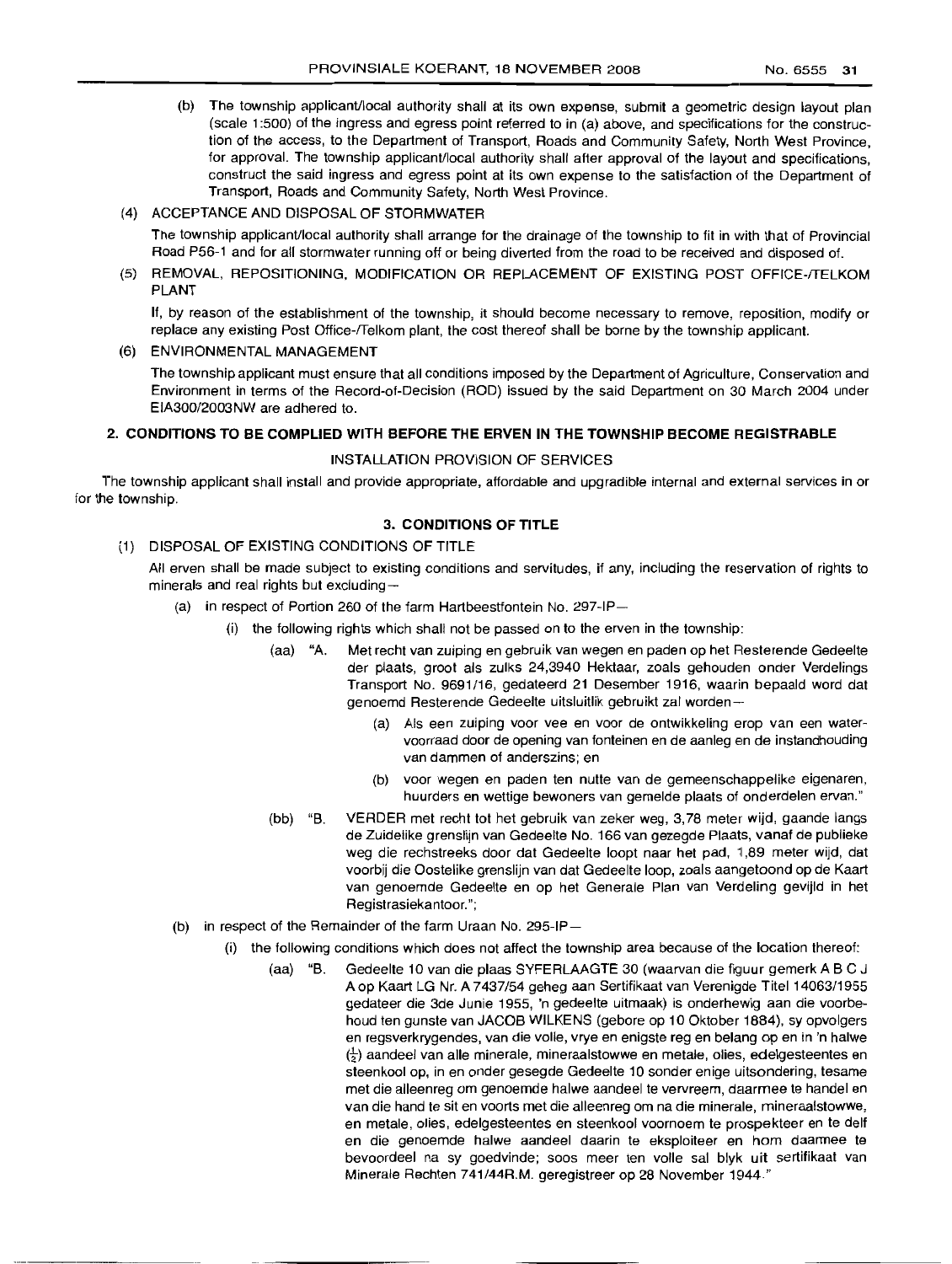(2) CONDITIONS IMPOSED IN TERMS OF THE PROVISIONS OF THE TOWN-PLANNING AND TOWNSHIPS ORDINANCE, 1986 (ORDINANCE 15 OF 1986)

## (a) All erven with the exception of Erven 2773 and 2993 to 2996

- (i) The erf is subject to-
	- (aa) a servitude, 3 metres wide along the street boundary;
	- (bb) a servitude, 2 metres wide along the rear (mid block) boundary; and
	- (cc) servitude along the side boundary with an aggregate width of 3 metres and a minimum width of 1 metre,

in favour of the local authority for sewerage and other municipal purposes and, in the case of a panhandle erf, an additional servitude for municipal purposes 1 metre wide across the access portion of the erf, if and when required by the local authority: Provided that the local authority may relax or grant exemption from the required servitudes.

- (ii) No building or other structure shall be erected within the aforesaid servitude area and no largerooted trees shall be planted within the area of such servitude or within 1 metre thereof.
- (iii) The local authority shall be entitled to deposit temporarily on the land adjoining the aforesaid servitude such material as may be excavated by it during the course of the construction, maintenance or removal of such sewerage mains and other works as it, in its discretion, may deem necessary and shall further be entitled to reasonable access to the said land for the aforesaid purpose, subject to any damage done during the process of the construction, maintenance or removal of such sewerage mains and other works being made good by the local authority.

## (b) Erven subject to special conditions

In addition to the relevant conditions set out above, the undermentioned erven shall be subject to the conditions as indicated:

- (i) Erven 2765, 2848 and 2852
	- (aa) The erf is subject to a water pipeline servitude 6 m wide for municipal purposes in favour of the local authority, as indicated on the general plan. (On submission of a certificate from the local authority to the Registrar of Deeds stating that the servitude is no longer required, this condition shall lapse.)
- (ii) Erf 2867
	- (aa) The erf is subject to a stormwater servitude 4 m wide for municipal purposes in favour of the local authority, as indicated on the general plan. (On submission of a certificate from the local authority to the Registrar of Deeds stating that the servitude is no longer required, this condition shall lapse.)

#### M M MOADIRA, Municipal Manager

Civic Centre, Klerksdorp

Notice No. 310/2008

(16/3/2/107)

22 October 2008

## PLAASLIKE BESTUURSKENNISGEWING 497

**-**

#### STAD VAN MATLOSANA

## VERKLARING TOT GOEDGEKEURDE DORP

Ingevolge artikel111 van die Ordonnansie op Dorpsbeplanning en Dorpe, 1986 (Ordonnansie 15 van 1986), verklaar die stad van Matlosana hierby die dorp Tigane Uitbreiding 5 (distrik Hartbeesfontein) tot 'n goedgekeurde dorp onderworpe aan die voorwaardes uiteengesit in die bygaande skedule.

#### SKEDULE

VOORWAARDES WAARONDER DIE AANSOEK OM DORPSTIGTING INGEVOLGE DIE BEPALINGS VAN HOOFSTUK IV VAN DIE ORDONNANSIE OP DORPSBEPLANNING EN DORPE, 1986 (ORDONNANSIE 15 VAN 1986) OP DIE PLAAS TIGANEX5 No. 539-IP, PROVINSIE NOORDWES, DEUR DIE STAD VAN MATLOSANA PLAASLIKE MUNISIPALITEIT (HIERNA DIE DORPSTIGTER GENOEM) EN SYNDE DIE GEREGISTREERDE EIENAAR VAN DIE GROND, GOEDGEKEUR IS

(1) NAAM

#### 1. STIGTINGSVOORWAARDES

Die naam van die dorp sal wees Tigane Uitbreiding 5.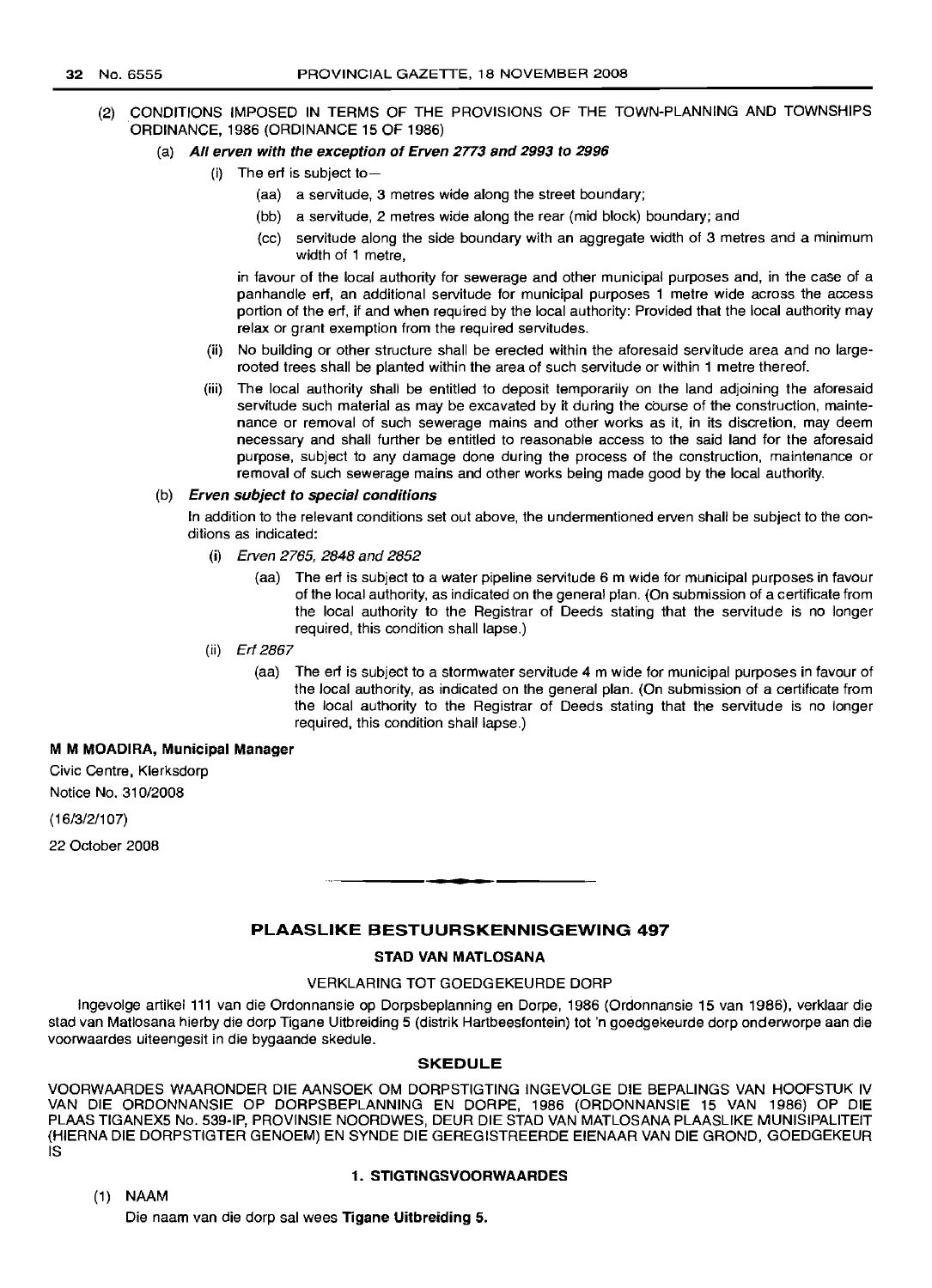## (2) UITLEG/ONTWERP

- Die dorp sal bestaan uit erwe en strale soos aangedui op Aigemene Plan LG No. 7322/2006.
- (3) TOEGANG
	- (a) Ingang van Provinsiale Pad P56-1 tot die dorp en uitgang 101 Provinsiale Pad P5E>-1 uil die dorp word beperk tot die aansluiting/kruising van Boitekostraat met sodanige pad.
	- (b) Die dorpstigter/plaaslike owerheid moet op eie kosle 'n meetkundige ontwerp uitlegplan (skaal1 :500) van die in- en uitgangspunl genoem in (a) hierbo en spesifikasies vir die bou van die aansluiting laal opslel en aan die Departement van Vervoer, Paaie en Gemeenskapsveiligheid, Noordwes Provinsie, vir goedkeuring voorle. Die dorpstigter/plaaslike owerheid moet, nadat die ontwerp en spesifikasies goedgekeur is, die toegang op eie koste bou tot bevrediging van die Departement van Vervoer, Paaie en Gemeenskapsveiligheid, Noordwes Provinsie.
- (4) ONTVANGS EN VERSORGING VAN STORMWATER

Die dorpstigter/plaaslike owerheid moet die stormwaterdreinering van die dorp so reel dat dit inpas by die van Provinsiale Pad P56-1 en moet die stormwater wat van die pad afloop of afgelei word, ontvang en versorg.

(5) VERWYDERING, VERPLASING, MODIFISERING OF VERVANGING VAN BESTAANDE POSKANTOOR-I TELKOM UITRUSTING

Indien dit as gevolg van die stigting van die dorp nodig word om enige beslaande Poskanloor-lTelkom uilrusling Ie verwyder, Ie verplaas, Ie modifiseer of te vervang, moet die koste daarvan deur die dorpstiqter gedra word.

(6) OMGEWINGSBESTUUR

Die dorpsligter moet toesien dat aile voorwaardes opqele deur die Departement van Landbou, Bewaring en Omgewingsake ingevolge die "Record-of-Decision" uitgereik deur die voorgenoemde Departement op 30 Maart 2004 kragtens EIA 300/2003NW nagekom word.

## **2. VOORWAARDES WAARAAN VOLDOEN MOET WORD VOOR DIE ERWE IN DIE DORP REGISTREERBAAR WORD**

#### INSTALLASIE VOORSIENING VAN DIENSTE

Die dorpstigler moet geskikte, bekostigbare en opgradeerbare inlerne en eksterne ingenieursdienste in of vir die dorp installeer en voorsien.

## **3. TITELVOORWAARDES**

(1) BESKIKKING OOR BESTAANDE TITELVOORWAARDES

Alle erwe sal onderworpe gestel word aan bestaande voorwaardes en serwitute, indien daar is, met inbegrip van die reservering van mineraleregte en saaklike regie, maar uilgesonderd:

- (a) Ten opsigte van Gedeelle 260 van die plaas Hartbeestfonlein No. 297-IP-
	- (i) die volgende regie wat nie aan die erwe in die dorp oorgedra moel word nie:
		- (aa) "A. Mel recht van zuiping en gebruik van wegen en paden op hel Hesterende Gedeelle der plaats, groot als zulks 24,3940 Hektaar, zoals gehouden onder Verdelings Transport No. 9691/16, gedaleerd 21 Desember 1916, waarin bepaald word dal genoemd Resterende Gedeelle uitsluitlik gebruikt zal worden--
			- Als een zuiping voor vee en voor de ontwikkeling erop van een watervoorraad door de opening van fonleinen en de aanleg en de instandhouding van dammen of anderszins; en
			- (b) voor wegen en paden ten nutte van de gemeenschappelike eigenaren, huurders en wettige bewoners van gemelde plaats of onderdelen ervan."
		- (bb) "B. VERDER met recht tot het gebruik van zekerweg, 3,78 meter wijd, gaande langs de Zuidelike grenslijn van Gedeelte no. 166 van gezegde Plaats, vanaf de publieke weg die rechstreeks door dat Gedeelte loopt naar het pad, 1,89 meter wijd, dat voorbij die Oostelike grenslijn van dat Gedeelte loop, zoals aangetoond op de Kaart van genoemde Gedeelte en op het Generale Plan van Verdeling gevijid in hel Registrasiekantoor."
- (b) Ten opsigte van die Restant van die plaas Uraan No. 295-IP-
	- (i) Die volgende voorwaarde wal nie die dorp raak nie weens die Iigging daarvan:
		- (aa) "B. Gedeelte 10 van die plaas SYFERLAAGTE 30 (waarvan die figuur gemerk ABC J A op Kaart LG No. A7437/54 geheg aan Sertifikaat van Vereniqde Titel14063/1955 gedateer die 3de Junie 1955, 'n gedeelte uitmaak) is onderhewig aan die voorbehoud len gunsle van JACOB WILKENS (gebore op 10 Oktober 1884), sy opvolgers en regsverkrygendes, van die volle, vrye en enigste reg en belang op en in 'n halwe  $(\frac{1}{2})$  aandeel van alle minerale, mineraalstowwe en metale, olies, edelgesteentes en steenkool op, in en onder gesegde Gedeelte 10 sonder enige uitsondering, tesame met die alleenreg om genoemde halwe aandeel te vervreem, daarmee te handel en van die hand te sit en voorts met die alleenreg om na die minerale, mineraalstowwe, en metale, olies, edelgesleenles en steenkool voornoem te prospekleer en te delf en die genoemde halwe aandeel daarin te eksploiteer en hom daarmee te bevoordeel na sy goedvinde; soos meer ten volle sal blyk uit Sertifikaat van Minerale Rechten 741/44 R.M. geregistreer op 28 November '1944".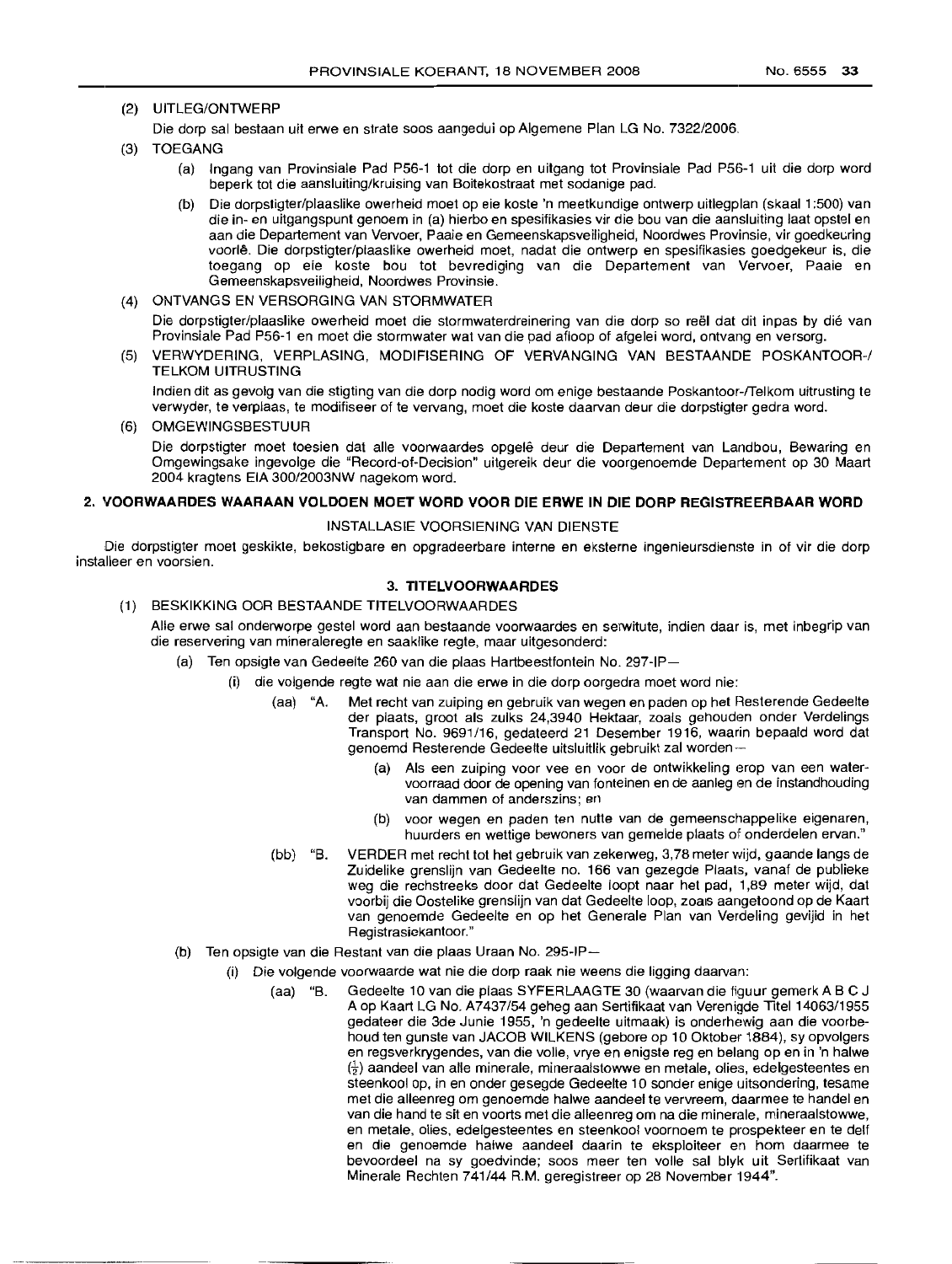(2) VOORWAARDES OPGELE KRAGTENS DIE BEPALINGS VAN DIE ORDONNANSIE OP DORPSBEPLANNING EN DORPE, 1986 (ORDONNANSIE 15 VAN 1986)

#### (a) AIle erwe met die uitsondering van Erwe 2733 en 2993 tot 2996:

- (i) Die ert is onderworpe aan-
	- (aa) 'n serwituut 3 meter wyd langs die straatgrens;
	- (bb) 'n serwituut 2 meter wyd langs die agterste (midblok) grens; en
	- (cc) serwitute langs die sygrense met 'n gesamentlike wydte van 3 meter en 'n minimum wydte van 1 meter,

ten gunste van die plaaslike owerheid vir riool- en ander munisipale doeleindes en, in die geval van 'n pypsteelert, 'n addisionele serwituut van 1 meter wyd, vir munisipale doeleindes, oor die toegangsdeel van die ert, indien en wanneer deur die plaaslike owerheid benodig: Met dien verstande dat die plaaslike owerheid hierdie vereiste serwitute mag verslap of vrystelling daarvan verleen.

- (ii) Geen gebou of ander struktuur mag opgerig word binne die bogenoemde serwituutgebied nie en geen grootwortelbome mag in die gebied van sodanige serwituut of binne 1 meter daarvan geplant word nie.
- (iii) Die plaaslike owerheid is daarop geregtig om tydelik op die grond aangrensend aan die voorgenoemde serwituutgebied, sodanige materiaal te stort as wat uitgegrawe mag word in die loop van die konstruksie, onderhoud of verwydering van sodanige hoofrioolleidings of ander werk as wat hy na sy oordeel nodig ag en is voorts geregtig op redelike toegang tot genoemde grand vir bogenoemde doel, onderworpe daaraan dat enige skade aangerig tydens die proses van konstruksie, instandhouding of verwydering van sodanige hoofrioolleidings en ander werk, goed te maak deur die plaaslike owerheid.

#### (b) Erwe onderworpe aan spesiale voorwaardes

Benewens die betrakke voorwaardes hierbo uiteengesit, is ondergenoemde erwe onderworpe aan die voorwaardes soos aangedui.

- (i) Erwe 2765, 2848 en 2852
	- (aa) Die ert is onderworpe aan 'n waterpyplyn serwituut 6 m wyd vir munisipale doeleindes ten gunste van die plaaslike owerheid, soos op die algemene plan aangedui. (By die indiening van 'n sertifikaat deur die plaaslike owerheid aan die Registrateur van Aktes waarin vermeld word dat sodanige serwituut nie meer benodig word nie, verval die voorwaarde.)
- (ii) Erf 2867
	- (aa) Die ert is onderworpe aan 'n stormwater serwituut 4 m wyd vir munisipale doeleindes ten gunste van die plaaslike owerheid, soos op die algemene plan aangedui. (By die indiening van 'n sertifikaat deur die plaaslike owerheid aan die Registrateur van Aktes waarin vermeld word dat sodanige serwituut nie meer benodig word nie, verval die voorwaarde).

## M M MOADIRA, Munisipale Bestuurder

Burgersentrum, Klerksdorp Kennisgewing No. 310/2008

(16/3/2/107)

22 Oktober 2008

#### LOCAL AUTHORITY NOTICE 500

#### LOCAL MUNICIPALITY OF MADIBENG

## HARTEBEESPOORT AMENDMENT SCHEME 327

Notice is hereby given in terms of section 57 (1) of the Town-planning and Townships Ordinance, 1986 (Ordinance 15 of 1986), that the Local Municipality of Madibeng has approved an amendment scheme being an amendment of the Hartebeespoort Town-planning Scheme, 1993, by the rezoning of Erven 935 to 943, Schoemansville Extension 2, from "Residential 1" with a density of "One dwelling per erf" to "Residential 1" with a density of "One dwelling per 500 m<sup>2</sup>".

Map 3 and the scheme clauses of the amendment scheme are filed with at the offices of the Local Municipality of Madibeng and are available for inspection at normal office hours.

This amendment is known as Hartbeespoort Amendment Scheme 327 and shall come into operation on the date of publication of this notice.

#### P. M. MAPULANE, Municipal Manager

Municipal Offices, Van Velden Street, Brits; P.O. Box 106, Brits, 0250 (Notice NO.1 OS/2008) (Reference Number: 15/2/2/3/327 HBPT)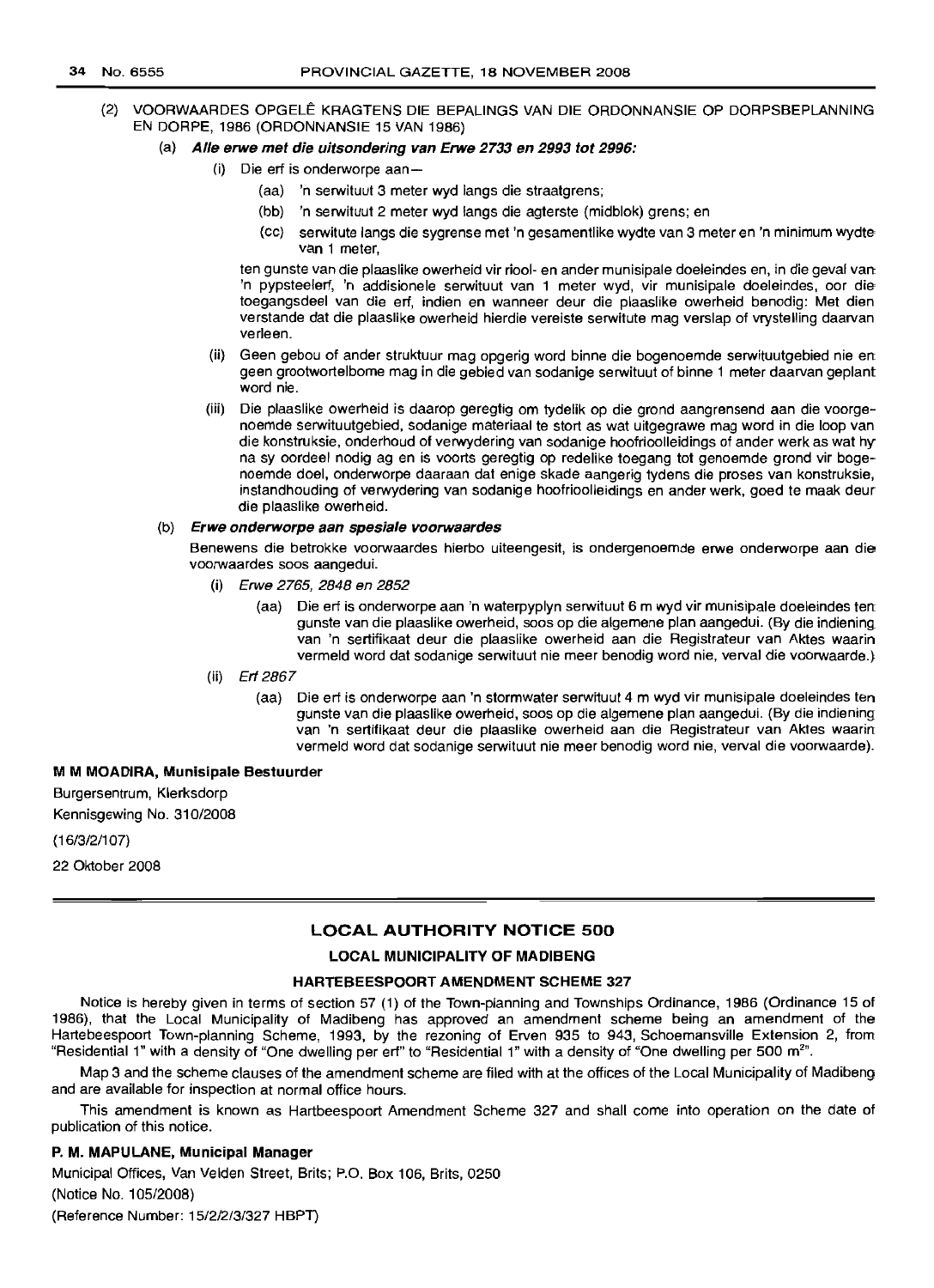## LOCAL AUTHORITY NOTICE 501

## MAMUSA LOCAL MUNICIPALITY

## CLOSURE OF A PORTION OF MARKSON STREET, SCHWEIZER-RENEKE

Notice is hereby given in terms of the provisions of section 67 of the Local Government Ordinance, 1939 (Ordinance 17 of 1939), as amended, that it is the intention of the Mamusa Local Municipality to close permanently a portion of Markson Street, Schweizer-Reneke, approximately 1 262  $m^2$  in extent.

A copy of the Council's resolution and a plan indicating the locality of the said portion of land will lie, for inspection during normal office hours at the office of the Municipal Manager, Mamusa Local Municipality, 28 Schweizer Street, Schweizer-Reneke, from 19 November 2008.

Any person who has any objection to the proposed closing of the portion of land or who may have any claim for compensation if such closing be carried out, must lodge such objection or claim with the undersigned in writing not later than Monday, 22 December 2008.

#### B. MODISE, Municipal Manager

Marnusa Local Municipality, PO Box 5, Schweizer-Reneke, 2780.

(Notice No. 2/1162)

## PLAASLIKE BESTUURSKENNISGEWING 501

**a •**

#### MAMUSA PLAASLIKE MUNISIPALITEIT

## SLUITING VAN 'N GEDEELTE VAN MARKSONSTRAAT, SCHWEIZER-RENEKE

Hierby word kennis ooreenkomstig die bepalings van artikel 67 van die Ordonnansie op Plaaslike Bestuur, 1939 (Orclonnansie 17 van 1939), soos gewysig, gegee dat die Mamusa Plaaslike Munisipaliteit van voornernens is om 'n gedeelte van Marksonstraat, Schweizer-Reneke, ongeveer 1 262 m<sup>2</sup> groot, permanent te sluit.

'n Afskrif van die Raad se besluit en 'n plan waarop die ligging van die voormelde grondgedeelte aangedui word sal gedurende gewone kantoorure by die kantoor van die Munisipale Bestuurder, Mamusa Plaaslike Munisipaliteit, Schweizerstraat 28, Schweizer-Reneke, ter insae Ie vanaf 19 November 2008.

Enigeen wat beswaar teen die voorgestelde sluiting van die grondgedeelte het of wat enige eis om skadevergoeding sal he indien die sluiting uitgevoer word, moet sodanige beswaar of eis nie later as Maandag, 22 Desember 2008 skriftelik by die ondergetekende indien.

#### B. MODISE, Munisipale Bestuurder

Marnusa Plaaslike Munisipaliteit, Posbus 5, Schweizer-Reneke, 2780

(Kennisgewing No. 2/1162)

## LOCAL AUTHORITY NOTICE 502

## MAFIKENG LOCAL MUNICIPALITY

#### APPLICATION FOR REZONE: ERF 796 (48 BADEN POWEL AVENUE), EXTENSION 8, MAFIKENG

Notice is hereby given in terms of the Mafikeng Town-planning Scheme that the Municipality is in receipt of an application from the owner to rezone Erf 796 (48 Baden Powell Avenue), Extension 8, Mafikeng, from "Residential 6" to "Residential 15".

Objections, if any, against the rezoning of the said erf must be lodged in writing with the office of the Municipal Manager during normal working hours on or before Friday, 14 November 2008.

Further details are obtainable from the office of the Director: Planning & Development at Telephone Number (018) 389-0462 during normal working hours.

## H. J., SMIT, Municipal Manager

Mafikeng Local Municipality, Private Bag X63, Mmabatho, 2735 (Notice No. 110/2008)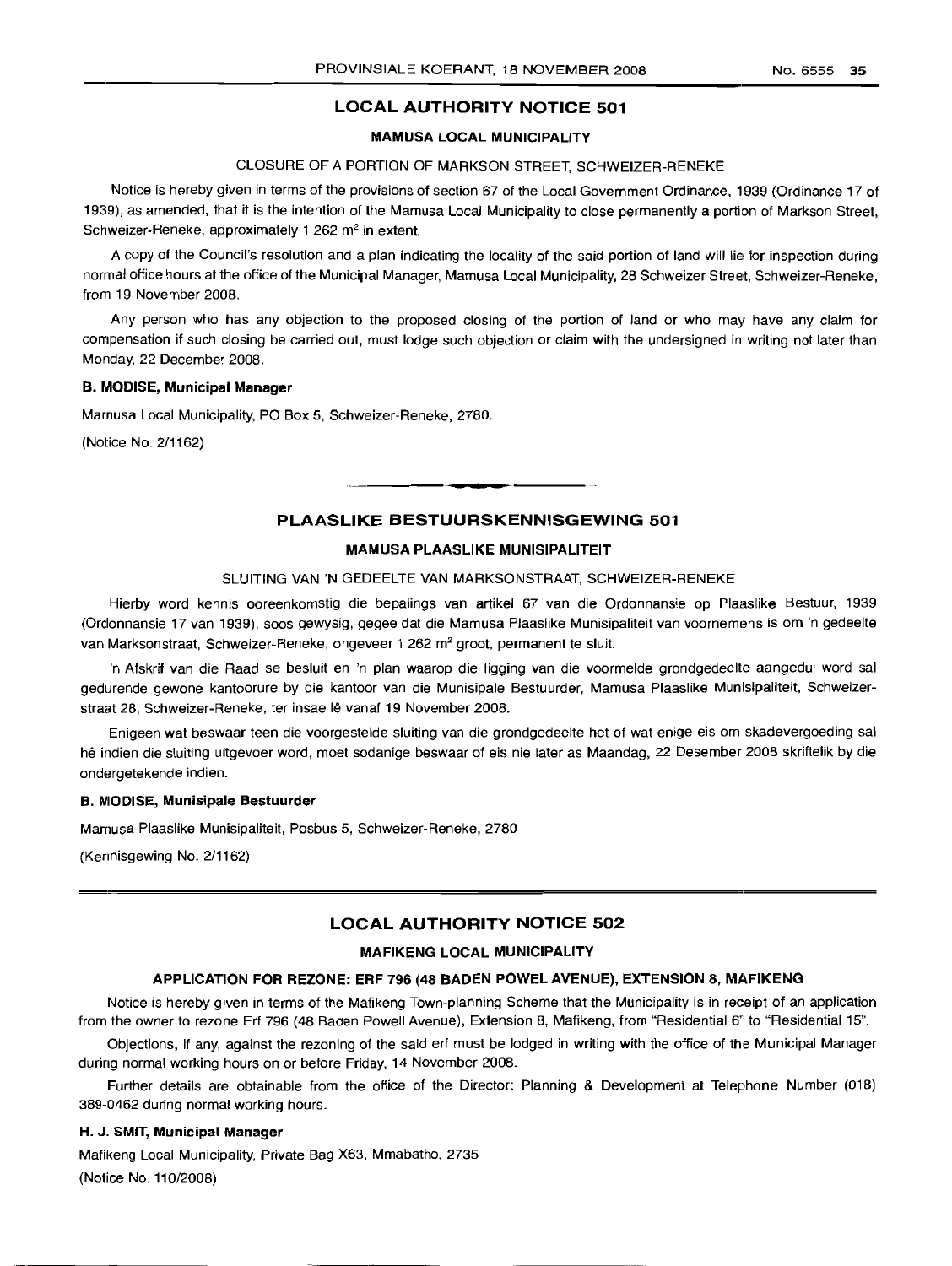## LOCAL AUTHORITY NOTICE 498

## LOCAL MUNICIPALITY OF MADIBENG

## DECLARATION AS APPROVED TOWNSHIP

In terms of Section 103 of the Town-Planning and Townships Ordinance, 1986 (Ordinance 15 of 1986), the Local Municipality of Madibeng hereby declares BRITS EXTENSION 104 to be an approved township, subject to the conditions set out in the Schedule hereto.

## **SCHEDULE**

STATEMENT OF THE CONDITIONS UNDER WHICH THE APPLICATION MADE BY QUICK LEAP INVESTMENTS 2 PTY LTD (HEREINAFTER REFERRED TO AS THE APPLICANT/TOWNSHIP OWNER) UNDER THE PROVISIONS OF CHAPTER 3 PART C OF THE TOWN PLANNING AND TOWNSHIPS ORDINANCE, 1986 (ORDINANCE 15 OF 1986), FOR PERMISSION TO ESTABLISH A TOWNSHIP ON PORTION 571 (A PORTION OF PORTION 556) OF THE FARM KROKODILDRIFT 446-JQ, NORTH WEST PROVINCE, HAS BEEN GRANTED

## 1. CONDITIONS OF ESTABLISHMENT

## 1.1 Name

The name of the township shall be BRITS Extension 104.

## 1.2 Design

The township shall consist of erven, and streets as indicated on General Plan SG No 10898/2007

## 1.3 Disposal of Existing Conditions of Title

All erven shall be made subject to existing conditions and servitudes, if any, including the reservation of rights to minerals, but excluding the following:

(i) (a) "Onderhewig aan 'n serwituut van waterleiding ten gunste van die Staat van die Republiek van Suid-Afika soos meer ten volle sal blyk uit Notariele Akte K562/1941S."

and

(b) "Onderworpe aan 'n serwituut van waterleiding ten gunste van die Staat van die Republiek van Suid-Afika soos sal blyk uit Notariele Akte K521/1923S."

which does not affect the erven in the Township.

- (ii) "By virtue of Notarial Deed of Servitude K1916/2008S, the within property is subject to a servitude for stormwater, water, sewerage and general municipal purposes, 2 meters wide, in favour of the Madibeng Local Municipality, whereof the southern boundary of the servitude is indicated by the line abc, the eastern boundary by the line c d e f g h and the south eastern boundary by the line h j on diagram S.G. No. 10897/2007, as will more fully appear from the above deed." which only affect erven 4418 to 4421, 4424 to 4426, 4433 and 4434 in the township.
- (iii) "By virtue of Notarial Deed of Servitude K1916/2008S, the within property is subject to a servitude for stormwater, water, sewerage and general municipal purposes, 3 meters wide, in favour of the Madibeng Local Municipality, whereof the eastern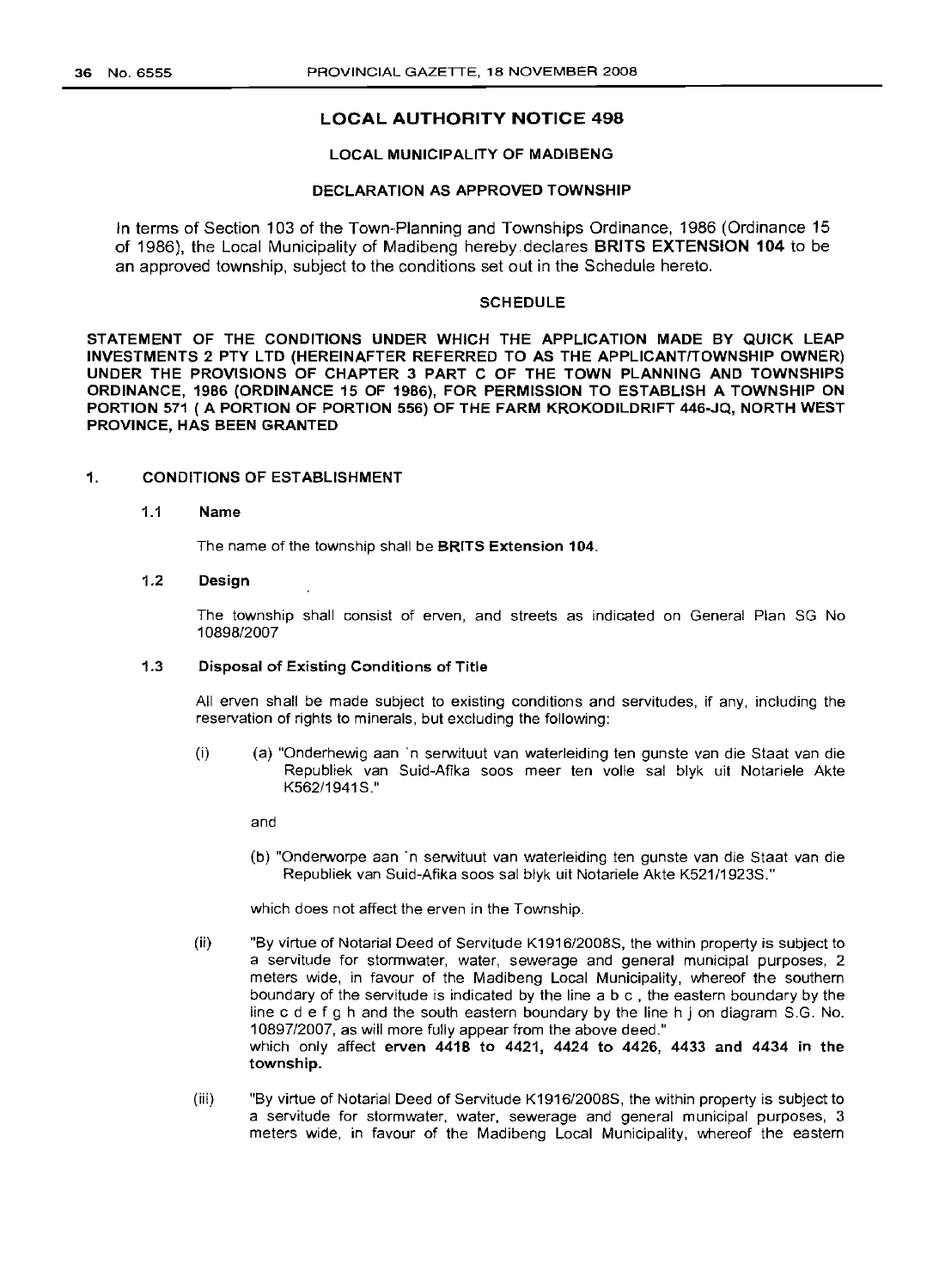boundary of the servitude is indicated by the line F I m on diagram S.G. No. 10897/2007, as will more fully appear from the above deed." which only affect erven 4420, 4433 and 4434 in the township.

## 1.4 Constitution of a Homeowners' Association

- (i) A Home-owners Association shall properly and legally be constituted in respect of erven 4300 up to 4434 to the satisfaction of the local authority before the transfer of the first erf.
- $(ii)$  The access erf (Erf 4433) shall be registered in the name of the Home-owners Association. Such Home-owners Association shall have full responsibility for this erf and the essential services serving the township contained therein.
- $(iii)$  Each and every owner of Erven 4300 up to 4434 shall become members of the Homeowners Association and be subjected to the Memorandum of Articles of Association upon transfer of the erf until such owner ceases to be owner of the erf.
- (iv) The Home-owners Association shall have full legal power to levy, from each and every member, the costs incurred in fulfilling its function, and shall have legal recourse to recover such fees in the event of a default in payments by any member.
- $(v)$  The local authority shall not be liable for the malfunction of the surfacing of the access way and/or the stormwater drainage system, and/or any essential services in the township.
- (vi) Access from all the other erven in the township to a public road shall be across Erf 4433 and access servitude over Erf 3335 Brits Extension 76.
- (Vii) The local authority shall have unrestricted access to Erf 4433 at all times.

## 1.5 General

All access erven in the township Brits Extension 104 shall be notarially tied with all access erven in the township Brits Extension 129 to the satisfaction of the council.

## 1.6 Re-Iocation and/or removal of Telkom services

Should Telkom services be affected in any way by the development, the removal or relocation of such services shall be done by and at the expense of the applicant.

## :2. CONDITIONS OF TITLE

## CONDITIONS IMPOSED BY THE LOCAL AUTHORITY IN TERMS OF THE TOWN-PLANNING AND TOWNSHIPS ORDINANCE, 1986

- 2.1 All Erven
	- (a) The erf is subject to a servitude, 2 m wide, in favour of the local authority for sewerage and other municipal purposes, along any two boundaries other than a street boundary and in the case of a panhandle erf, an additional servitude for municipal purposes 2 m wide across the access portion of the erf, is and when required by the local authority: Provided that the local authority may dispense with any such servitude.
	- (b) No other building or other structure shall be erected within the aforesaid servitude area and no large-rooted trees shall be planted within the area of such servitude or within 2 m thereof.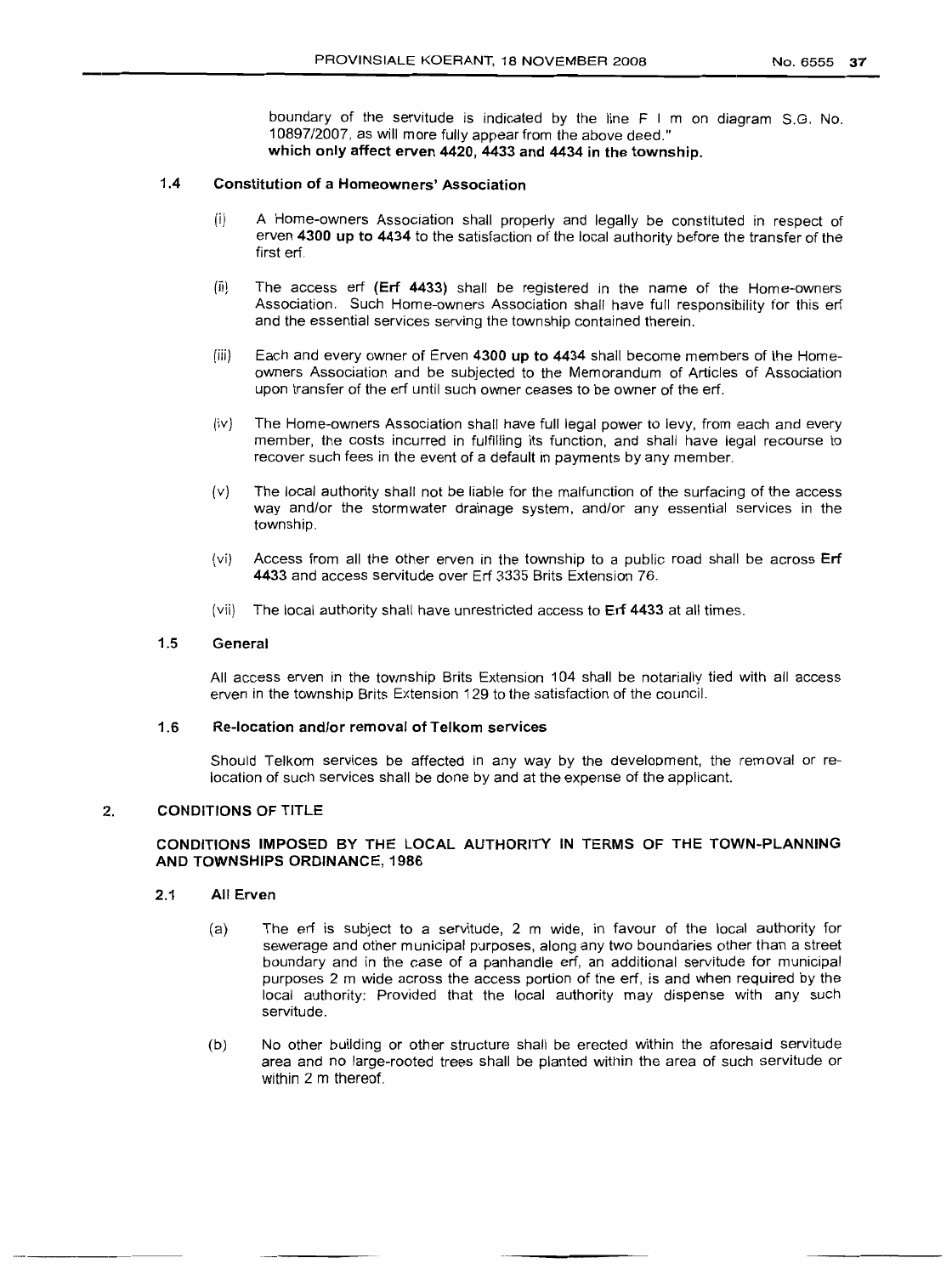(c) The local authority shall be entitled to deposit temporarily on the land adjoining the aforesaid servitude such material as may be excavated by it during the course of the construction, maintenance or removal of such sewerage mains and other works as it, in its discretion may deem necessary and shall further be entitled to reasonable access to the said land for the aforesaid purpose subject to any damage done during the process of the construction, maintenance or removal of such sewerage mains and other works being made by the local authority.

## 2.2 ERF 4433

The erf is subject to a servitude for the conveyance of private engineering services and right of way for access over its entire area in favour of the local authority.as indicated on the General Plan.

## 3. CONDITIONS TO BE INCORPORATED IN THE TOWN-PLANNING SCHEME IN TERMS OF SECTION 125 OF ORDINANCE 15 OF 1986, IN ADDITION TO THE PROVISIONS OF THE TOWN· PLANNING SCHEME IN OPERATION

## 3.1 General Conditions (applicable to all erven)

If required, a soil report, drawn up by a qualified person acceptable to the local authority, indicating the soil conditions of the erf and recommendations as to suitable founding methods and depths shall be submitted to the local authority simultaneously with the submission of building plans prior to the commencement of any building operations on the erf.

## 3.2 ERVEN 4300 UP TO 4432

## USE ZONE 1: SPECIAL RESIDENTIAL

The erf shall be used solely for the purposes of a single dwelling house and associated outbuildings, subject to the following conditions:

- (a) The floor area ratio shall not exceed 0,8.
- (b) Density of 1 dwelling house per erf<br>(c) No building shall exceed 2 storevs
- No building shall exceed 2 storeys in height.
- (d) Coverage: 50%
- (e) Parking requirements shall be according to the Brits Town-planning scheme.
- (f) Building lines shall be as indicated on the building plan.

## 3.3 ERF 4434

## USE ZONE: SPECIAL (private open space)

The erf shall be used solely for the purposes of private open spaces.

## 3.4 ERF 4433

#### USE ZONE: SPECIAL (ACCESS WAY)

The erf and buildings to be erected thereon, shall be used solely for access control and private access way, subject to the following conditions:

(i) Development of the erf is subject to the approval of a site development plan

## S T M NTLATLENG MUNICIPAL MANAGER

Municipal Offices, Van Velden Street, Brits P.O. Box 106 **BRITS** 0250 (Reference number 15/2/2/105)